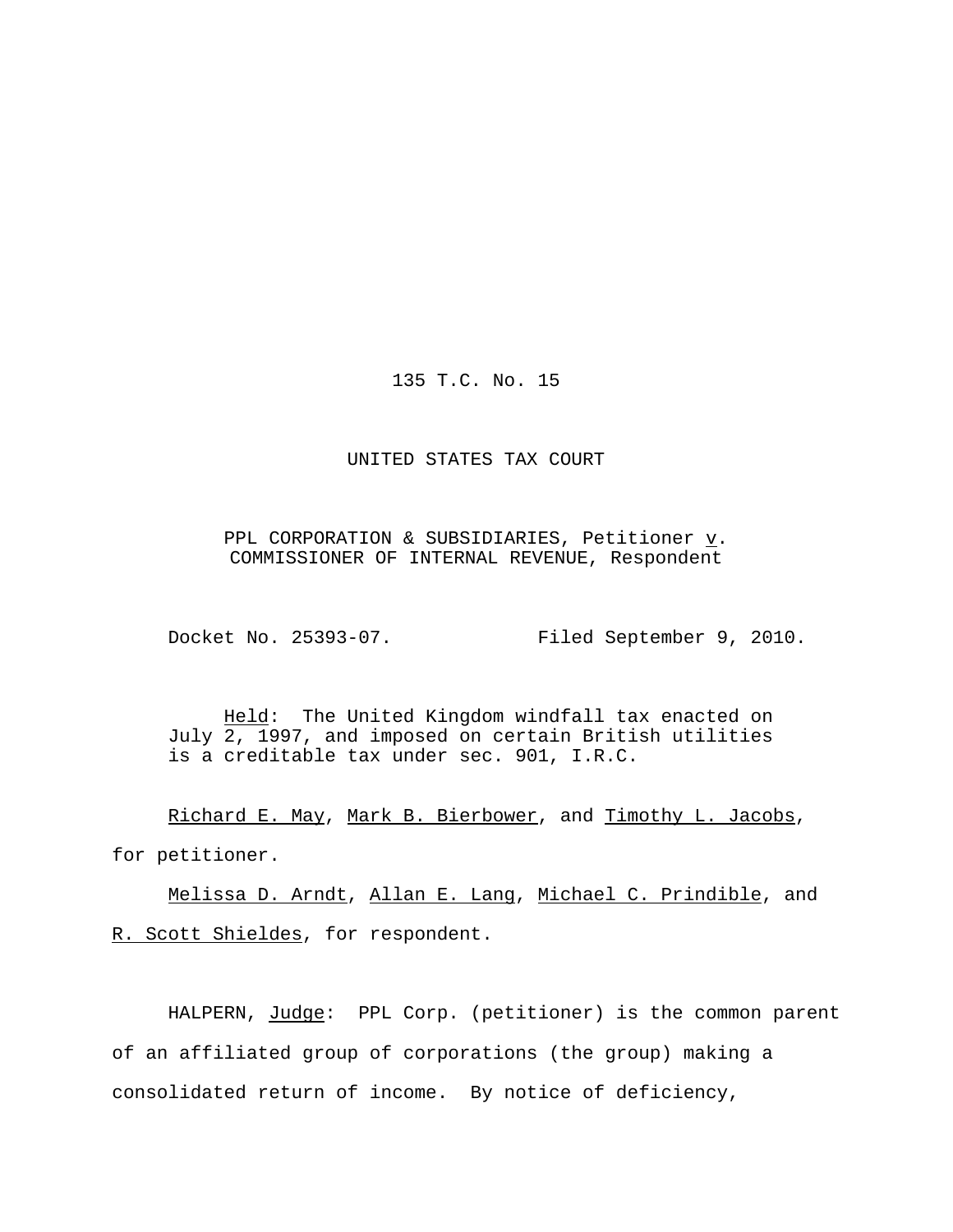respondent determined a deficiency of \$10,196,874 in the group's Federal income tax for its 1997 taxable (calendar) year and also denied a claim for refund of \$786,804. The issues for decision are whether respondent properly (1) denied the claim for the refund, which is related to the creditability of the United Kingdom (U.K.) windfall tax paid by petitioner's indirect U.K. subsidiary (the windfall tax issue), (2) included as dividend income a distribution that petitioner received from the same indirect U.K. subsidiary, but which, within a few days, the subsidiary rescinded and petitioner repaid (the dividend rescission issue), and (3) denied depreciation deductions that petitioner's U.S. subsidiary claimed for street and area lighting assets. We disposed of the third issue in a previous report, PPL Corp. & Subs. v. Commissioner, 135 T.C.  $\_\_\_\_$  (2010), and we dispose of the remaining issues here.

Unless otherwise stated, all section references are to the Internal Revenue Code in effect for 1997, and all Rule references are to the Tax Court Rules of Practice and Procedure. With respect to the two issues before us here, petitioner bears the burden of proof. See Rule  $142(a)$ .<sup>1</sup>

 $- 2 -$ 

<sup>&</sup>lt;sup>1</sup>Petitioner has not raised the issue of sec.  $7491(a)$ , which shifts the burden of proof to the Commissioner in certain situations. We conclude that sec. 7491(a) does not apply because petitioner has not produced any evidence that it has satisfied the preconditions for its application. See sec. 7491(a)(2).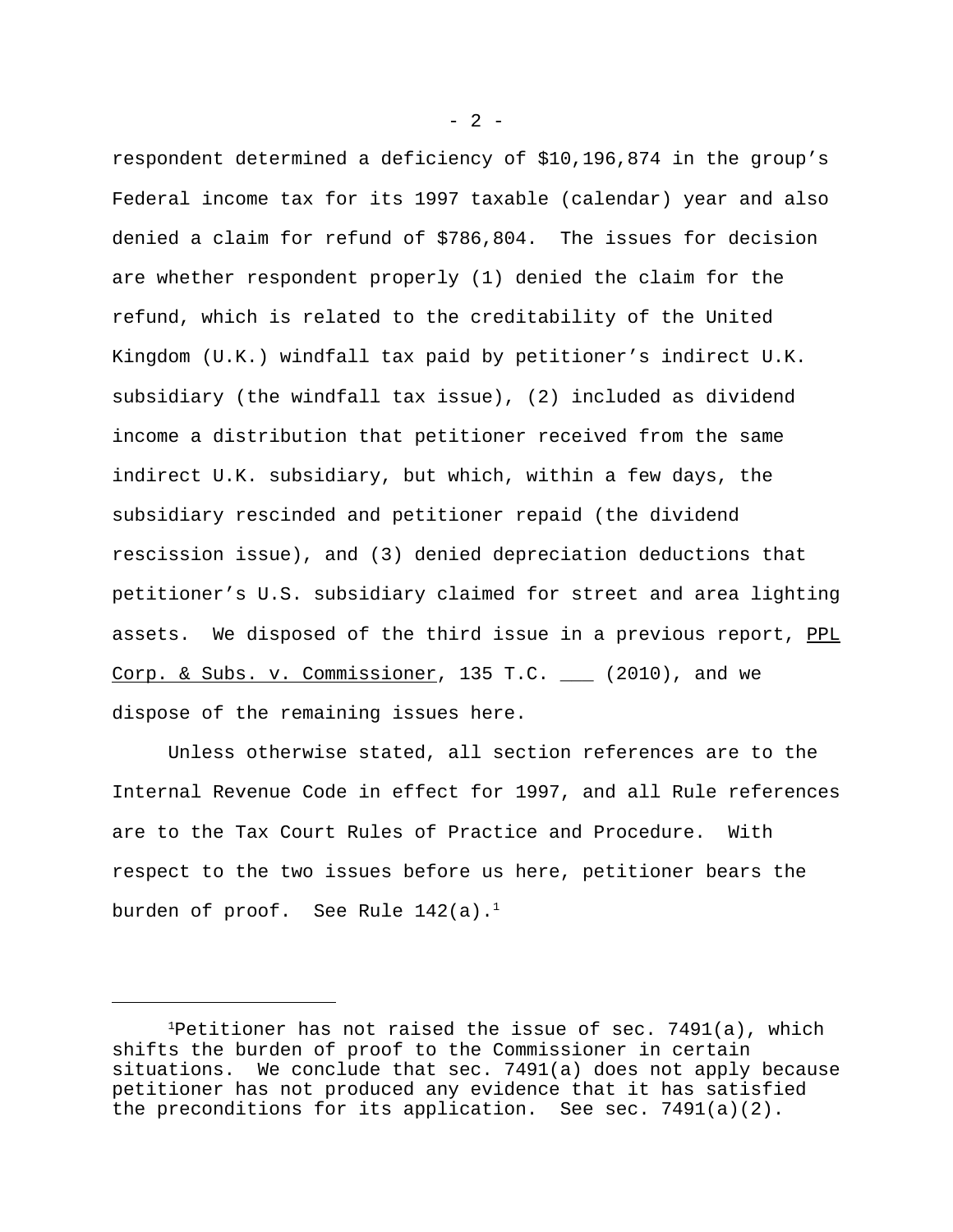#### FINDINGS OF FACT

#### Stipulations

The parties have entered into a first, second, and third stipulation of facts. The facts stipulated are so found. The stipulations, with accompanying exhibits, are incorporated herein by this reference.

## Petitioner's Business and Its U.K. Operation

Petitioner is a Pennsylvania corporation that was known during 1997 as PP&L Resources, Inc. It is a global energy company. Through its subsidiaries, it produces electricity, sells wholesale and retail electricity, and delivers electricity to customers. It provides energy services in the United States (in the Mid-Atlantic and the Northeast) and in the United Kingdom. During 1997, South Western Electricity plc (SWEB), a U.K. private limited liability company, was petitioner's indirect subsidiary.<sup>2</sup> Its principal activities at the time included the distribution of electricity. It delivered electricity to approximately 1.5 million customers in its 5,560-square-mile service area from Bristol and Bath to Land's End in Cornwall. SWEB also owned electricity-generating assets.

<sup>2</sup>SWEB was originally incorporated as a U.K. public limited liability company in 1987, but, as described infra, it was privatized in 1990. The appendix shows SWEB's relationship to petitioner in 1997.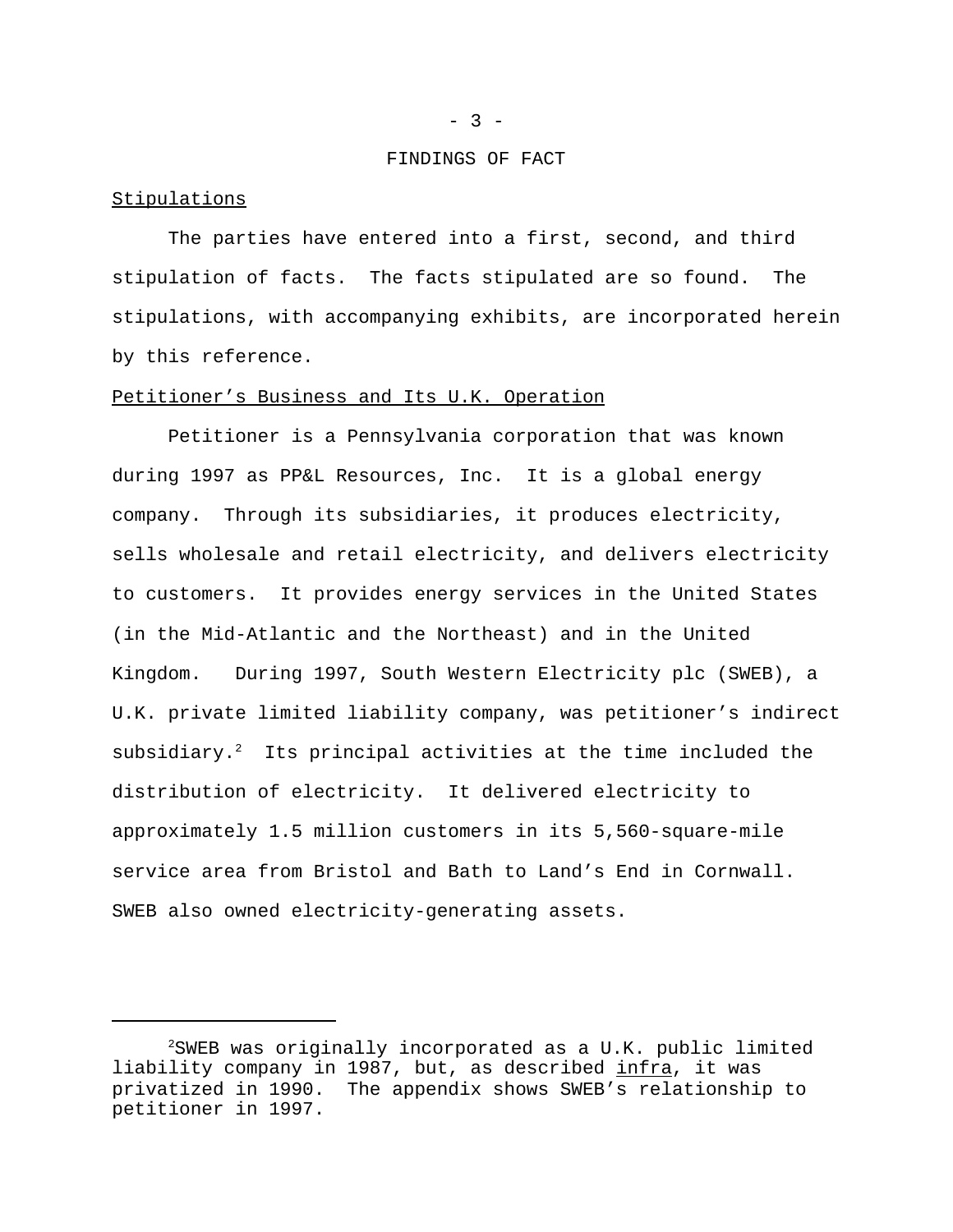#### Privatization of U.K. Companies

The Conservative Party won control of the U.K. Parliament in the 1979 elections. It retained control through May 1997, under the leadership of Margaret Thatcher and John Major.

Between 1979 and 1983, the Conservatives privatized mostly companies that were not monopolies (e.g., manufacturing companies) and, for that reason, did not require specific economic regulation. Between 1984 and 1996, however, the U.K. Government privatized more than 50 Government-owned companies, many of which were monopolies.

The U.K. Government privatized those companies largely through public flotations (share offerings) at fixed price offers, which involved the transfer of those Government-owned enterprises to new public limited companies (plcs), followed by what was essentially a sale of all or some of the shares in the new plcs to the public.<sup>3</sup> The plcs then became publicly traded

 $- 4 -$ 

<sup>3</sup>The U.K. Government hired investment banks and other advisers to assist it in setting the initial share prices, structuring the offers, and marketing the shares to investors. The new plcs were not subject to a gains tax on transfers of stock to the general public, a result made possible by an amendment to the then-existing U.K. law.

Under sec. 171 of the U.K. Taxation of Chargeable Gains Act, 1992 (TCGA), companies within a group (generally, a parent and its 75-percent-owned subsidiaries) may transfer assets between members of the group without incurring a capital gains charge. The effect of TCGA sec. 171 is to defer the chargeable gain on asset appreciation until a group member transfers the asset outside the group, at which point the gain becomes chargeable to (continued...)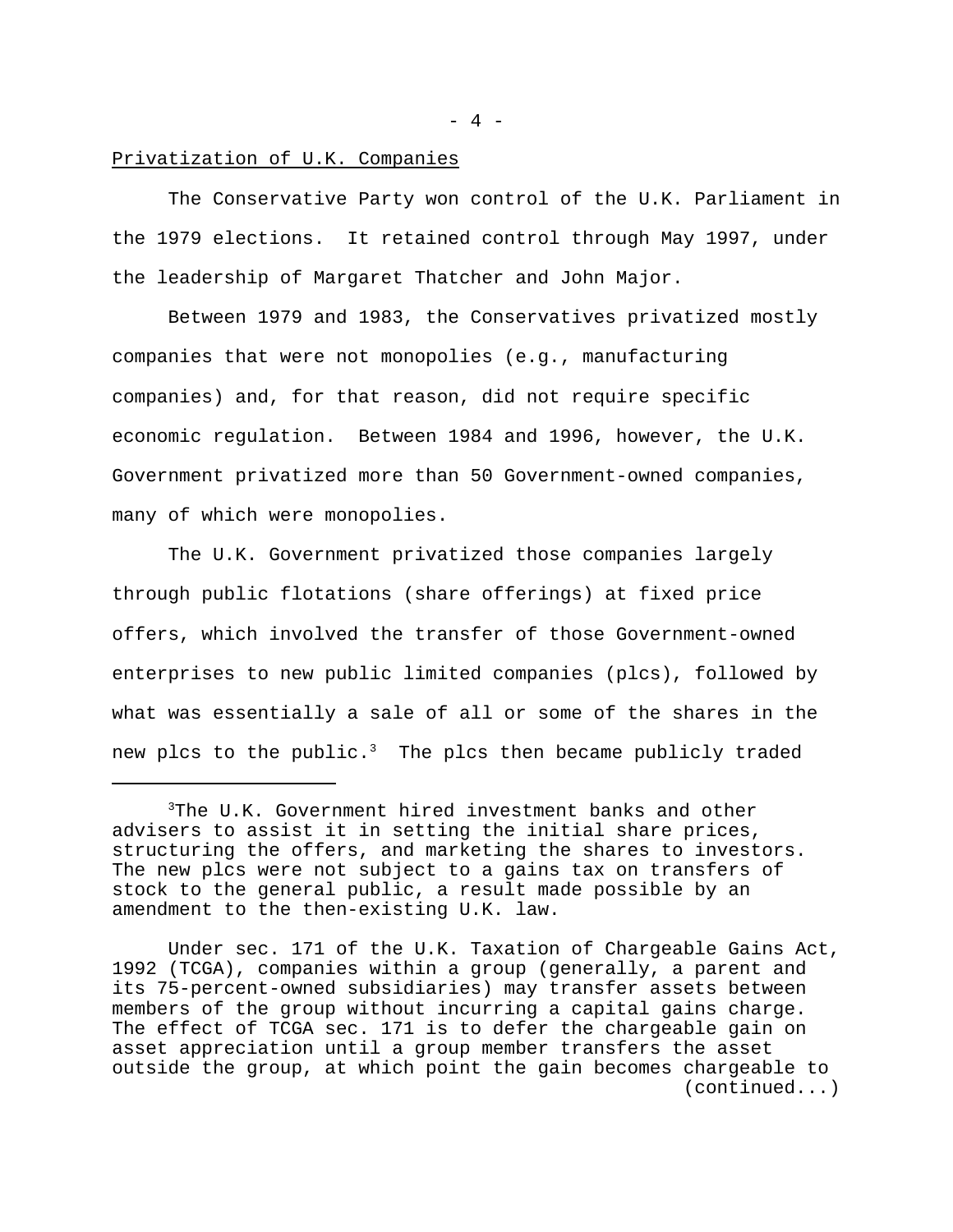companies listed on the London Stock Exchange. In most cases, the floated shares opened for trading at a substantial premium over the price the flotation investors paid for the shares.

In December 1990, the U.K. Government privatized 12 regional electric companies (RECs), including SWEB. The ordinary shares of each REC were offered to the public at £2.40 per share in connection with the flotation of those shares.

The 32 U.K. Government-owned companies that were privatized and that ultimately became liable for the windfall tax (the privatized utilities or windfall tax companies) and the years in which they were privatized are as follows:

| Year | Company                                                             |
|------|---------------------------------------------------------------------|
| 1984 | 50.2 percent of British Telecommunications plc<br>(British Telecom) |
| 1986 | British Gas plc                                                     |
| 1987 | British Airports Authority                                          |

 $3($ ...continued) that transferor. Under the TCGA as originally enacted, however, the transfer outside the group of the stock of a group member holding an appreciated asset would not trigger any capital gains charge to the transferor. (The nongroup transferee, meanwhile, would receive a basis in the stock that would reflect the value of the underlying asset.) TCGA sec. 179 was enacted to make the tax consequences of the stock transfer similar to those of the asset transfer, although only if the transfer of the stock of the group member holding the asset occurred within 6 years of that member's acquisition of the asset. Because the transfers of the stock of the privatized utilities to the general public pursuant to the flotations of that stock would have triggered the application of TCGA sec. 179 and taxation of the appreciation inherent in the assets the companies received from the various U.K. Government-owned enterprises, Parliament specifically exempted the privatization share transfers from the application of that provision.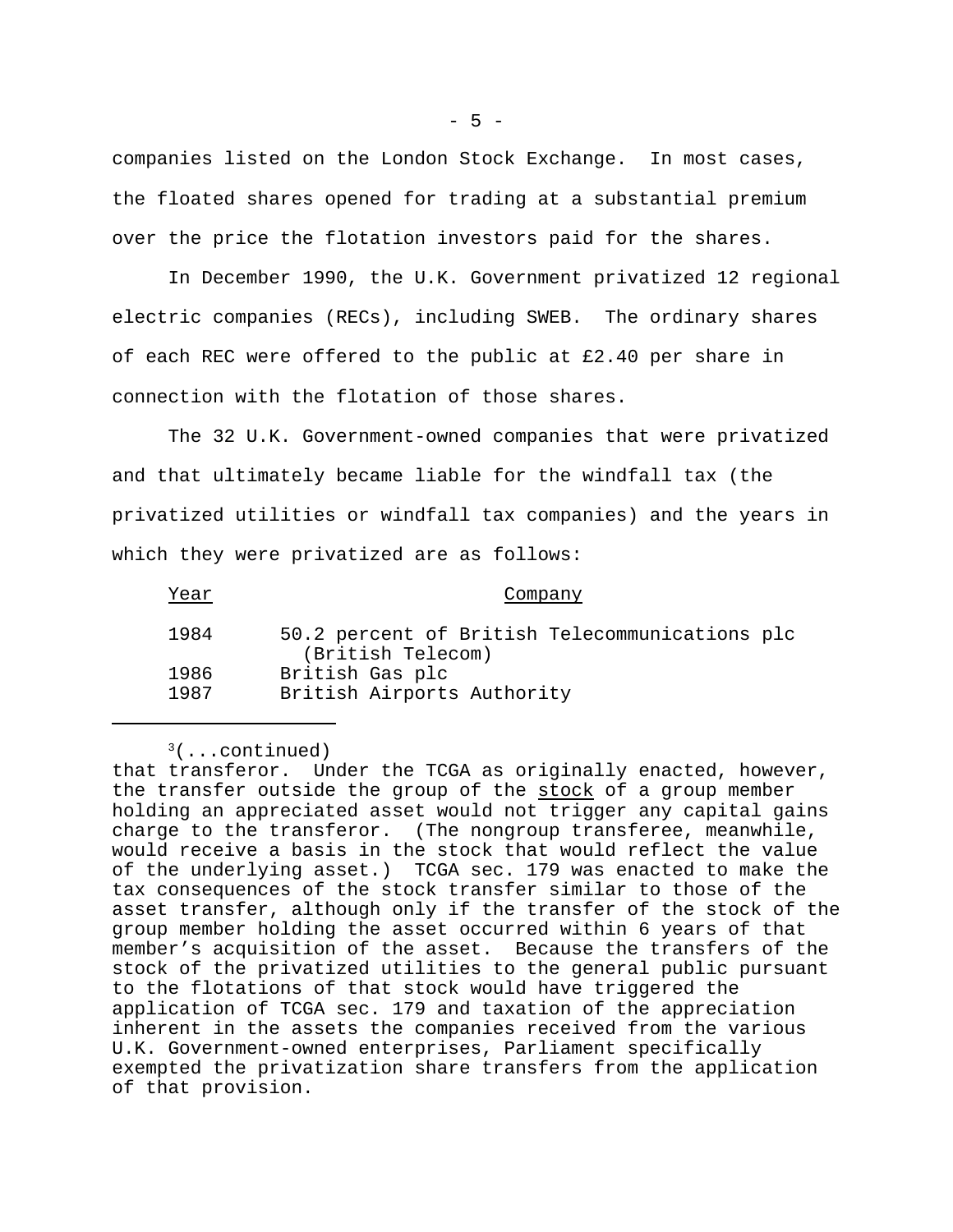| 1989 | 10 water and sewerage companies (the WASCs)        |
|------|----------------------------------------------------|
| 1990 | The 12 RECs                                        |
| 1991 | 60 percent of National Power plc and Powergen plc  |
|      | (the generating companies)                         |
| 1991 | Scottish Power plc and Scottish Hydro-Electric plc |
|      | (the Scottish electricity companies)               |
| 1993 | Northern Ireland Electricity (NIE)                 |
| 1996 | Railtrack plc (Railtrack)                          |
| 1996 | 88.5 percent of British Energy plc (British        |
|      | Energy) (which owned U.K. nuclear generating       |
|      | stations)                                          |

#### Regulation of the Windfall Tax Companies

The Electricity Act of 1989, c. 29, sec. 1, created the position of U.K. Director General of Electricity Supply, a position that Professor Stephen C. Littlechild (Professor Littlechild) held from its creation in 1989 through 1998.<sup>4</sup>

Before that appointment, in 1983, the U.K. Secretary of State asked Professor Littlechild for his advice on how to regulate British Telecom in the light of its impending privatization. Professor Littlechild recommended a regulatory scheme which regulated prices rather than, as in the United States, maximum profits or rates of return. The premise of the scheme, which became known as "RPI -  $X''$ ,<sup>5</sup> was that, if the Government fixed prices (but not profits) for a set number of

<sup>4</sup>Professor Littlechild was professor of commerce and head of the Department of Industrial Economics and Business Studies, University of Birmingham (on leave, 1989 to 1994) from 1975 to 1994 (and honorary professor from 1994 until 2004).

<sup>5</sup>RPI, which stands for retail price index, is comparable to the CPI (consumer price index) used for various purposes in the United States.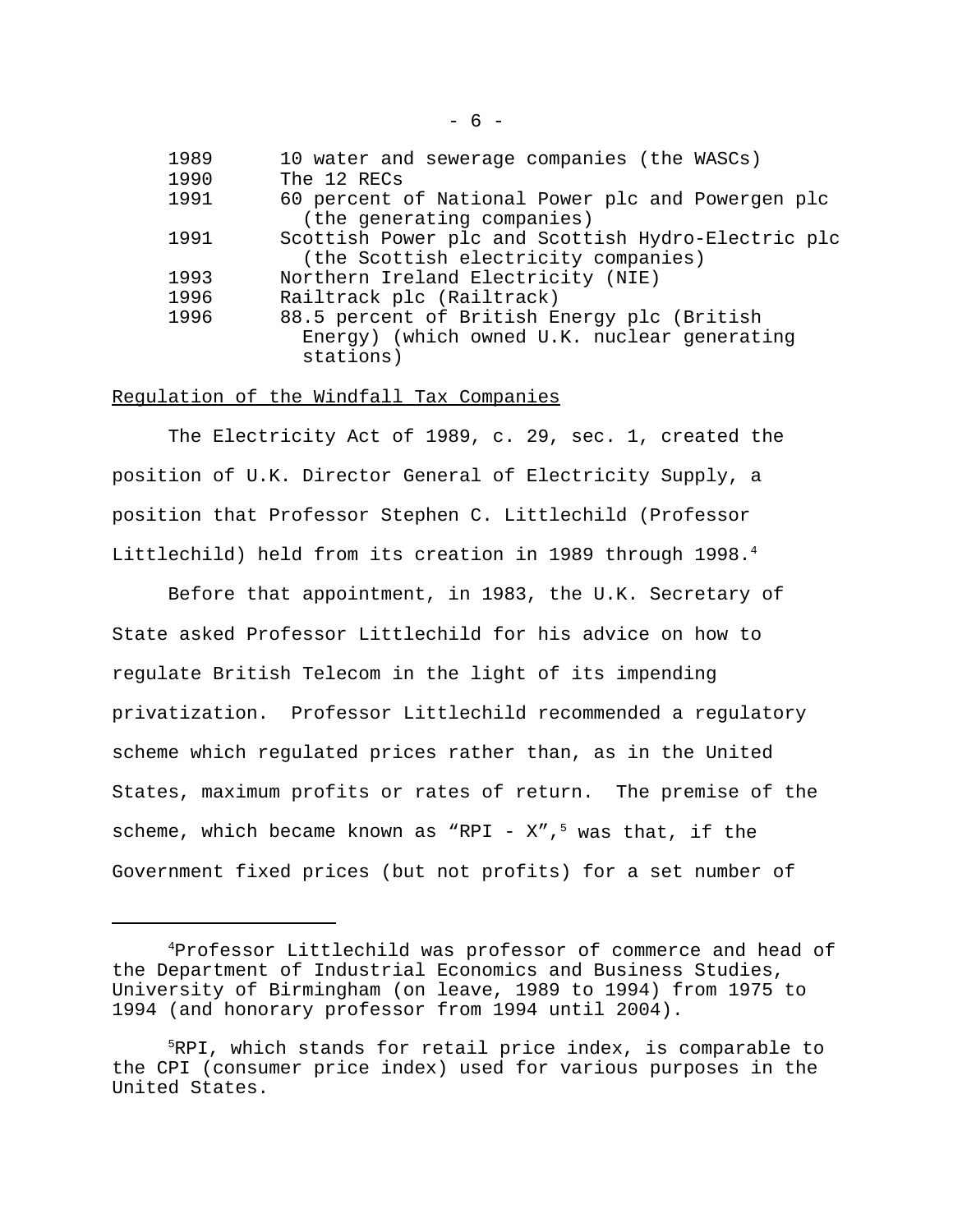years, the privatized companies would have an incentive to reduce costs to maximize profits during that period. Prices would be reset (presumably downward) at the start of the next regulatory period, to garner for consumers the fruits of the prior period's cost reductions. Profits might in a sense become excessive during any regulatory period (because a company achieved greaterthan-anticipated savings and there was no mechanism for midperiod correction), but balance would be reestablished at the start of the next period. The goal was to increase efficiency, encourage competition, and protect consumers. Under RPI - X, prices were not allowed to increase during the regulatory period, except to allow for inflation (i.e., increases in RPI) less an amount (the X factor, which did not vary during the period) intended to reflect expected, increasing efficiency.

The U.K. Government set the X factors for the first regulatory periods, just before the initial privatization, to be effective for what was, in most cases, the 5-year period after privatization. Industry regulators subsequently reset the X factors, typically every 4 or 5 years. In some cases, particularly where investment requirements were high (e.g., in the case of companies that had underinvested while under public ownership), the X factor might be positive  $(RPI + X)$ . That was the case for most of the RECs and WASCs.

- 7 -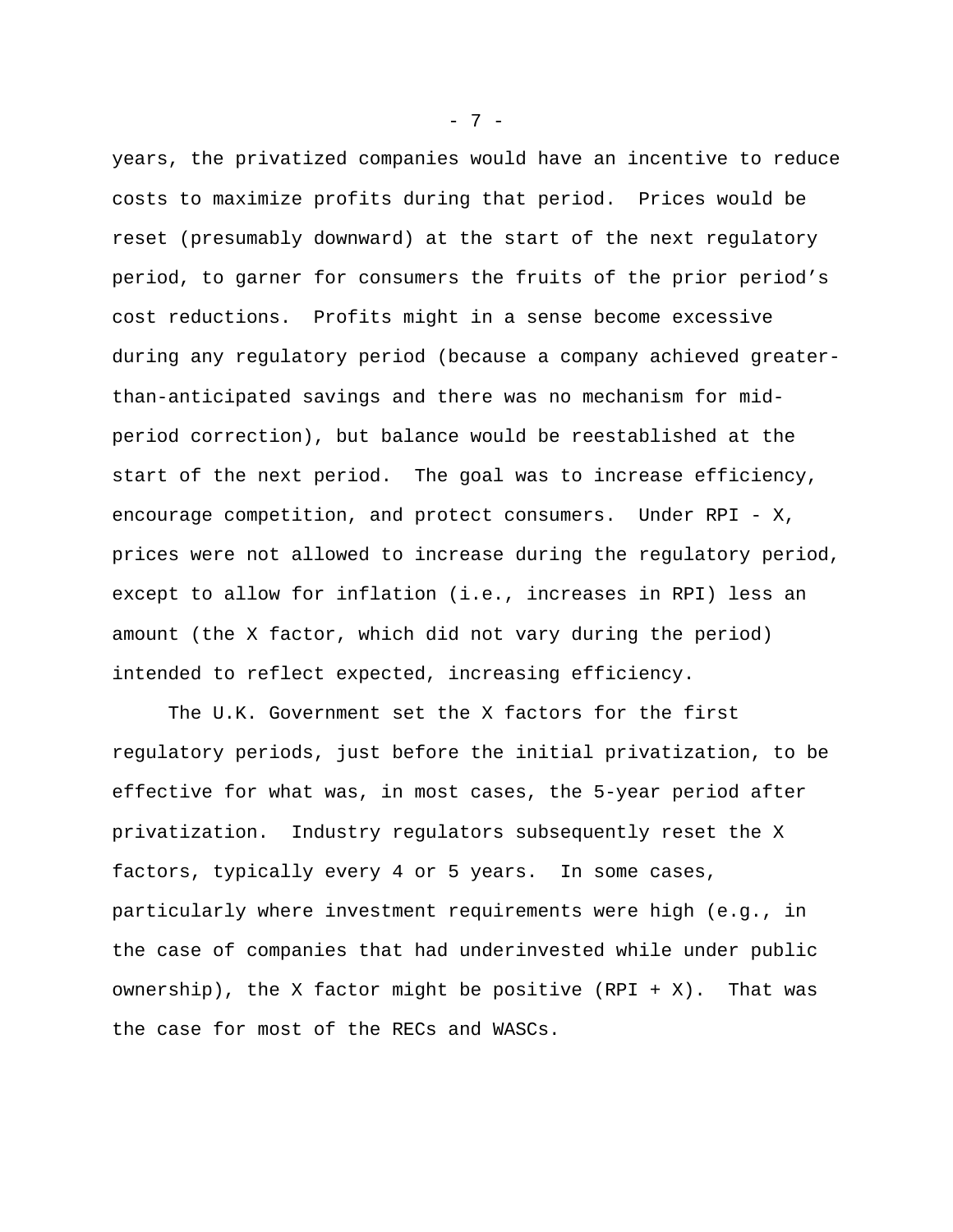Each of the regulatory bodies for the privatized utilities followed the RPI - X regulatory method, which was adopted for 29 of the 32 windfall tax companies, the exceptions being the generating companies. On March 31, 1990, the RPI - X methodology as applied to the RECs came into effect for the 5-year period ending March 31, 1995. As noted supra, because the RECs were in need of large capital expenditures during the initial 5-year period, the U.K. Government set price controls for the RECs in the form of RPI +  $Xi$ ; i.e., it provided for annual increases in electricity distribution charges above the rate of inflation rather than reductions in those charges.

# Utility Profits, Share Prices, and Executive Compensation During the Initial Postprivatization Period

During the initial postprivatization period (the initial period), the privatized utilities were able to increase efficiency and reduce operating costs to a greater degree than had been expected when the initial price controls were established. That ability led to higher-than-anticipated profits,<sup>6</sup> which, in turn, led to higher-than-anticipated dividends and share price increases for the privatized utilities. The large profits, dividends, and share price increases resulted

 $- 8 -$ 

<sup>6</sup>Among the privatized utilities, the RECs and the WASCs were particularly profitable during the initial period in that they recovered nearly all (over 90 percent for the WASCs and over 80 percent for the RECs) of their shareholders' initial investment at flotation within the first 4 years.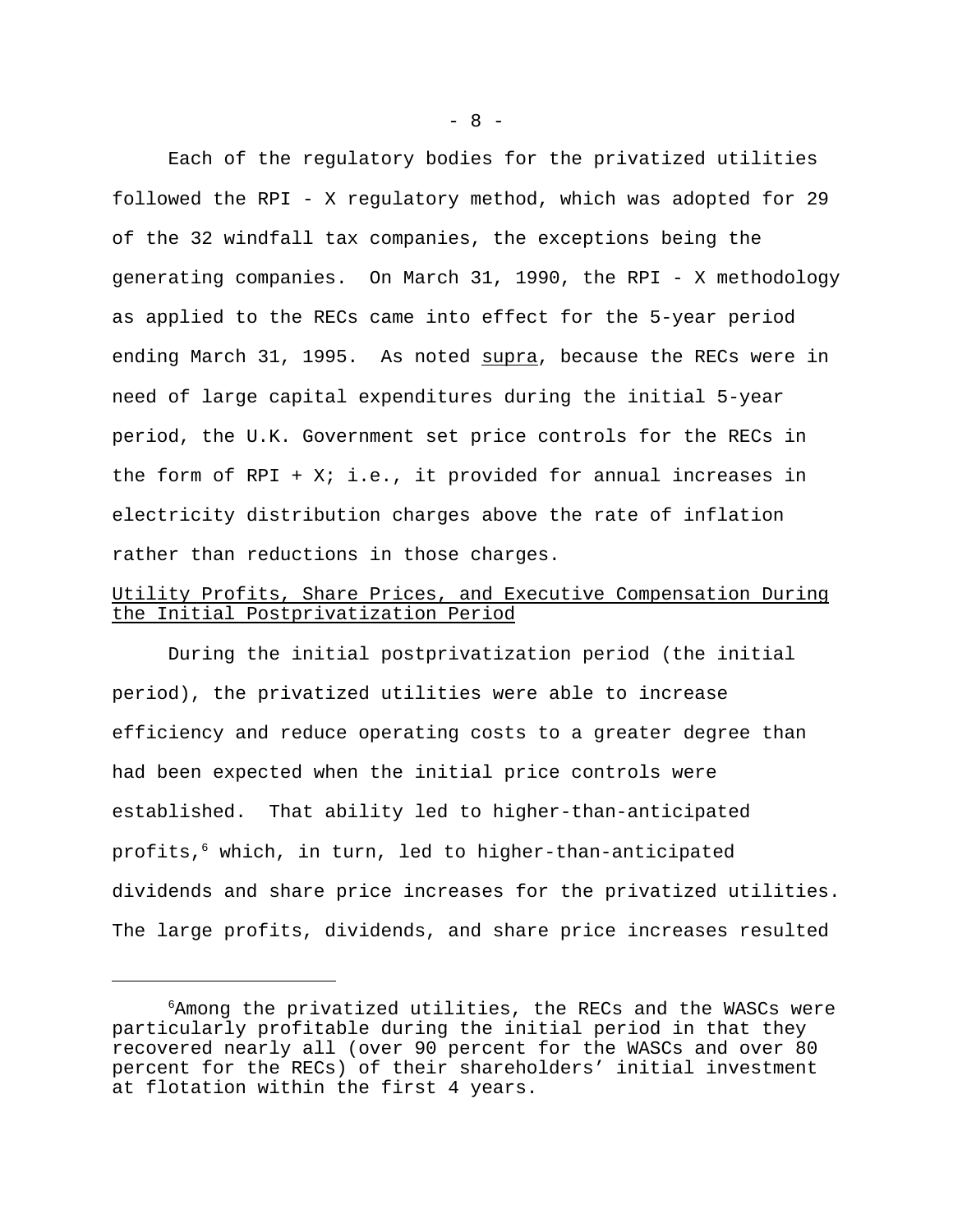in sharply increased compensation for utility directors and executives, which, in some cases, arose through their share ownership and through bonus schemes. The popular press referred to those executives as "fat cats".

The public viewed the privatized utilities' initial period profits as excessive in relation to their flotation values. It also viewed the initial period compensation paid to the directors and executives of those companies as excessive. Those concerns, as well as the increases in dividends and share prices, resulted in considerable public pressure on the utility industry regulators to intervene and take action that would result immediately in lower prices, before the expiration of the initial 5-year period. But because the incentive for increased efficiency (and, ultimately, lower prices) depended on the regulators' not intervening until the end of the defined price control period, the regulators resisted that pressure and did not act until the end of the initial period, at which point they did tighten price controls and thereby transfer the benefit of reduced prices to utility customers. Despite those price adjustments, the public retained a strong feeling that the privatized utilities had unduly profited from privatization and that customers had not shared equally in the gains therefrom.

- 9 -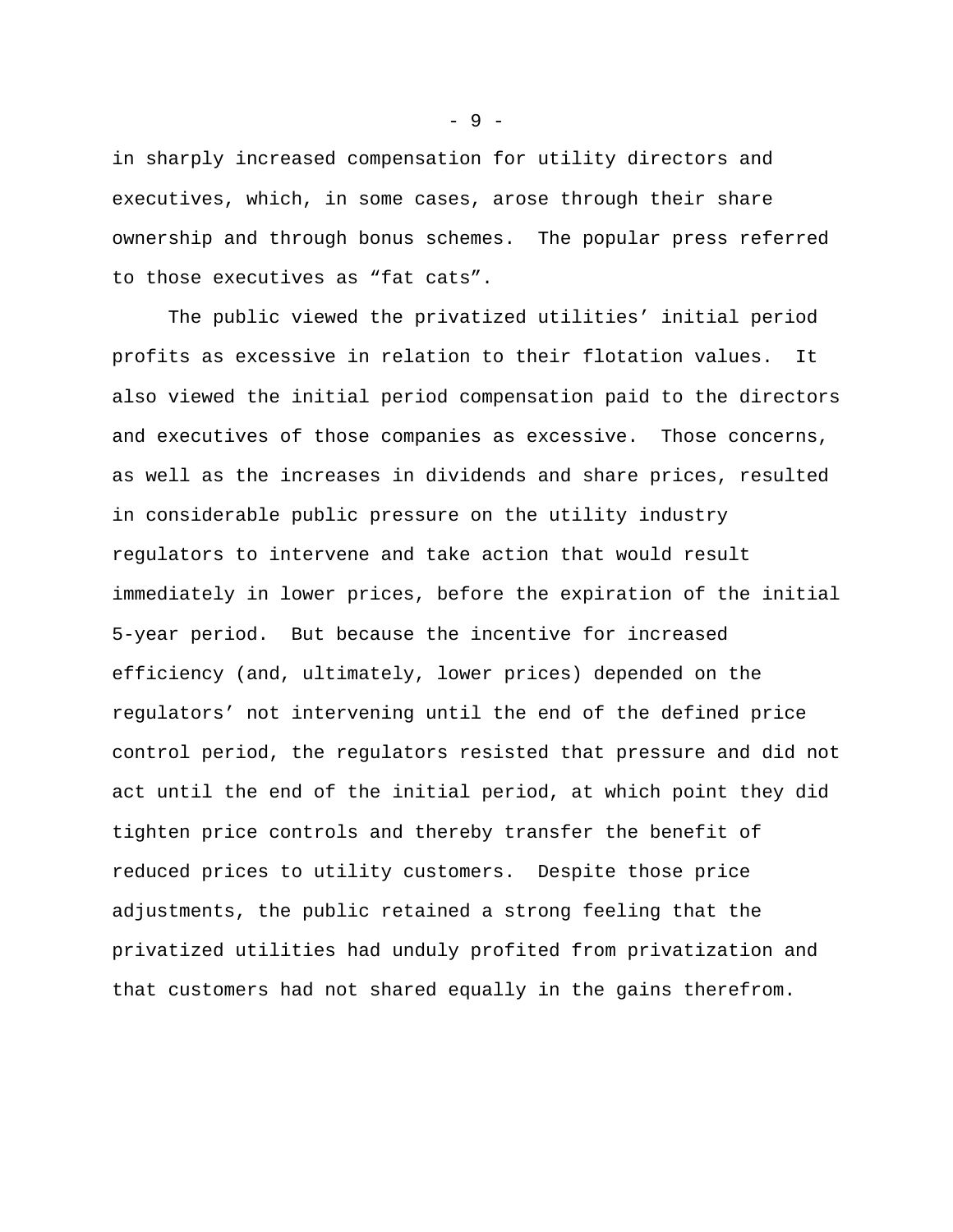### Development of the Windfall Tax

Although the Labour Party had been fundamentally opposed to privatization, particularly with respect to the utilities, by 1992 the party reasoned that, because it would be costly and, given that much of the voting public had embraced share ownership, potentially unpopular, renationalization of those companies (when the party regained control of the Government) was unrealistic. The issue, then, was how the party might best channel the public concerns into developing policy.

As early as 1992, the British press reported that the policy of an incoming Labour Party might include "a 'windfall' tax on the profits of privatized utilities such as gas and electricity." By 1994 the idea of a windfall tax had become a regular feature in all Labour Party speeches and programs, and, in 1997, the party campaigned on a platform promising that it would (1) impose a windfall tax on the previously privatized utilities and (2) implement a welfare-to-work youth employment training program that the windfall tax would fund. Specifically, the Labour Party's 1997 Election Manifesto contained the following promise:

We will introduce a Budget \* \* \* to begin the task of equipping the British economy and reforming the welfare state to get young people and the long-term unemployed back to work. This welfare-to-work programme will be funded by a windfall levy on the excess profits of the privatised utilities \* \* \*.

In May 1996, before the issuance of that manifesto, certain members of the Labour Party's shadow treasury team, which

 $- 10 -$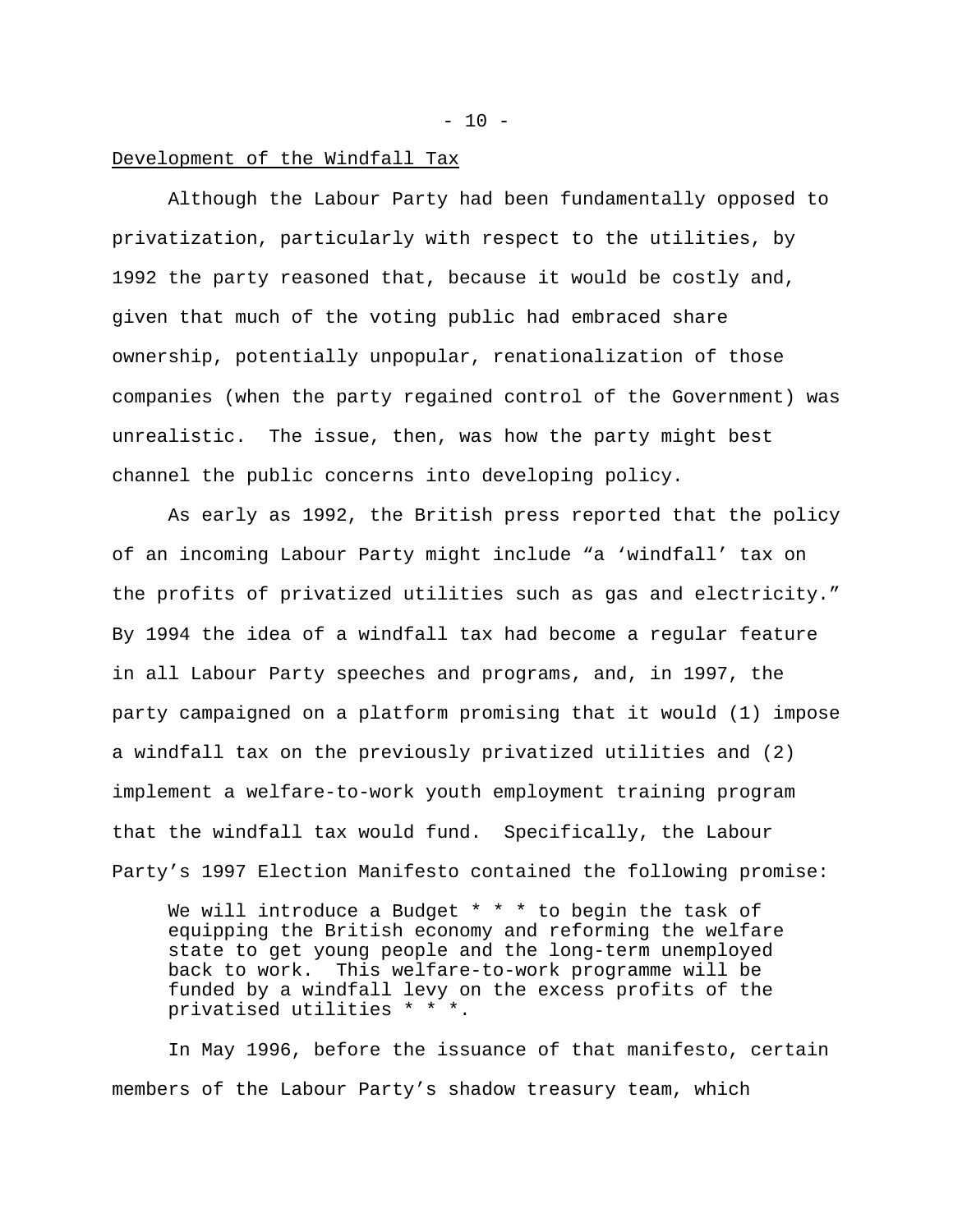included Geoffrey Robinson (Mr. Robinson), a Member of Parliament, began designing the U.K. windfall tax legislation that the party would introduce to Parliament in the likely event that it won the 1997 election. To that end, Mr. Robinson commissioned members of the tax consulting firm Arthur Andersen (the Andersen team) to assist the Labour Party's shadow treasury team in developing the tax. The Andersen team consisted principally of Stephen Hailey, Christopher Osborne (Mr. Osborne), and Christopher Wales (Dr. Wales). The tax that the Andersen team devised was essentially the windfall tax that Parliament enacted in July 1997. Mr. Osborne and Dr. Wales were the most involved members of the Andersen team.

During their initial consideration of the design of the windfall tax, the Andersen team proposed three "simple" and three "complex" solutions for structuring the tax. The "simple" solutions were to tax either (1) turnover (gross receipts), (2) assets, or (3) profits. The "complex" solutions were to tax (1) excess profits, (2) excess shareholder returns, or (3) a "windfall" amount. The team members rejected the three "simple" solutions and the first two "complex" solutions for a variety of reasons. For example, they considered that a straightforward tax on profits, if prospective, would pose a risk of financial manipulation by the target companies (and, therefore, uncertainty as to its yield), a risk of public perception that it would

 $-11 -$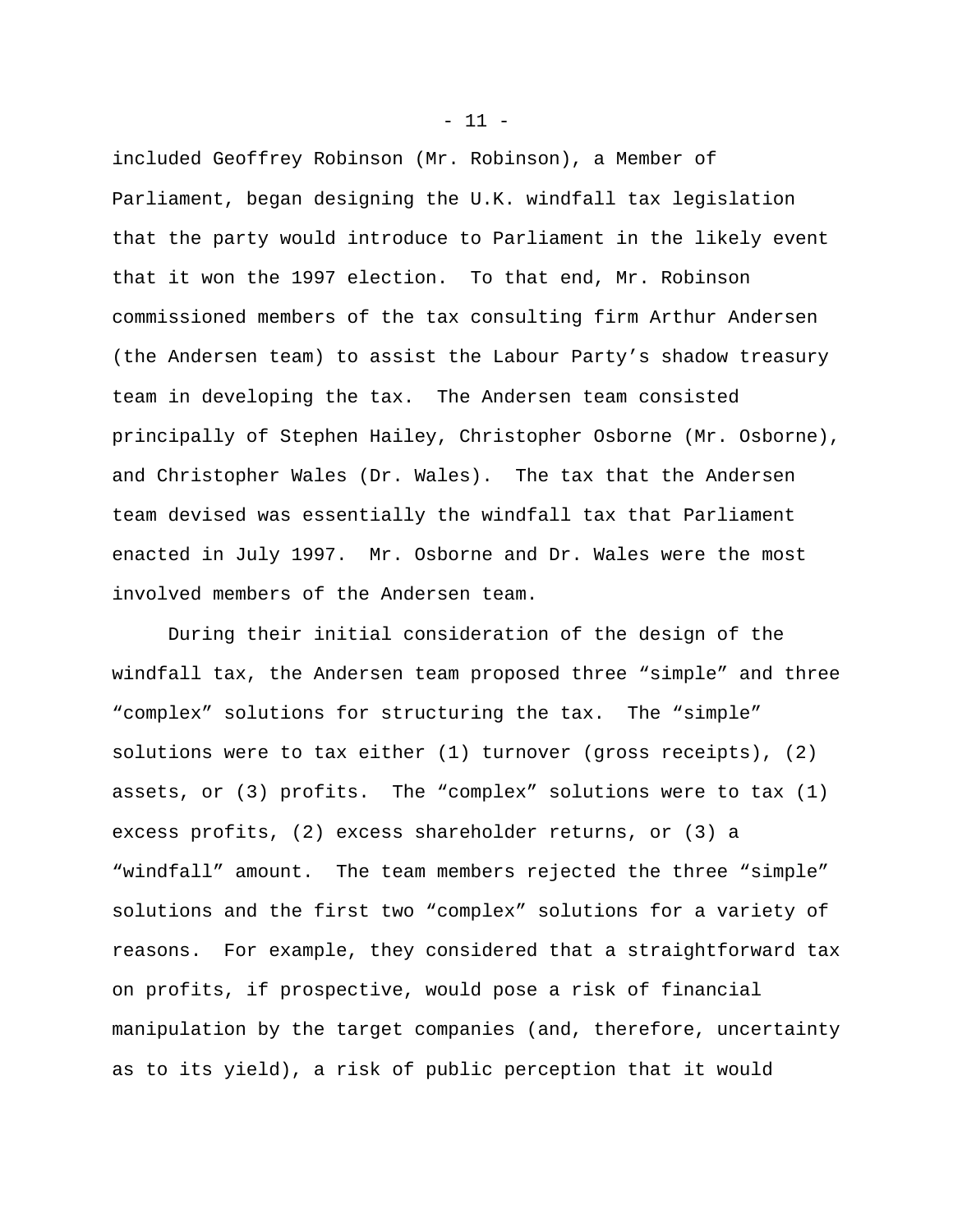compromise existing corporate tax reliefs, and, if retrospective, a risk of criticism that it constituted a second tax on the same profits. And although Mr. Robinson and the Andersen team considered that there was ample rationale for a straightforward tax on either excess profits or excess shareholder returns, they concluded that the negative aspects (e.g., the difficulty in computing the "excess" amounts, the need for a retrospective tax to be assured of raising a target amount, and, in the case of a tax on excess shareholder returns, the likelihood of taxing the wrong shareholders, i.e., shareholders who did not realize those returns) outweighed the positive ones.

As a result of the perceived difficulties with the other approaches, Mr. Robinson and the Andersen team settled on the idea of a tax that would be a one-time (or, in U.K. parlance, a "one-off") tax on the "windfall" to the privatized utilities on privatization. The approach would be to impute a value to each company at privatization, using an appropriate price-to-earnings ratio for each company's profits during the first 5 years after flotation, recognize the "windfall" (the difference between the imputed value and the flotation price) as value forgone by taxpayers, and tax the privatized utilities on that "windfall" using established principles from capital gains tax legislation.<sup>7</sup>

 $- 12 -$ 

<sup>&</sup>lt;sup>7</sup>In November 1996, in a presentation to Gordon Brown (Labour's next Chancellor of the Exchequer) and the Labour (continued...)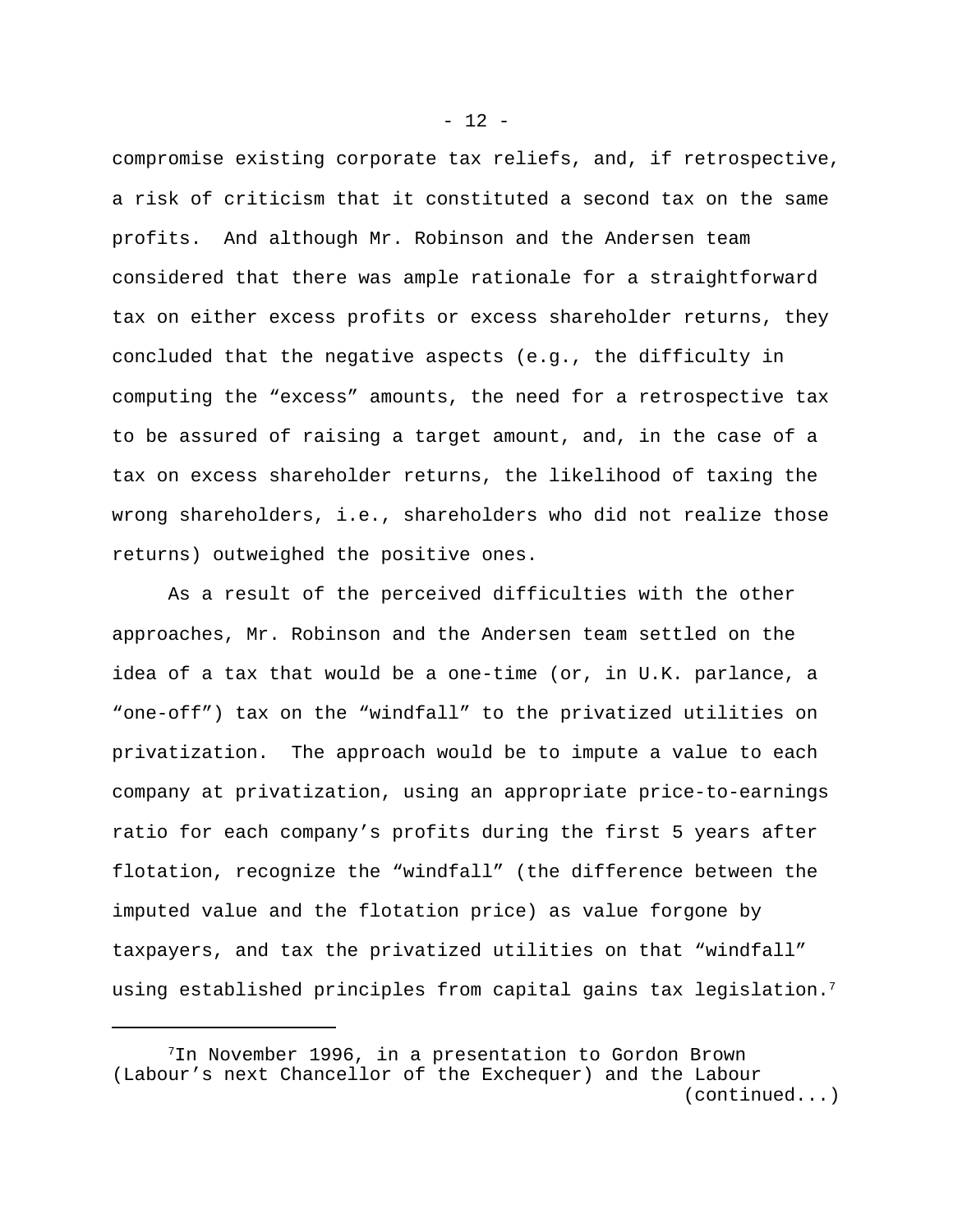They reasoned that such a tax would factor in the privatized utilities' "excess" profitability, the discount on privatization, the unanticipated efficiency gains, and the perceived weakness of the initial regulatory regime.

In November 1996, the foregoing proposal was reviewed and approved by Gordon Brown (who became Chancellor of the Exchequer when Labour returned to power in 1997) and the Labour Party's shadow treasury team, and, after the Labour Party regained power in 1997, by the U.K. Treasury Department, Inland Revenue, and the Parliamentary drafters (who drafted the actual legislative language), after which the draft legislation was disseminated to members of Parliament and enacted in July 1997.

 $7($ ...continued)

Party's shadow treasury team, the Andersen team set forth the average price-to-earnings ratios for the various privatized utility groups during the first 5 years after privatization, which ranged from a high of 12.7 after-tax and 9.4 pre-tax (both for the Scottish Electricity companies) to a low of 9.4 after-tax (for the WASCs) and 7.3 pre-tax (for the RECs). The presentation also set forth the potential revenue yield from using price-topre-tax earnings ratios of 6 through 8 to ascertain the imputed values of the companies and showed that a potential revenue yield of £6.4 billion could be achieved by using for that purpose either a pre-tax ratio of 6 or an after-tax ratio of 8.25 coupled with a 33-percent windfall tax rate on the excess of the imputed value over the flotation price.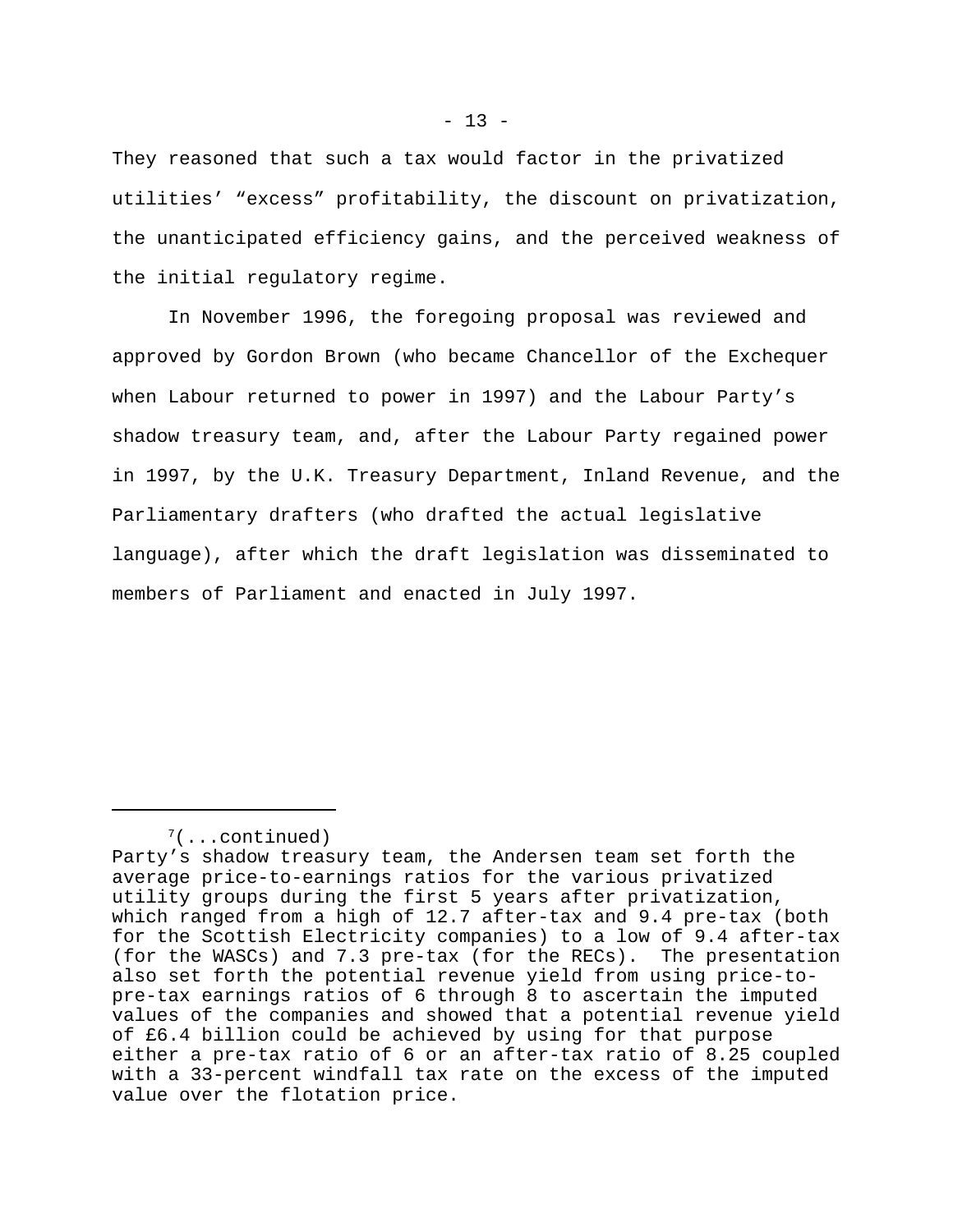#### Description of the Windfall Tax

On July 31, 1997, Parliament enacted the windfall tax. It constituted part I of chapter 58, Finance (No. 2) Act 1997 (the Act), and provided, in clause 1, as follows:

1.--(1) Every company which, on 2nd July 1997, was benefitting from a windfall from the flotation of an undertaking whose privatisation involved the imposition of economic regulation shall be charged with a tax (to be known as the "windfall tax") on the amount of that windfall.

(2) Windfall tax shall be charged at the rate of 23 per cent.

(3) Schedule 1 to this Act (which sets out how to quantify the windfall from which a company was benefitting on 2nd July 1997) shall have effect.

Clause 2 makes clear that the windfall tax is to apply to the 32 privatized utilities, clause 3 provides for the administration of the tax by the Commissioners of Inland Revenue, clause 4 covers the relationship between the windfall tax and profit-related pay schemes under the then-existing U.K. law, and clause 5 sets forth the definitions of terms used in part I.

Paragraphs 1 and 2 of schedule 1, referred to in clause 1(3), provide in pertinent part as follows:

1.--(1) \* \* \* where a company was benefitting on 2nd July 1997 from a windfall from the flotation of an undertaking whose privatisation involved the imposition of economic regulation, the amount of that windfall shall be taken for the purposes of this Part to be the excess (if any) of the amount specified in subparagraph (2)(a) below over the amount specified in sub-paragraph (2)(b) below.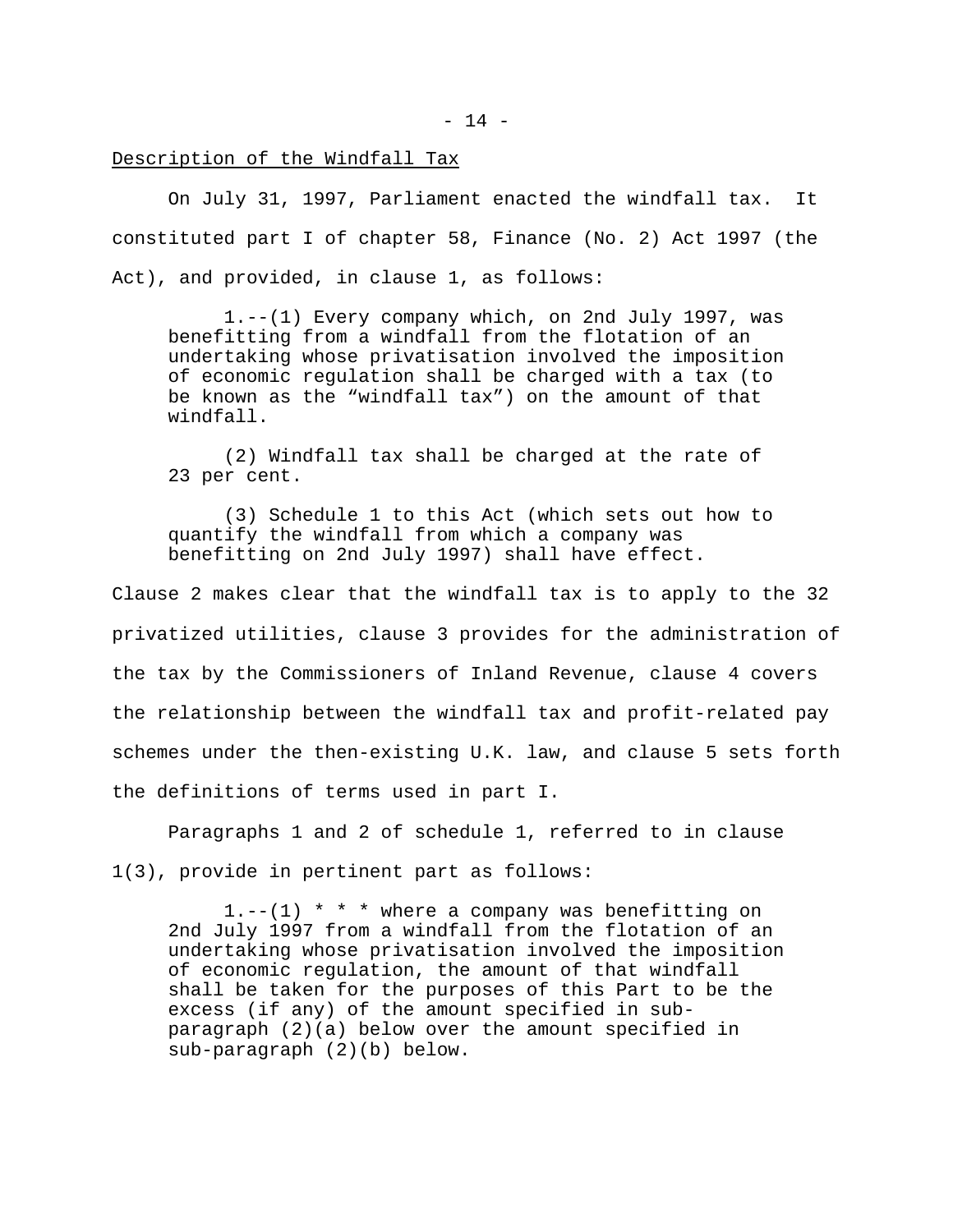(2) Those amounts are the following amounts  $* * *$ , that is to say--

- (a) the value in profit-making terms of the disposal made on the occasion of the company's flotation; and
- (b) the value which for privatisation purposes was put on that disposal.

#### Value of a disposal in profit-making terms

 $2. --(1)$  \* \* \* the value in profit-making terms of the disposal made on the occasion of a company's flotation is the amount produced by multiplying the average annual profit for the company's initial period by the applicable price-to-earnings ratio.

(2) For the purposes of this paragraph the average annual profit for a company's initial period is the amount produced by the following formula--

 $A = 365 \times P/D$ 

Where--

A is the average annual profit for the company's initial period;

P is the amount \* \* \* of the total profits for the company's initial period; and

D is the number of days in the company's initial period.

(3) For the purposes of this paragraph the applicable price-to-earnings ratio is 9.

Paragraph 3 defines "value put on a disposal for

privatisation purposes"; i.e., the flotation value. Paragraph 4 provides for an appropriate percentage reduction of a company's "value in profit-making terms" and its flotation value where less than 85 percent of the company's ordinary share capital was "offered for disposal on the occasion of the company's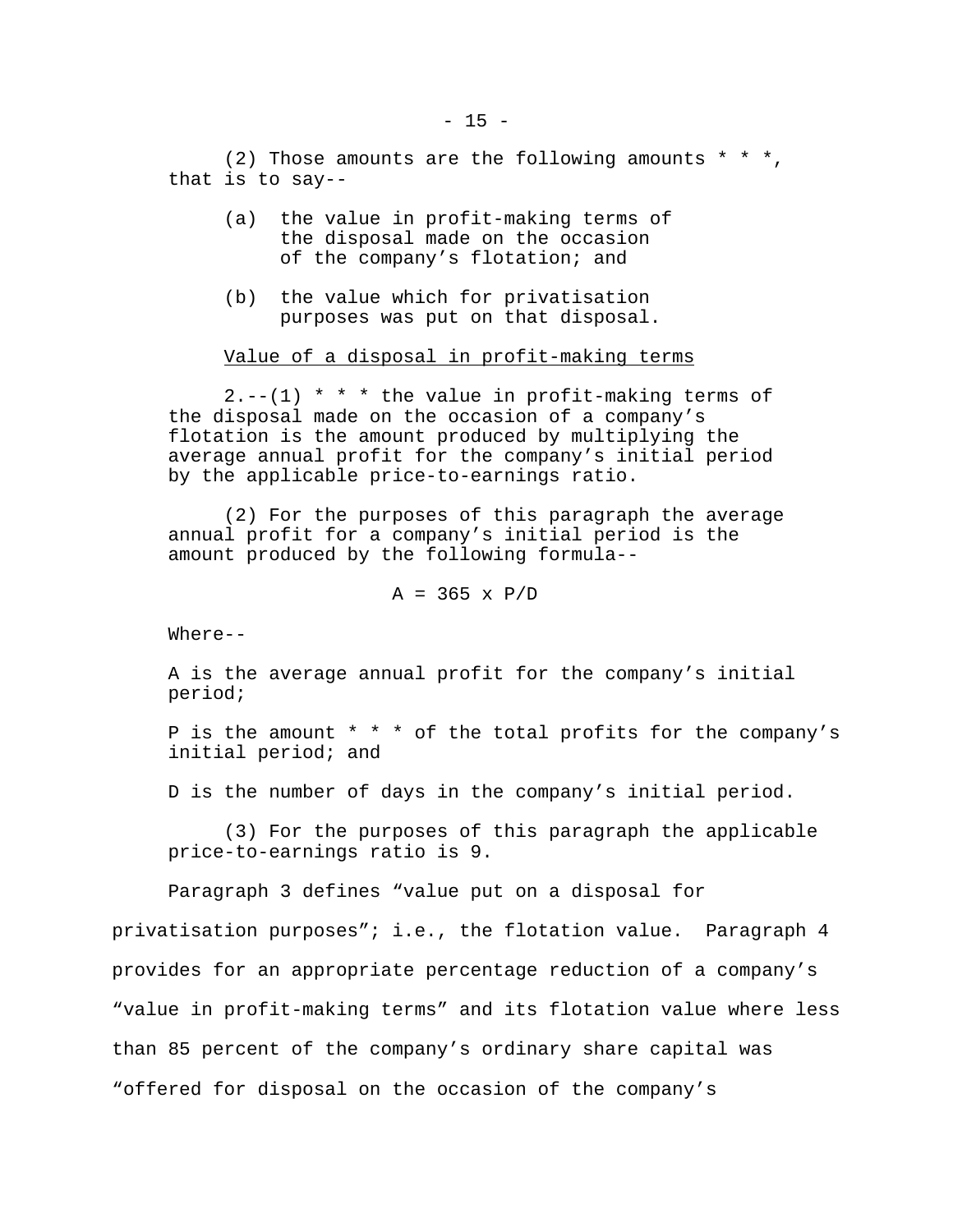flotation." Paragraph 5 sets forth the criteria for determining a company's "total profits for a company's initial period" and generally provides that those profits are its after-tax profits for financial reporting purposes as determined under relevant provisions of the U.K. Companies Act 1985.8 Paragraph 6 defines the term "initial period" in relation to a company as the period encompassing the company's 4 financial years after flotation or such lesser period of existence for companies operating for less than 4 financial years after privatization and before April 1, 1997.<sup>9</sup> Paragraph 7 provides for the apportionment of the windfall amount subject to tax between companies that previously had been a single privatized company. Lastly, paragraph 8 defines the term "financial year" and other terms for purposes of the windfall tax legislation.

The Act required that affected companies pay the windfall tax in two installments: one-half on or before December 1, 1997, and the other half on or before December 1, 1998.

<sup>&</sup>lt;sup>8</sup>The parties stipulate that profit for a windfall tax company's initial period was equal to the company's "profit on ordinary activities after tax" as determined under U.K. financial accounting principles and standards and as shown in the company's profit and loss accounts prepared in accordance with the U.K. Companies Act of 1985, as amended.

<sup>9</sup>From this point forward, the term "initial period" refers to the 4-year windfall tax initial period rather than the 5-year initial postprivatization period under the RPI - X regulatory regime.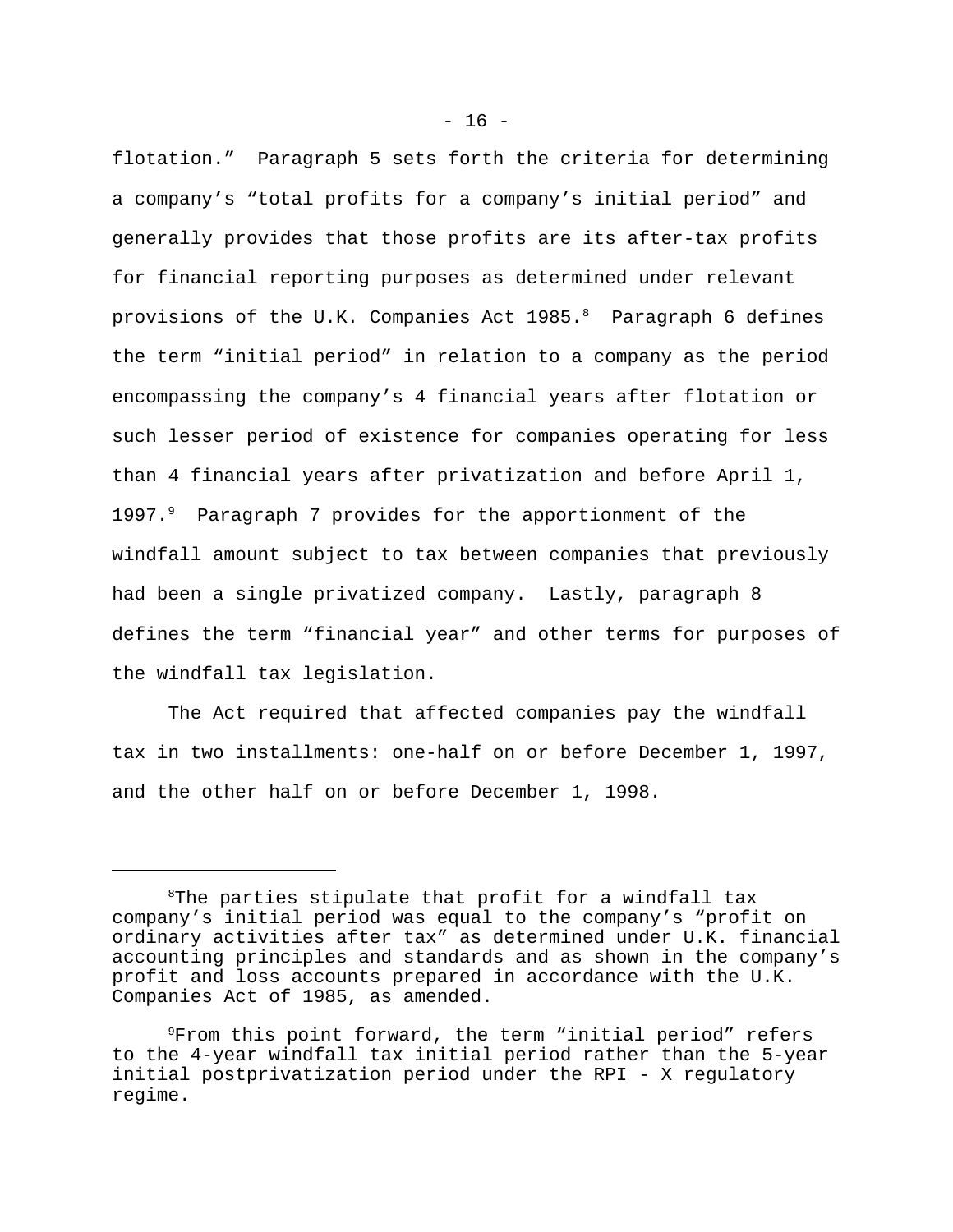### Public Statements Regarding the Windfall Tax

On July 2, 1997, Gordon Brown, then Chancellor of the Exchequer, gave the Budget Speech announcing the windfall tax, and he described the windfall tax as follows:

Our reform to the welfare state--and the programme to move the unemployed from welfare to work--is funded by a new and one-off windfall tax on the excess profits of the privatised utilities.

\* \* \* \* \* \* \*

In determining the details of the tax, I believe I have struck a fair balance between recognising the position of the utilities today and their undervaluation and under-regulation at the time of privatisation.

The windfall tax will be related to the excessively high profits made under the initial regime.

A company's tax bill will be based on the difference between the value that was placed on it at privatisation, and a more realistic market valuation based on its after-tax profits for up to the first 4 full accounting years following privatisation.

Also on July 2, 1997, Inland Revenue issued an announcement

describing the tax as follows:

The Chancellor today announced the introduction of the proposed windfall tax on the excess profits of the privatised utilities. The one-off tax will apply to companies privatised by flotation and regulated by statute. The tax will be charged at a rate of 23 per cent on the difference between company value, calculated by reference to profits over a period of up to four years following privatisation, and the value placed on the company at the time of flotation. The expected yield is around 5.2 billion Pounds.

The Inland Revenue announcement also stated that the priceto-earnings ratio of 9 "approximates to the lowest average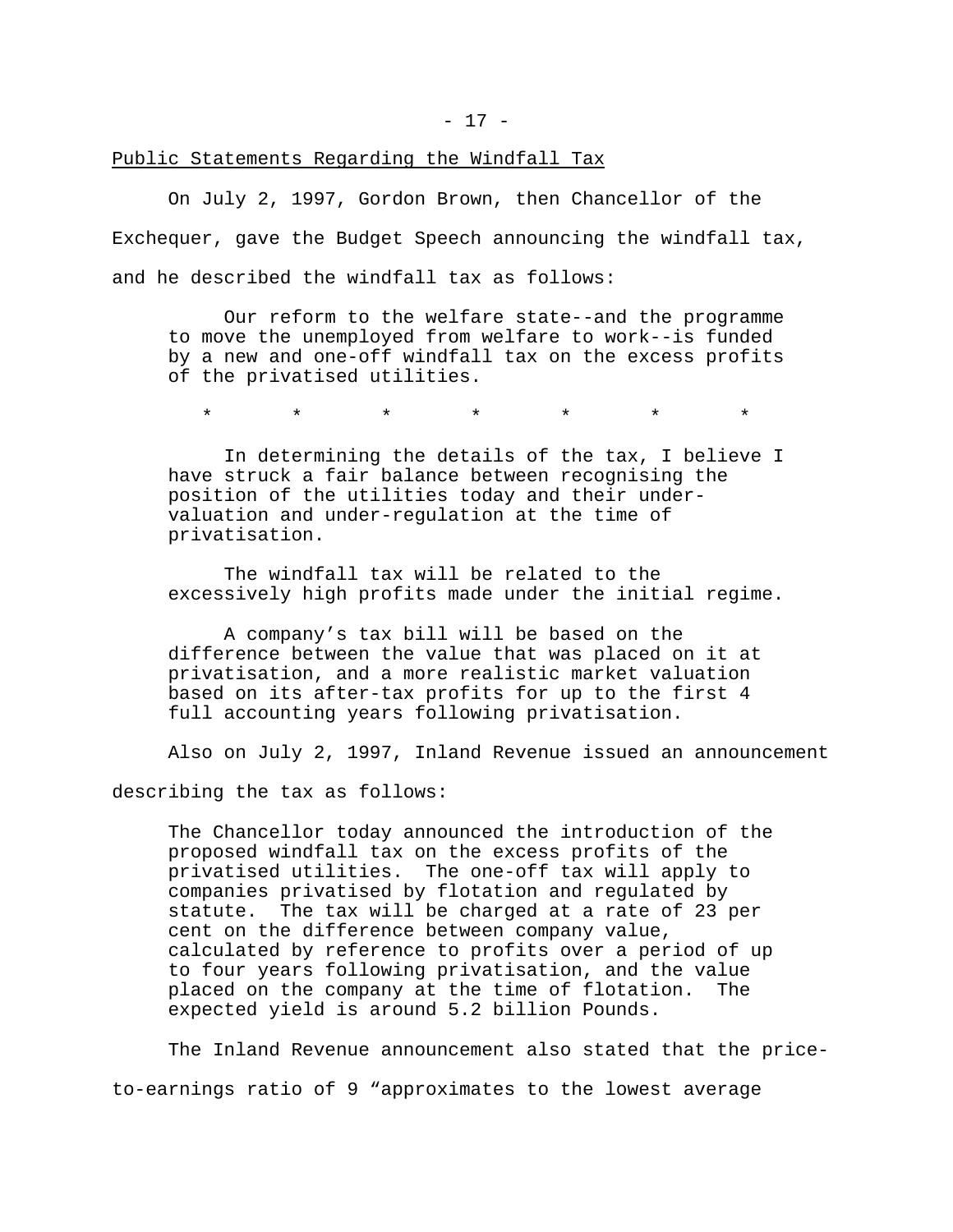price/earnings ratio of the taxpaying companies during the relevant periods, grouped by sector."

Around that same time, Her Majesty's Treasury issued a publication entitled "Explanatory Notes: Summer Finance Bill 1997", which describes in detail the various clauses of the windfall tax, and which contains a section entitled "Background", stating:

The introduction of the windfall tax is in accordance with the commitment in the Government's Election Manifesto to raise a tax on the excess profits of the privatised utilities.

The profits made by these companies in the years following privatisation were excessive when considered as a return on the value placed on the companies at the time of their privatisation by flotation. This is because the companies were sold too cheaply and regulation in the relevant periods was too lax.

The windfall tax will raise around £5.2 billion and fund the Government's welfare to work programme.

### Parliamentary Debate Preceding Enactment of the Windfall Tax

Mr. Robinson, in opening the debate in the House of Commons on the windfall tax legislation, offered the following introductory observations:

Clause 1 heads a group of provisions that together introduce the windfall tax, thus meeting the commitment that we made in our election manifesto to introduce a windfall levy on the excess profits of the privatised utilities. Those companies were sold too cheaply, so the taxpayer got a bad deal. Their initial regulation in the period immediately following privatisation was too lax, so the customer got a bad deal.

As a result, the companies were able to make profits that represented an excessive return on the value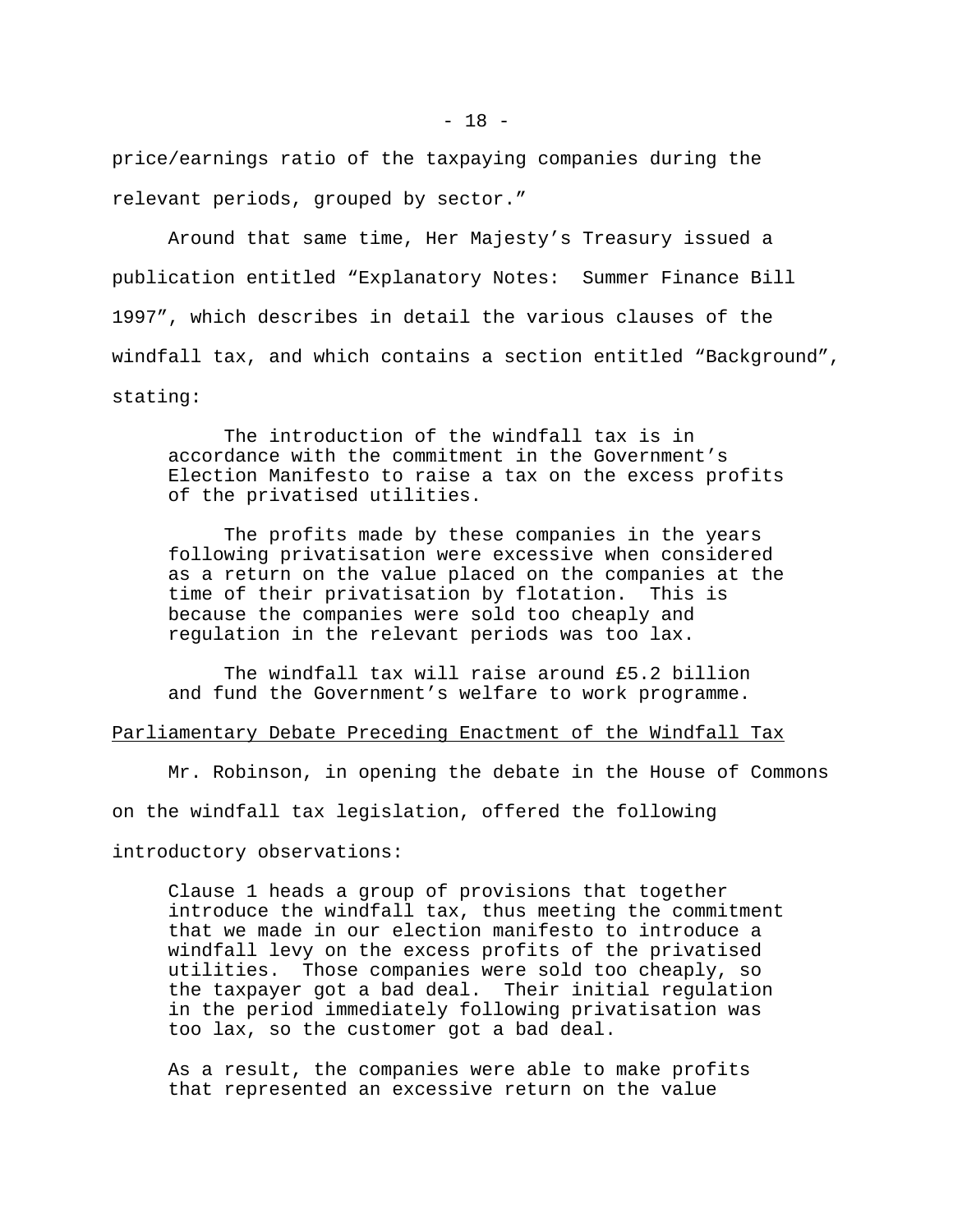placed on them at the time of their flotation. We are now putting right the failures of the past by levying a one-off tax. The yield of around £5.2 billion will fund our welfare-to-work programme, and the new deal that we have announced for the young long-term unemployed and schools.

Clause 1 provides a one-off charge, set at a rate of 23 per cent. It also gives effect to schedule 1, which will be debated in Standing Committee. It may be helpful if I set the clause in context by explaining briefly how the windfall tax works.

Windfall tax is charged on the difference between the value of the company, calculated by reference to the profits made in the initial period after privatisation, and the value placed on the company at the time of privatisation. The value of the company is calculated by multiplying the average annual profit after tax for, normally, the first four financial years after flotation, by a price-to-earnings ratio of nine. That ratio approximates to the lowest average \* \* \* sectoral price-to-earnings ratio of the companies liable to the tax. \* \* \*

The Conservative Party Shadow Chancellor of the Exchequer, Peter Lilley, MP (Mr. Lilley), summarized his party's opposition to the windfall tax, and, in particular, clause 1 imposing the tax, as follows:

We have four major criticisms of the clause and the windfall tax that it initiates. First, the clause makes it clear that the tax will not be borne by the so-called fat cats and speculators, criticisms of whom justified its introduction. Secondly, it makes no meaningful attempt to define what is a windfall and should therefore bear the tax. Thirdly, it increases instead of reduces cost to customers; any improved profitability should be passed on to customers in the form of lower prices. Finally, it is retrospective, arbitrary and symptomatic of the Government's belief in arbitrary government, rather than in government by known and predictable rules.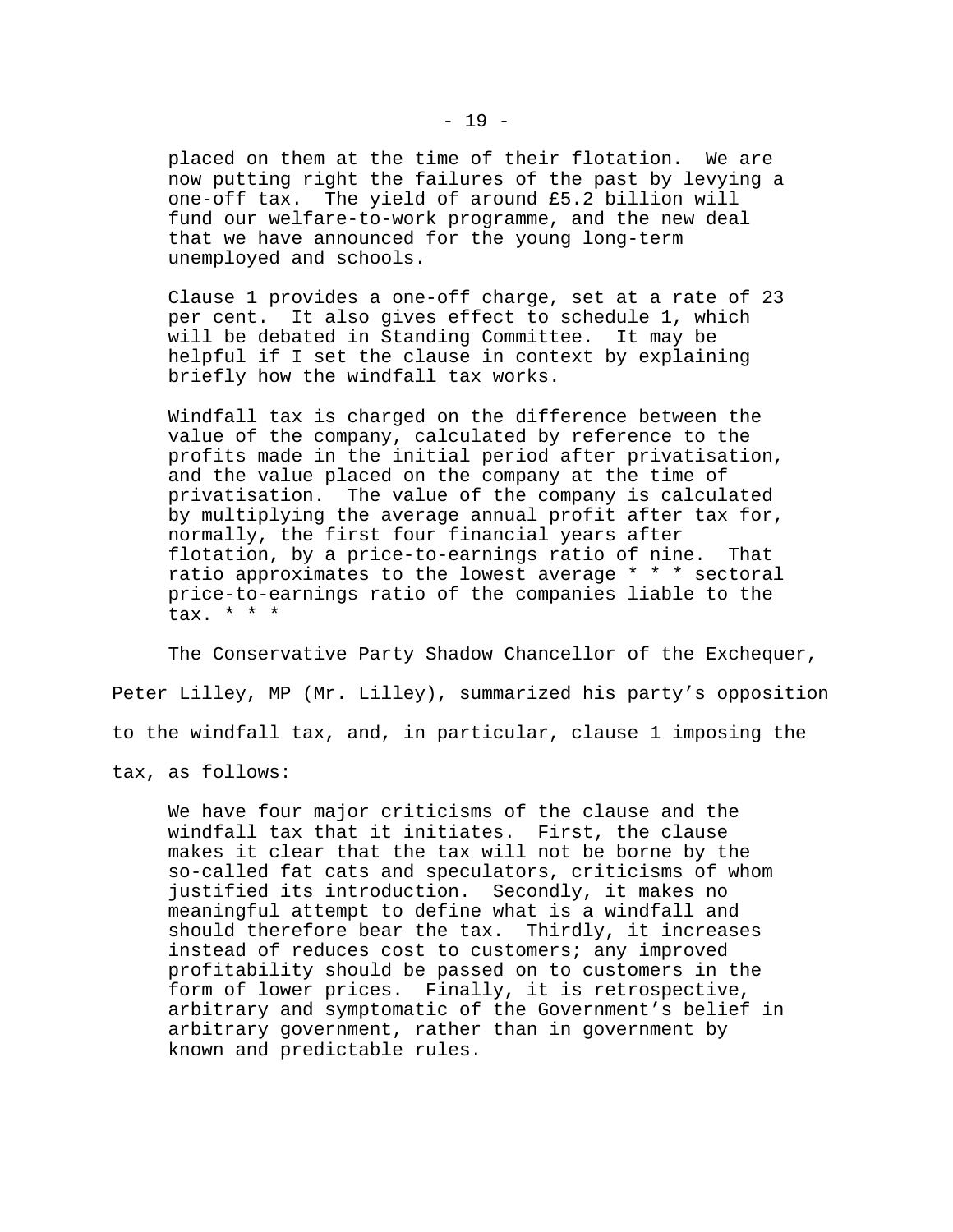Mr. Lilley's comments during the debate illustrate his understanding of how the tax would affect the privatized

utilities:

They [the government] have taken average profits over four years after flotation. If those profits exceed one ninth of the flotation value, the company will pay windfall tax on the excess. \* \* \*

And further:

Essentially, the windfall tax boils down to a tax on success. Companies that failed to improve their profitability over the said period will pay much less or even no windfall tax. \* \* \*

Other members of the Conservative Party repeated the idea

that the windfall tax was a tax on profits or on success.

Several Labour Party members defended the tax as a legitimate method of recouping the difference between what should have been charged for the privatized utilities at the time of the various privatizations and the actual flotation prices. For example, one such member, Mr. Hancock, observed:

The overwhelming majority of people have embraced the tax because most think that they were ripped off in the first place when the companies were sold. The companies were sold at hopelessly undervalued prices at a time when most people felt that the companies were better and safer in the hands of the public sector. The legitimacy of the tax among the general public is that they feel that they are getting back what they should have had in the first place.

Another, Mr. Stevenson, echoed Mr. Hancock's remarks:

I asked the Library to do some research on the difference between the proceeds from privatization of the utilities, not including the railways, and their stock market share price the minute they were floated.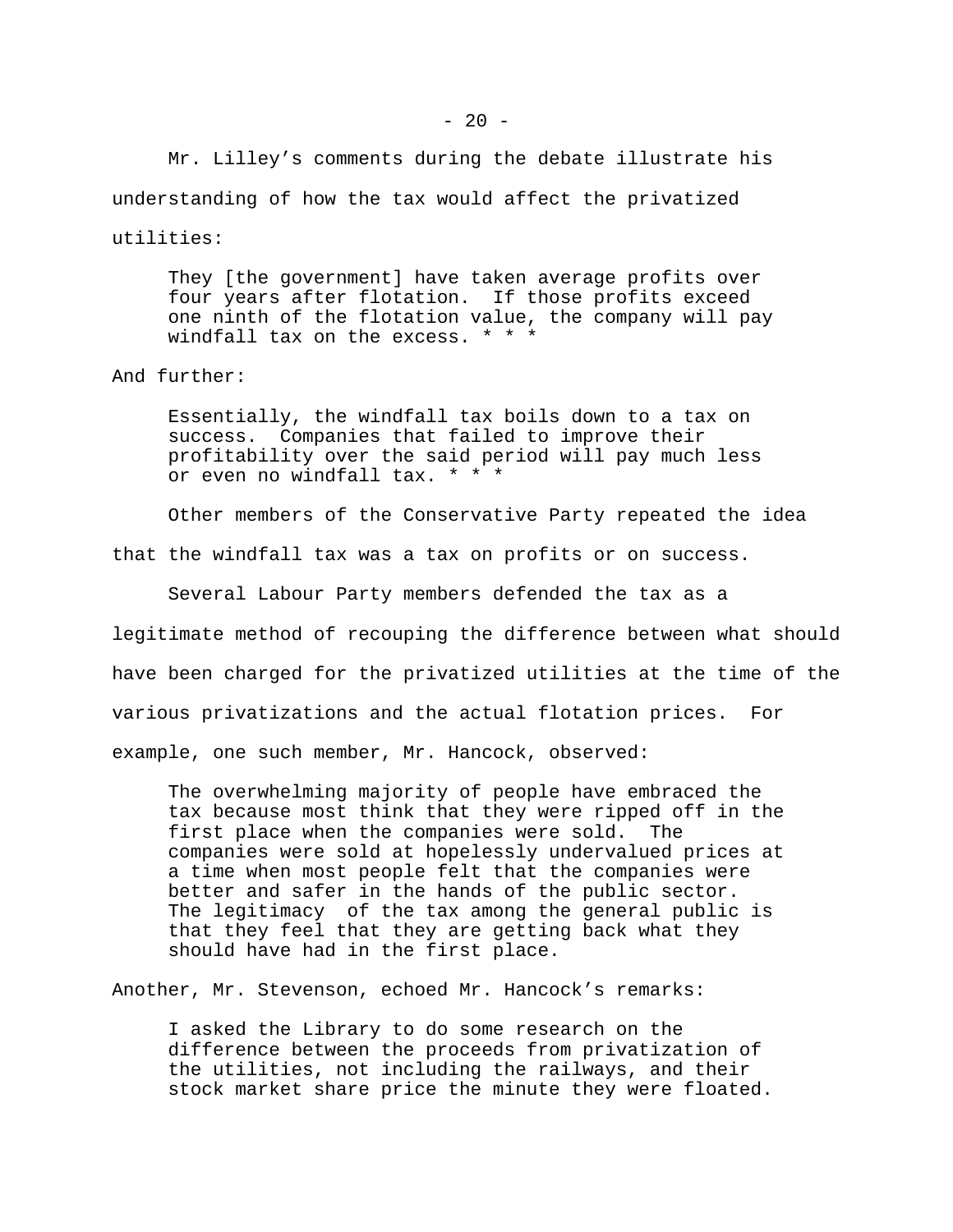I asked the Library to tot up the difference. It was almost £6 billion at the outset of privatisation and it has increased over the years. So the snapshot figure of £6 billion by which the Government undersold public assets, and therefore robbed the public, is a conservative estimate.

#### Overall Effect of the Windfall Tax on the Windfall Tax Companies

Thirty-one of the thirty-two windfall tax companies had a windfall tax liability. None of the 31 companies that paid windfall tax had a windfall tax liability that exceeded its total profits over its initial period. Twenty-nine of those thirty-two companies had initial periods of 4 full financial years. Twentyseven of those twenty-nine companies had initial periods consisting of 1,461 days, i.e., three 365-day years and one 366 day (leap) year. The other 2 of those 29 companies had initial periods of 1,456 days and 1,463 days, $^{10}$  respectively. The remaining three companies had initial periods of less than 4 full financial years, consisting of 1,380 days, 316 days, and (in the case of British Energy, which because of low initial profits, paid no windfall tax) 260 days, respectively.

#### Effect of the Windfall Tax on SWEB

Before the enactment of the windfall tax, SWEB met with members of the shadow treasury team (which included Mr. Robinson) and the Andersen team in an effort to influence the development

 $10$ The parties stipulated an initial period of 1,463 days, although that would seem to exceed 4 years, even taking into account a leap year.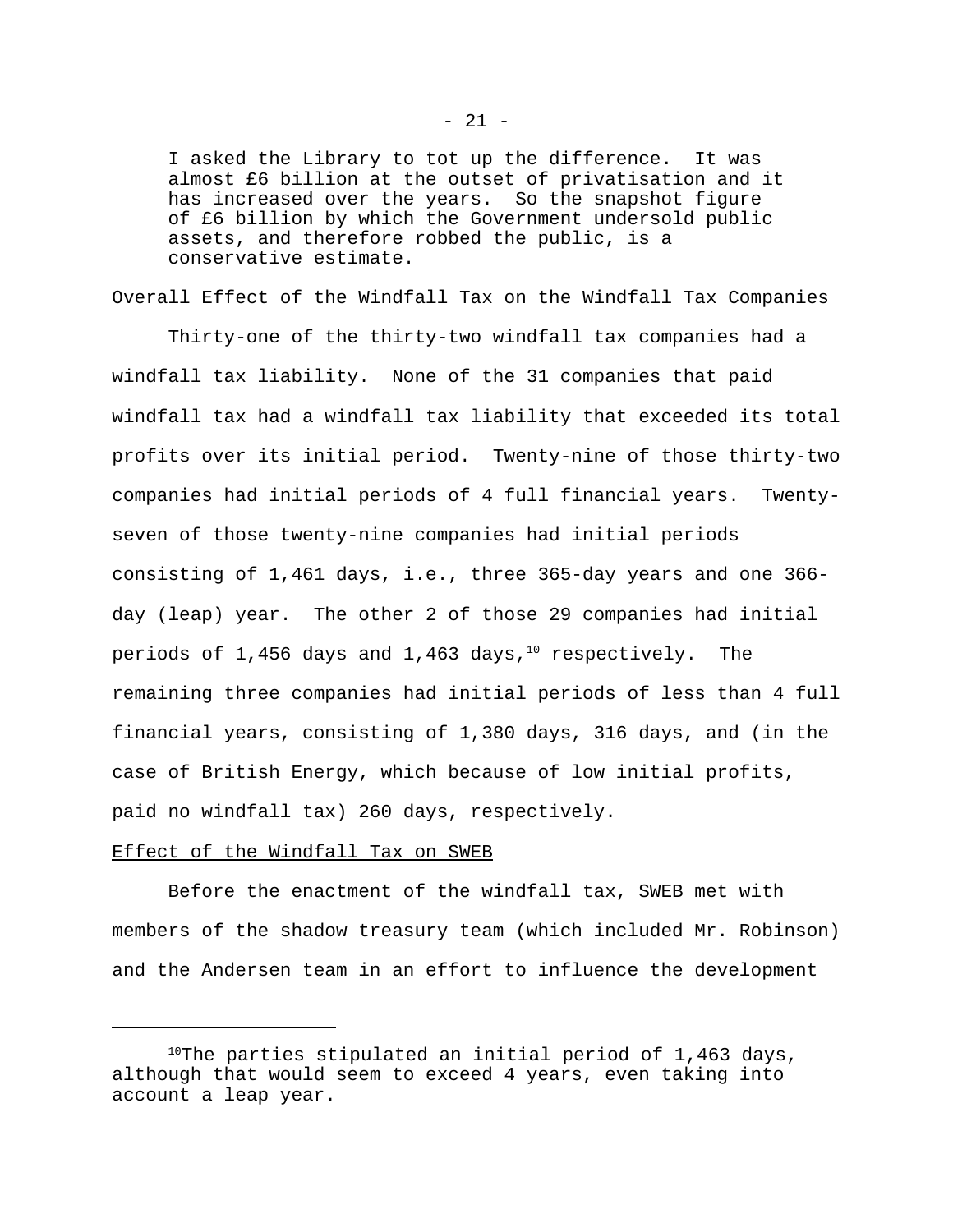of the windfall tax. SWEB's then treasurer, Charl Oösthuizen (Mr. Oösthuizen), was the SWEB officer principally engaged in that effort. Upon the announcement of the windfall tax, SWEB realized that its liability for the tax would greatly exceed its prior estimates thereof, and it investigated ways of reducing that liability. SWEB determined that it could reduce its windfall tax liability if it could reduce its earnings for the 4 year initial period. To that end, SWEB identified a theretofore unidentified liability of £12 million for tree-trimming costs (trees interfered with its distribution network) that SWEB should have taken account of in determining its earnings for its fiscal year ended March 31, 1995. SWEB's outside auditor approved a restatement of its 1995 earnings and, after an initial objection, Inland Revenue did as well.

SWEB filed its windfall tax return with Inland Revenue on November 7, 1997, and paid its £90,419,265 windfall tax liability (which was based on 4 full financial years totaling 1,461 days), as required, in two installments, on December 1, 1997 and 1998. The first installment was paid 1 day after the close of SWEB's tax year (for U.S. Federal income tax purposes) ending November 30, 1997.

 $- 22 -$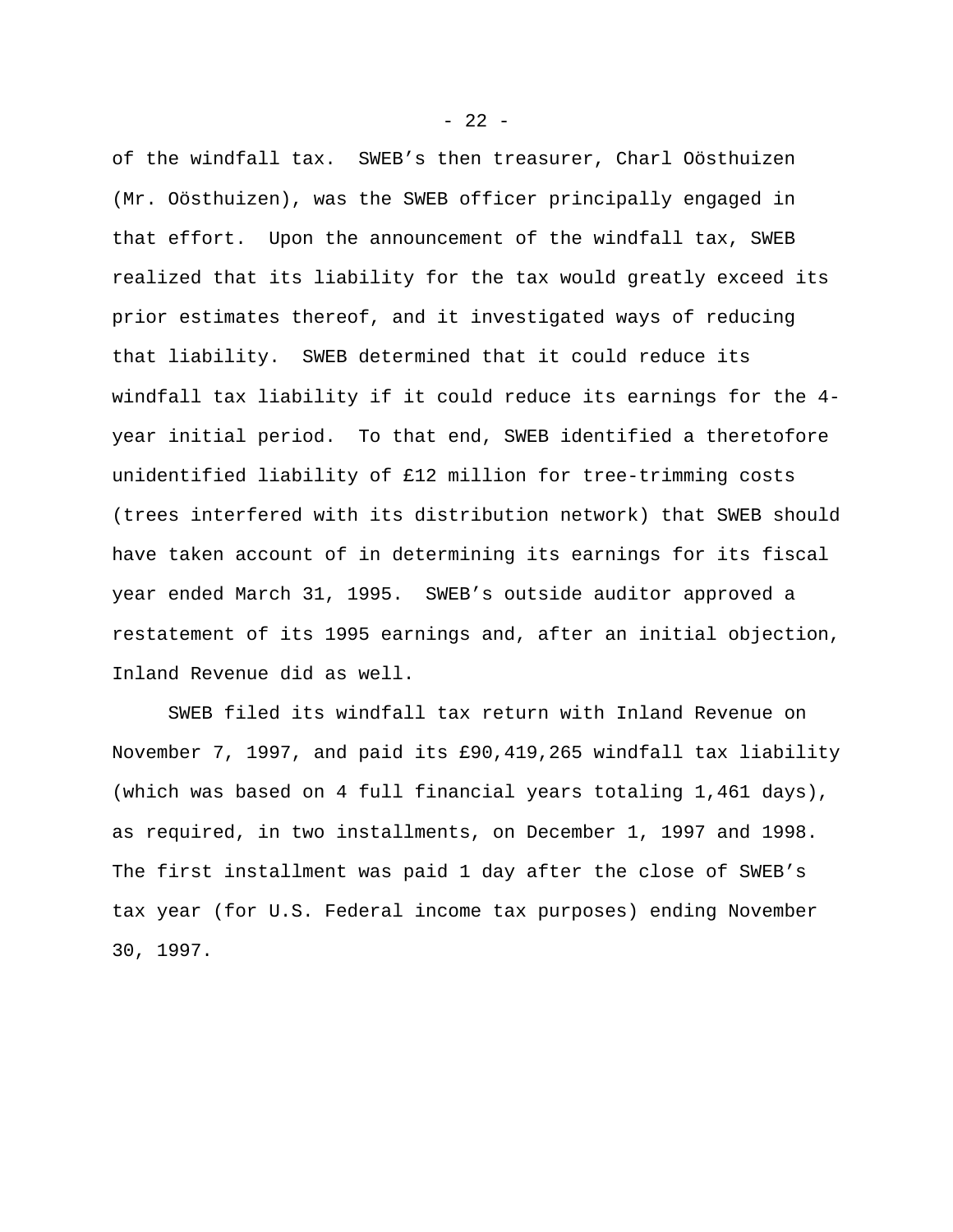$- 23 -$ 

#### OPINION

#### I. The Windfall Tax Issue

#### A. Principles of Creditability

Pursuant to section  $901(a)$  and  $(b)(1)$ , a domestic corporation may claim a foreign tax credit against its Federal income tax liability for "the amount of any income, war profits, and excess profits taxes paid or accrued during the taxable year to any foreign country". We must decide whether the windfall tax constitutes a creditable income or excess profits tax under section 901.

In Phillips Petroleum Co. v. Commissioner, 104 T.C. 256, 283-284 (1995), we described the background, purpose, and function of the foreign tax credit provisions of the Internal Revenue Code as follows:

The foreign tax credit provisions were enacted primarily to mitigate the heavy burden of double taxation for U.S. corporations operating abroad who were subject to taxation in both the United States and foreign countries. Burnet v. Chicago Portrait Co., 285 U.S. 1, 9 (1932); F.W. Woolworth Co. v. Commissioner, 54 T.C. 1233, 1257 (1970). These provisions were originally designed to produce uniformity of tax burdens among U.S. taxpayers, irrespective of whether they were engaged in business abroad or in the United States. H. Rept. 1337, 83d Cong., 2d Sess. 76 (1954). A secondary objective of the foreign tax credit provisions was to encourage, or at least not to discourage, American foreign trade. H.R. Rept. 767, 65th Cong., 2d Sess. (1918), 1939-1 C.B. (Part 2) 86, 93; Commissioner v. American Metal Co., 221 F.2d 134, 136 (2d Cir. 1955), affg. 19 T.C. 879 (1953).

Taxes imposed by the government of any foreign country were initially fully deductible in computing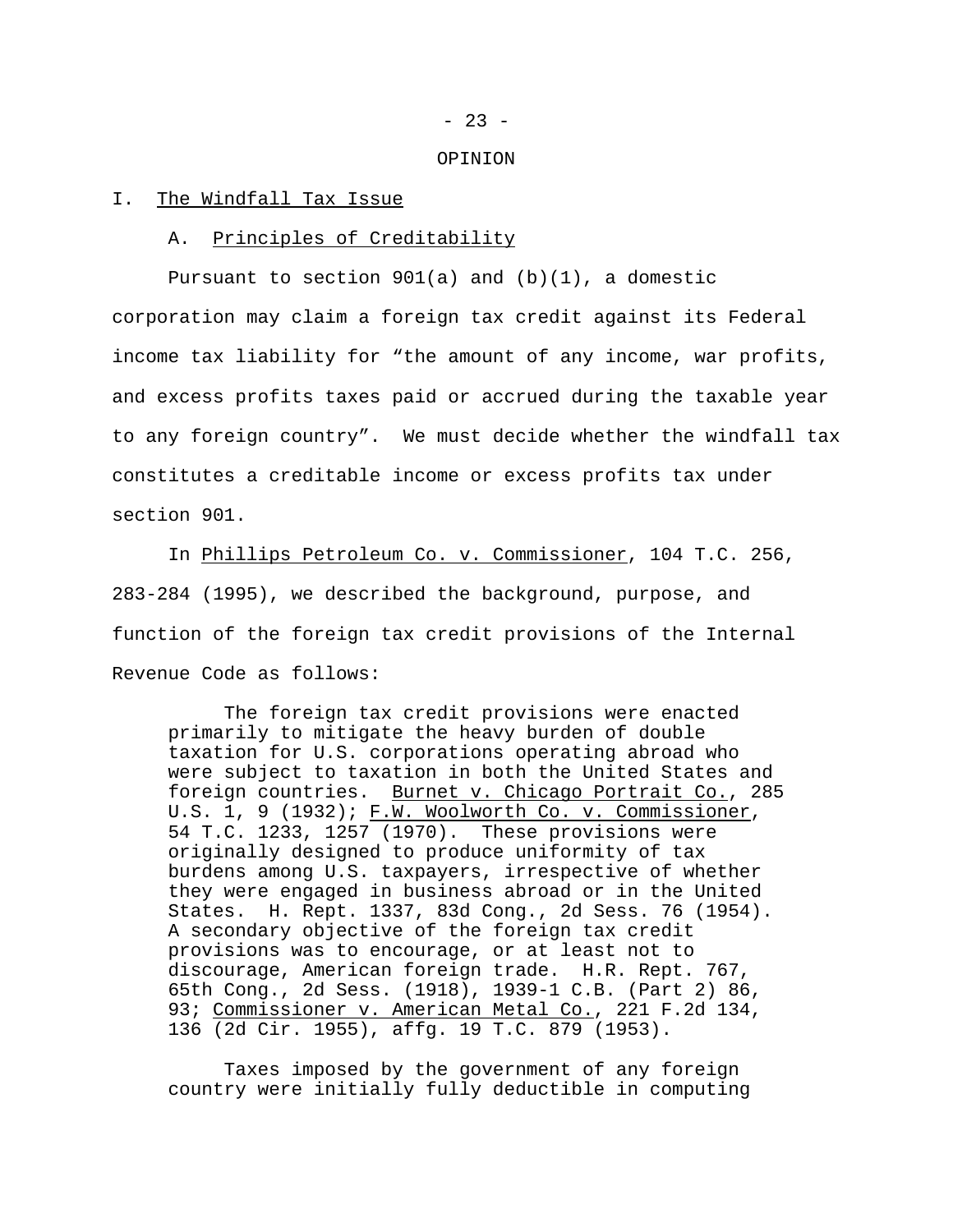net taxable income, pursuant to our income tax law of 1913. Revenue Act of 1913, ch. 16, 38 Stat. 114. Specific foreign taxes became creditable pursuant to the Revenue Act of 1918. The foreign taxes that are presently creditable pursuant to section 901, specifically, income, war profits, and excess profits taxes, have remained unchanged and are the same taxes that were creditable in 1918. Revenue Act of 1918, ch. 18, sec. 222(a)(1), 40 Stat. 1073.

The definition of income, war profits, and excess profits taxes has evolved case by case. The temporary and final regulations, adopted relatively recently, outline the guiding principles established by prior case law.  $* * * *$ 

The Supreme Court in Biddle v. Commissioner, 302 U.S. 573, 579 (1938), established the principle, uniformly followed in subsequent caselaw and enshrined in the regulations, that, in deciding whether a foreign tax is an "income tax" for purposes of section 901, the term "income tax" will be given meaning by referring to the U.S. income tax system and measuring the foreign tax against the essential features of that system:

The phrase "income taxes paid," as used in our own revenue laws, has for most practical purposes a well understood meaning \* \* \*. It is that meaning which must be attributed to it \* \* \*.

The final regulations referred to in Phillips Petroleum are the regulations that were issued in 1983, were in effect in 1997 (the year in issue), and remain in effect today (sometimes, the 1983 regulations).

Section 1.901-2, Income Tax Regs., is entitled "Income, war profits, or excess profits tax paid or accrued." Paragraph (a) thereof is entitled "Definition of income, war profits, or excess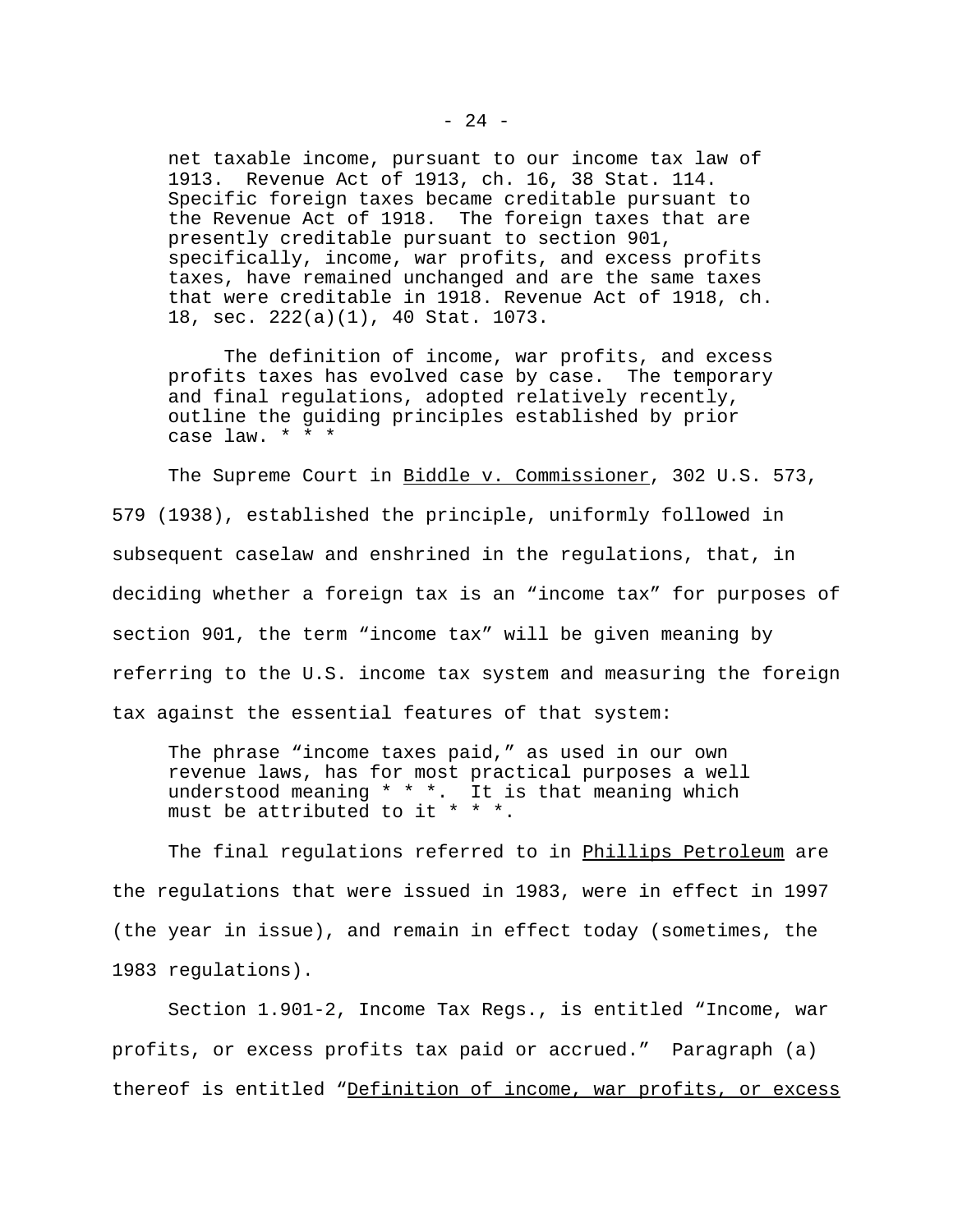profits tax", and, in pertinent part, it provides as follows (adopting the term "income tax" to refer to an "income", "war", or "excess profits" tax):

(1) In general. \* \* \* A foreign levy is an income tax if and only if--

(i) It is a tax; and

(ii) The predominant character of that tax is that of an income tax in the U.S. sense.

Paragraph (a) further provides that, with exceptions not relevant to this case, "a tax either is or is not an income tax, in its entirety, for all persons subject to the tax."

In pertinent part, section 1.901-2(a)(3), Income Tax Regs., defines the term "predominant character" as follows: "The predominant character of a foreign tax is that of an income tax in the U.S. sense  $* * * [i]f$ , within the meaning of paragraph (b)(1) of this section, the foreign tax is likely to reach net gain in the normal circumstances in which it applies".

In pertinent part, section 1.901-2(b)(1), Income Tax Regs., provides:

A foreign tax is likely to reach net gain in the normal circumstances in which it applies if and only if the tax, judged on the basis of its predominant character, satisfies each of the realization, gross receipts, and net income requirements set forth in paragraphs (b)(2),  $(b)(3)$  and  $(b)(4)$ , respectively, of this section.

Pursuant to section  $1.901-2(b)(2)(i)$ , Income Tax Regs. (as pertinent to this case), a foreign tax satisfies the realization requirement: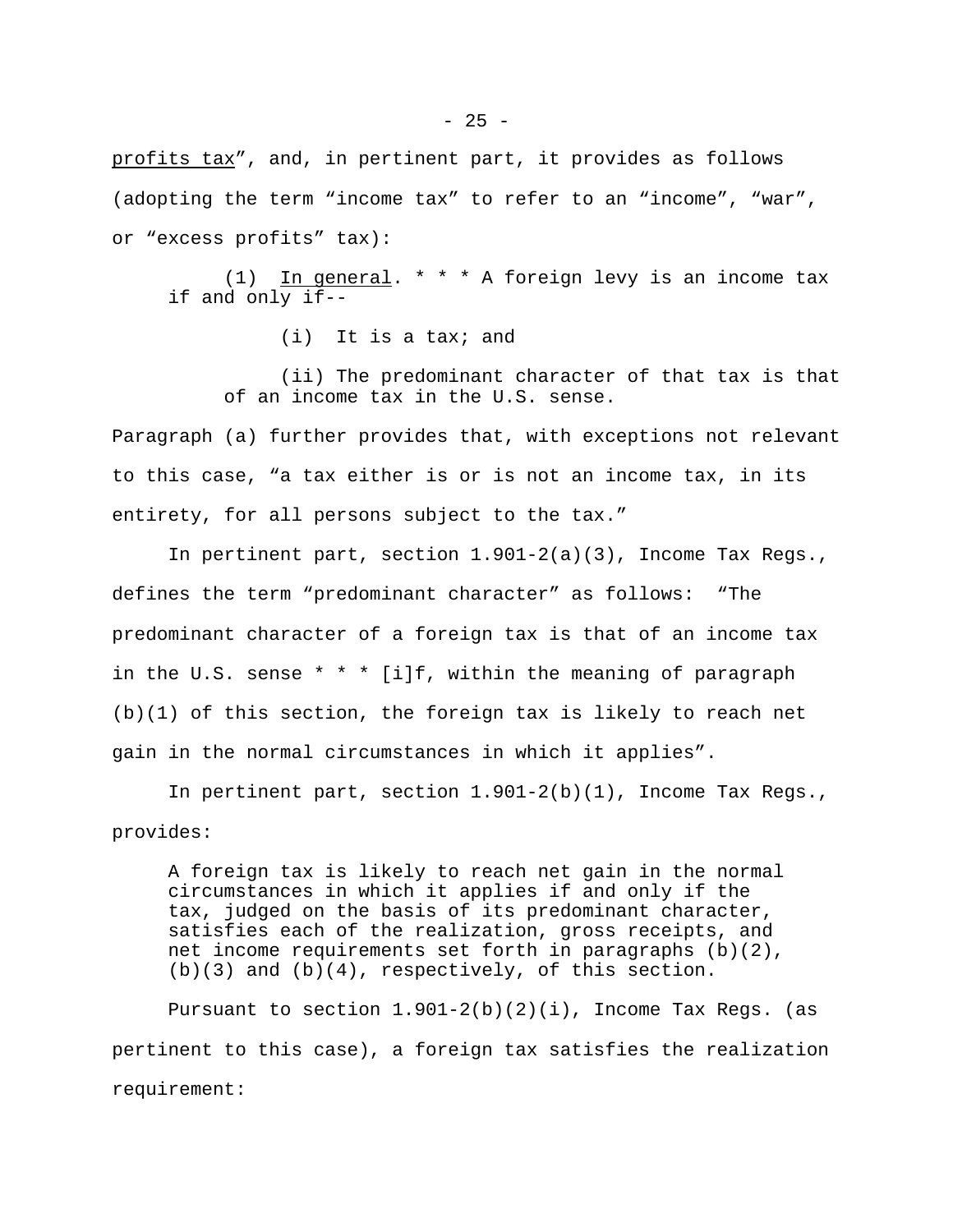if, judged on the basis of its predominant character, it is imposed \* \* \* [u]pon or subsequent to the occurrence of events ("realization events") that would result in the realization of income under the income tax provisions of the Internal Revenue Code \* \* \*

Pursuant to section  $1.901-2(b)(3)(i)$ , Income Tax Regs. (as pertinent to this case), a foreign tax satisfies the gross receipts requirement "if, judged on the basis of its predominant character, it is imposed on the basis of \* \* \* [g]ross receipts".

Pursuant to section 1.901-2(b)(4)(i), Income Tax Regs., a foreign tax satisfies the net income requirement:

if, judged on the basis of its predominant character, the base of the tax is computed by reducing gross receipts \* \* \* to permit--

(A) Recovery of the significant costs and expenses \* \* \* attributable \* \* \* to such gross receipts; or

(B) Recovery of such significant costs and expenses computed under a method that is likely to \* \* \* [approximate or be greater than] recovery of such significant costs and expenses.

Section 1.901-2(b)(4)(i), Income Tax Regs., further provides:

A foreign tax law permits recovery of significant costs and expenses even if such costs and expenses are recovered at a different time than they would be if the Internal Revenue Code applied,  $[11]$  unless the time of recovery is such that under the circumstances there is effectively a denial of such recovery. \* \* \* A foreign tax law that does not permit recovery of one or more significant costs or expenses, but that provides allowances that effectively compensate for nonrecovery of such significant costs or expenses, is considered to permit recovery of such costs or expenses. \* \* \* A foreign tax whose base is gross receipts or gross income

 ${}^{11}E.9.$ , items deductible under the Internal Revenue Code and capitalized and amortized under the foreign tax system.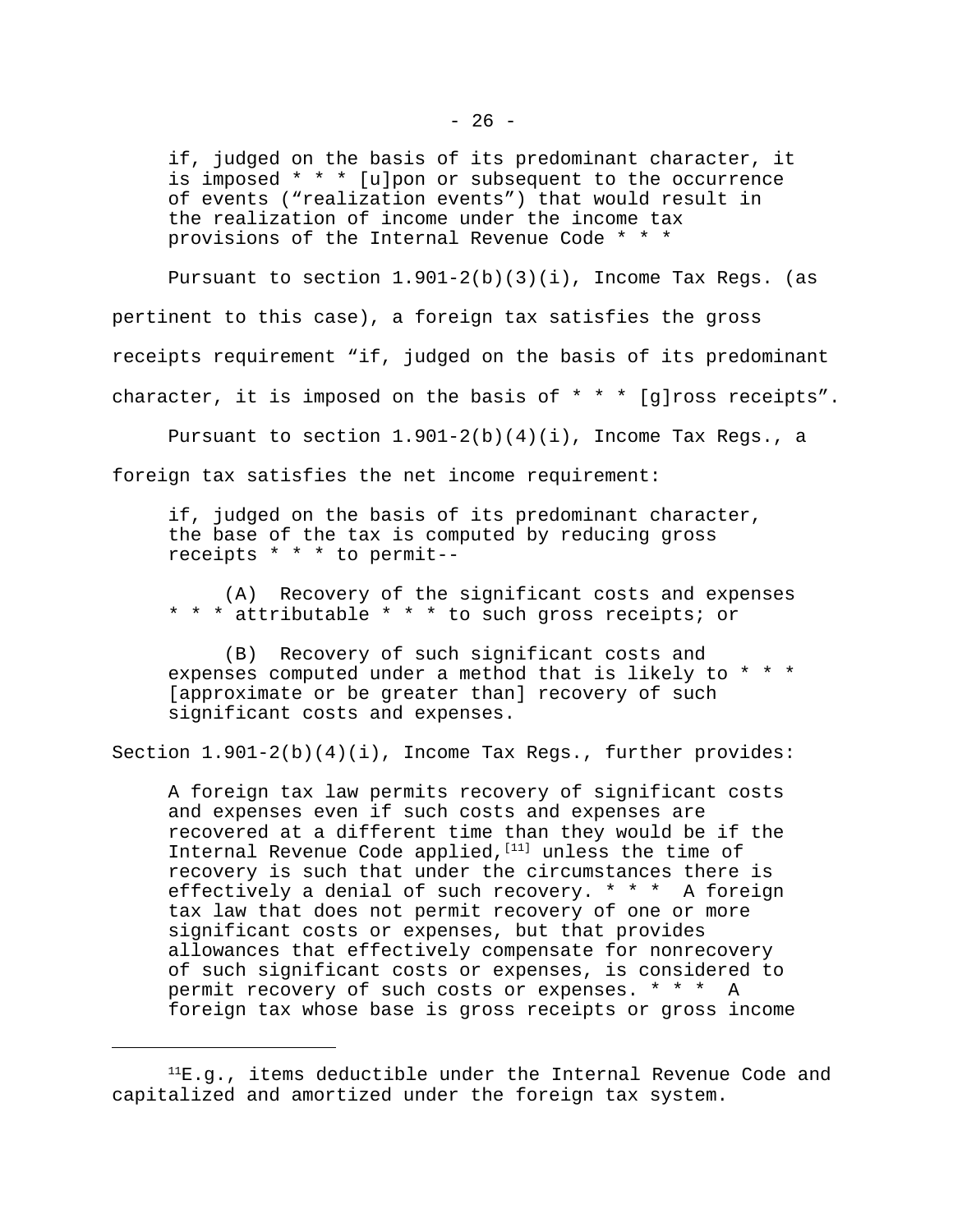does not satisfy the net income requirement except in the rare situation where that tax is almost certain to reach some net gain in the normal circumstances in which it applies because costs and expenses will almost never be so high as to offset gross receipts or gross income, respectively, and the rate of the tax is such that after the tax is paid persons subject to the tax are almost certain to have net gain. \* \* \*

The Secretary first adopted the "predominant character" standard in the 1983 regulations. In the preamble to those regulations (the preamble), the Secretary stated that the standard:

adopts the criterion for creditability set forth in Inland Steel Company v. U.S., 677 F.2d 72 (Ct. Cl. 1982), Bank of America National Trust and Savings Association v. U.S., 459 F.2d 513 (Ct. Cl. 1972), and Bank of America National Trust and Savings Association v. Commissioner, 61 T.C. 752 (1974). [T.D. 7918, 1983-2 C.B. 113, 114.]

In the cases the Secretary cited in the preamble and in other, more recent, cases, the issue or test regarding the status of a foreign tax as a creditable income tax appears to be whether the foreign tax in question is designed to and does in fact reach net gain in the normal circumstances in which it applies. Thus, in Bank of Am. Natl. Trust & Sav. Association v. United States, 198 Ct. Cl. 263, 274, 459 F.2d 513, 519 (1972) (Bank of America I), which the Secretary cites in the preamble, the Court of Claims, in considering the creditability of a gross income tax that, on its face, was not a tax on net income or gain, concluded that such a tax could be creditable under certain circumstances: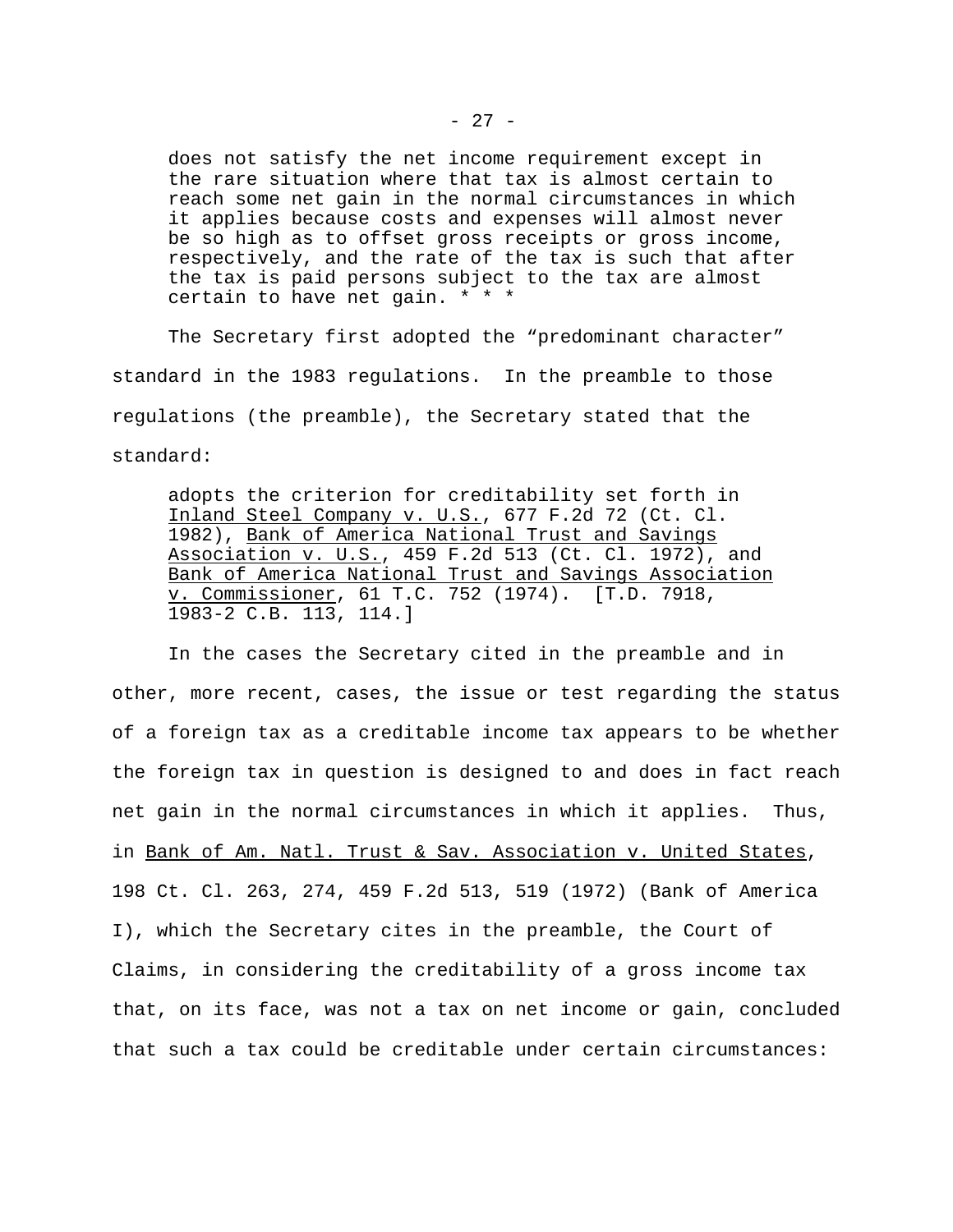We do not, however, consider it all-decisive whether the foreign income tax is labeled a gross income or a net income tax, or whether it specifically allows the deduction or exclusion of the costs or expenses of realizing the profit. The important thing is whether the other country is attempting to reach some net gain, not the form in which it shapes the income tax or the name it gives. In certain situations a levy can in reality be directed at net gain even though it is imposed squarely on gross income. That would be the case if it were clear that the costs, expenses, or losses incurred in making the gain would, in all probability, always (or almost so) be the lesser part of the gross income. In that situation there would always (or almost so) be some net gain remaining, and the assessment would fall ultimately upon that profit.<sup>[12]</sup>

In Inland Steel Co. v. United States, 230 Ct. Cl. 314, 325, 677 F.2d 72, 80 (1982), also cited in the preamble, the Court of Claims, relying on its earlier decision in Bank of America I, emphasized the purpose of the foreign country in designing the tax to reach net gain: $13$ 

To qualify as an income tax in the United States sense, the foreign country must have made an attempt always to reach some net gain in the normal circumstances in which

 $12$ The test the Court of Claims adopted for the creditability of a foreign gross income tax (the virtual certainty of net gain) is specifically incorporated in the regulations. See sec. 1.901-  $2(b)(4)(i)$ , Income Tax Regs., quoted supra.

<sup>&</sup>lt;sup>13</sup>As the Court of Appeals for the Second Circuit stated in Texasgulf, Inc. v. Commissioner, 172 F.3d 209, 216 (2d Cir. 1999) (Texasgulf II), affg. 107 T.C. 51 (1996) (Texasgulf I), the preamble to the 1983 regulations "reaffirms Inland Steel's general focus upon the extent to which a tax reaches net gain". In Texasgulf II, the Court of Appeals found creditable under the predominant character standard in the 1983 regulations a tax, the Ontario Mining Tax, that the Court of Claims, in Inland Steel Co. v. United States, 230 Ct. Cl. 314, 677 F.2d 72 (1982), had found noncreditable before the promulgation of those regulations. See discussion infra.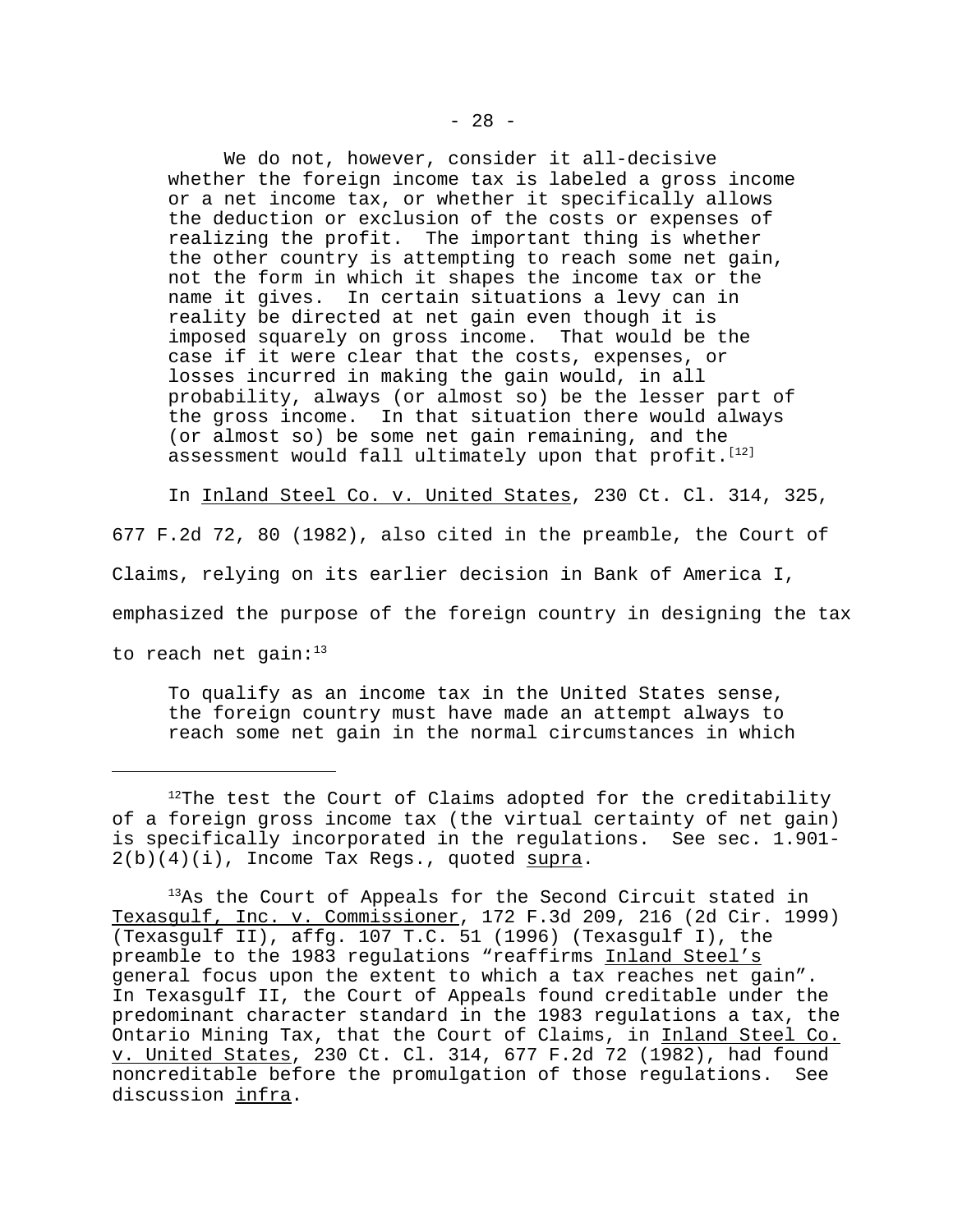the tax applies.  $* * *$  The label and form of the foreign tax is not determinative. \* \* \*

In Bank of Am. Natl. Trust & Sav. Association v.

Commissioner, 61 T.C. 752, 760 (1974), affd. without published opinion 538 F.2d 334 (9th Cir. 1976), the third case the Secretary cites in the preamble, we described the analysis of the Court of Claims in Bank of America I as "[distilling]" the governing test to determine whether a foreign income tax qualifies as a creditable income tax within the meaning of section  $901(b)(1)$ ; i.e., whether the tax was "designed to fall on some net gain or profit". That test, we added, "is the proper one to apply". Id.

Moreover, courts have construed the 1983 regulations in a manner consistent with the analysis in Bank of America I. For example, the Court of Appeals for the Second Circuit, in Texasgulf, Inc. v. Commissioner, 172 F.3d 209 (2d Cir. 1999) (Texasgulf II), affg. 107 T.C. 51 (1996) (Texasgulf I), considered the creditability of the Ontario Mining Tax (OMT), which imposed a graduated tax on Ontario mines to the extent that "profit", as defined for OMT purposes, exceeded a statutory exemption. In determining "profit" for OMT purposes, taxpayers were allowed to deduct "an allowance for profit in respect of processing" (processing allowance) in lieu of certain expenses that were attributable to OMT gross receipts but that were not recoverable under the tax (nonrecoverable expenses). The taxpayer had presented empirical evidence to show that, across the industry,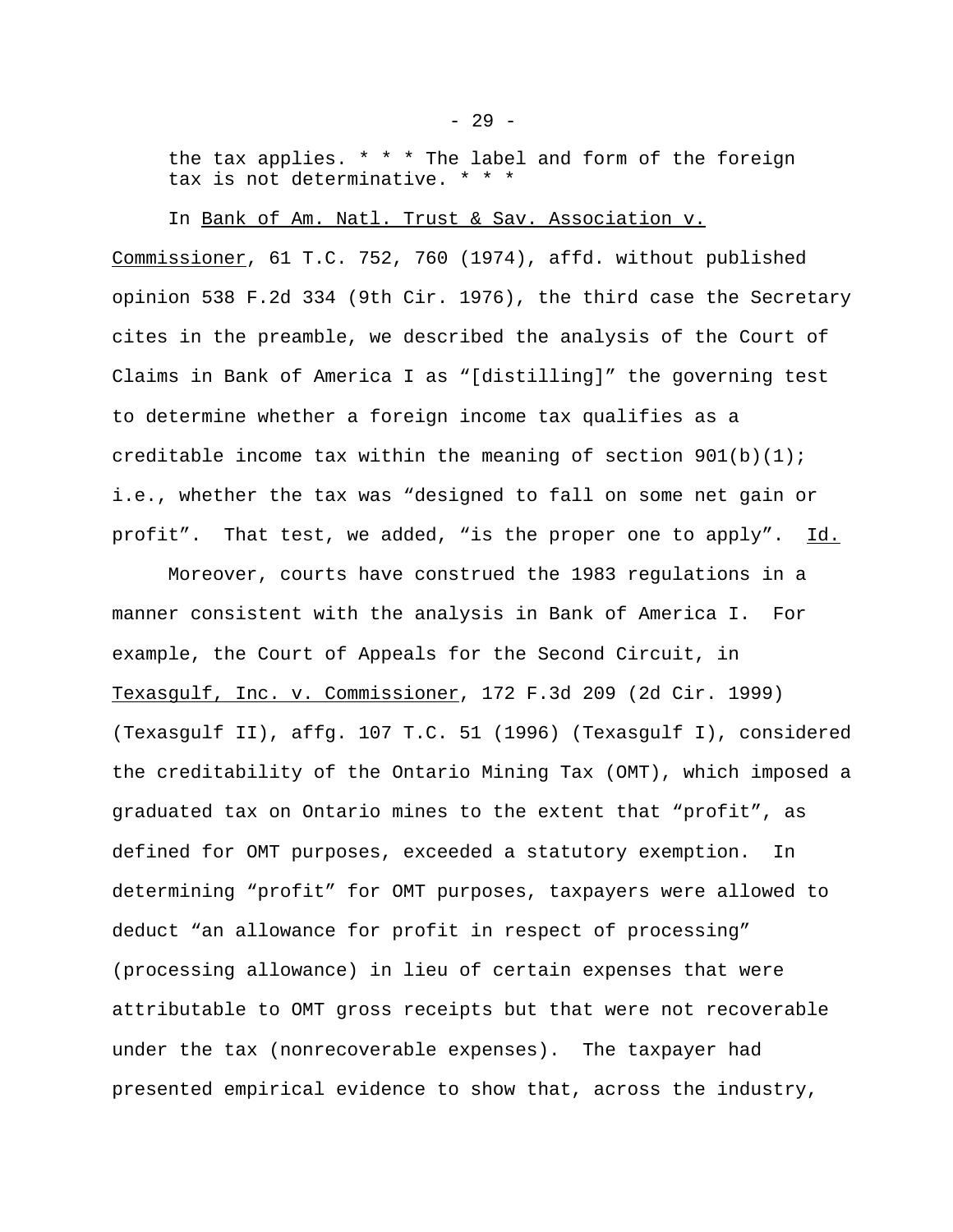the processing allowance was likely to exceed nonrecoverable expenses for the tax years at issue. In answer to the Commissioner's objection that the taxpayer had not shown anything more than an accidental relationship between the processing allowance and the nonrecoverable expenses, the Court of Appeals stated:

At bottom, the Commissioner's argument is that the type of quantitative, empirical evidence presented in this case is not relevant to the creditability inquiry. However, the language of § 1.901-2--specifically, "effectively compensate" and "approximates, or is greater than"--suggests that quantitative empirical evidence may be just as appropriate as qualitative analytic evidence in determining whether a foreign tax meets the net income requirement. We therefore hold that empirical evidence of the type presented in this case may be used to establish that an allowance effectively compensates for nonrecoverable expenses within the meaning of  $\S$  1.901-2(b)(4).

Id. at 216 (fn. ref. omitted). The Court of Appeals concluded:

Given the large size and representative nature of the sample considered, these statistics suffice to show that the Tax Court did not clearly err in finding that the processing allowance was likely to exceed nonrecoverable expenses for the tax years at issue. Texasgulf has therefore met its burden of proving that the predominant character of the OMT  $* * *$  is such that the processing allowance effectively compensates for any nonrecoverable costs.

Id. at 215-216.

In reaching their decisions, both the Court of Appeals and this Court distinguished Inland Steel Co. v. United States, supra (which held the same OMT to be noncreditable). The former distinguished that case on the ground that it was decided before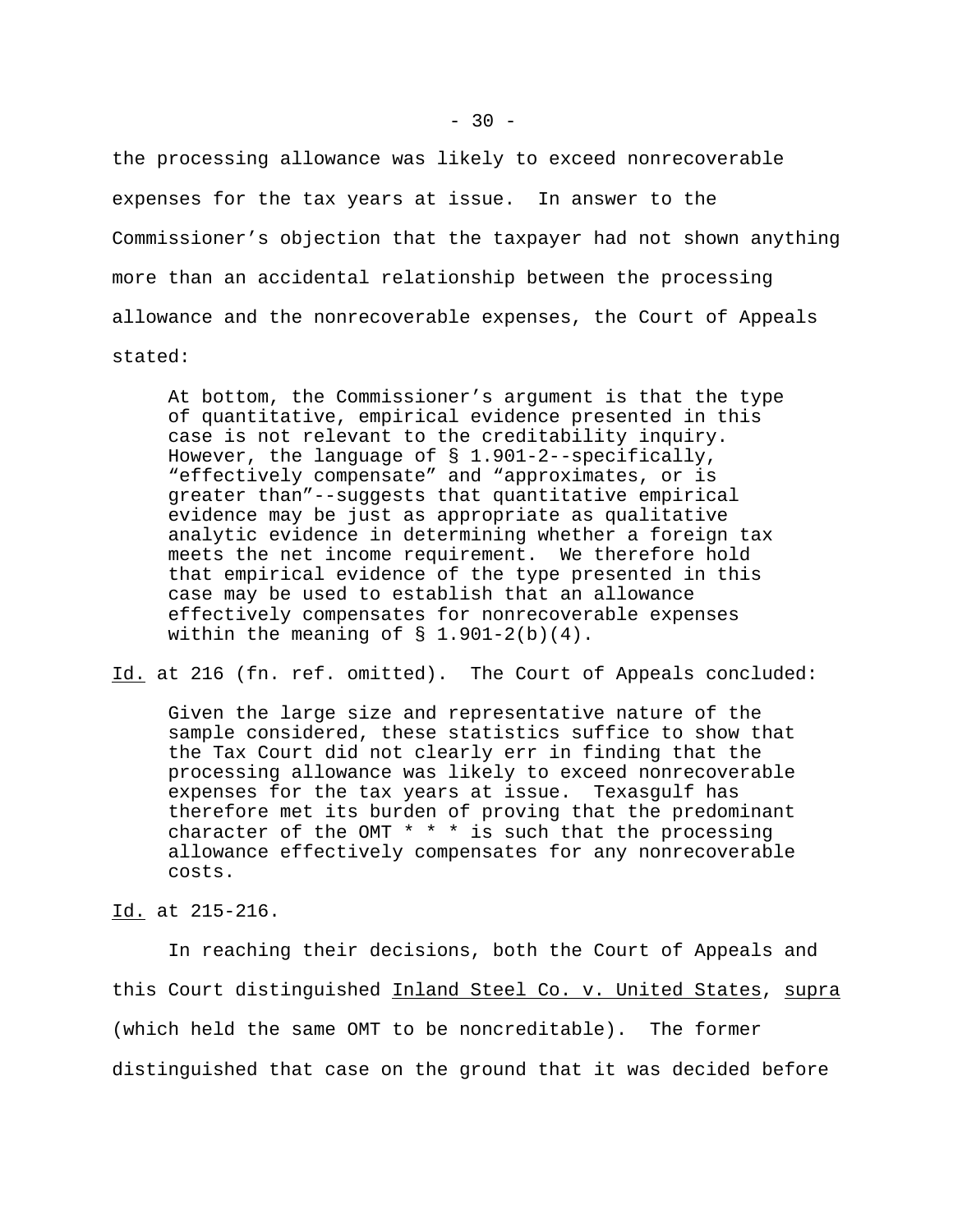the promulgation of section 1.901-2, Income Tax Regs., and, in particular, before the adoption of the rule that a foreign tax law that "provides allowances that effectively compensate for nonrecovery of \* \* \* significant costs or expenses \* \* \* is considered to permit recovery of such costs and expenses." Texasgulf II, 172 F.3d at 216-217. We distinguished Inland Steel not only on that ground but also on the ground that the case was governed by the "predominant character" test, which replaced the "substantial equivalence" test under which Inland Steel was decided. Texasgulf I, 107 T.C. at 69-70. In reaching that conclusion we stated that use of the "predominant character" and "effectively compensates" tests represented "a change from the history and purpose approach used in cases decided before the 1983 regulations applied a factual, quantitative approach." Id. at 70.

In Exxon Corp. v. Commissioner, 113 T.C. 338 (1999), we considered the creditability of the U.K. petroleum revenue tax (PRT) under section 901 and the 1983 regulations. We found that a purpose of the PRT was "to tax extraordinary profits of oil and gas companies relating to the North Sea." Id. at 344. With limited exceptions, the tax base subject to PRT was gross income relating to oil and gas recovery activities less "all significant costs and expenses, except interest expense". $^{14}$  Id. at 345. In

 $- 31 -$ 

 $14$ The denial of a deduction for interest was designed to prevent the use of intercompany debt to avoid or minimize (continued...)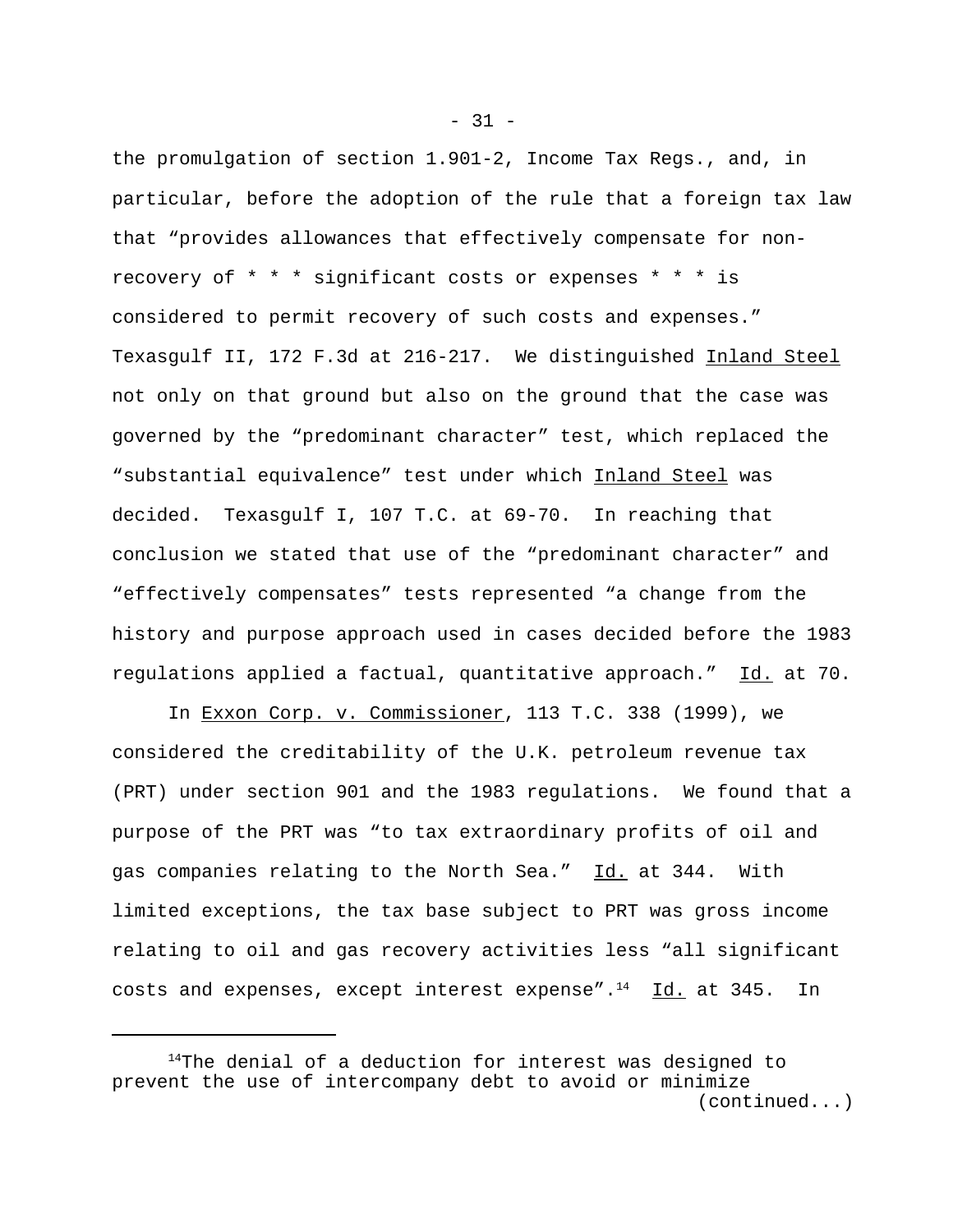lieu of an interest expense deduction, the law provided a deduction for "uplift"; i.e., "amounts equal to 35 percent of most capital expenditures relating to a North Sea field". Id. at 347.

With respect to the predominant character of the tax, we found: "The purpose, administration, and structure of PRT indicate that PRT constitutes an income or excess profits tax in the U.S. sense."  $Id.$  at 356. We stated that the evidence at trial showed "that special allowances and reliefs under PRT significantly exceed the amount of disallowed interest expense for Exxon and other oil companies", and we quoted the testimony of the U.K. Government official who first presented PRT to the U.K. House of Lords for formal consideration that "'of course, this tax [PRT] represents an excess profits tax.'" Id. at 357. We rejected as irrelevant the Commissioner's contention that a company-by-company analysis showed that most of the companies operating in the North Sea did not have uplift allowance greater than or equal to the disallowed interest expense, and we agreed with Exxon that the "PRT was designed to tax excess profits from North Sea oil and gas production[,] which generally were earned by major oil and gas companies[,] which owned the largest and most profitable fields in the North Sea."  $\underline{Id.}$  at 359. We then noted that the vast majority of those companies "had uplift allowance in excess of nonallowed

 $-32 -$ 

 $14$ (...continued) liability for the tax. Exxon Corp. v. Commissioner, 113 T.C. 338, 345 (1999).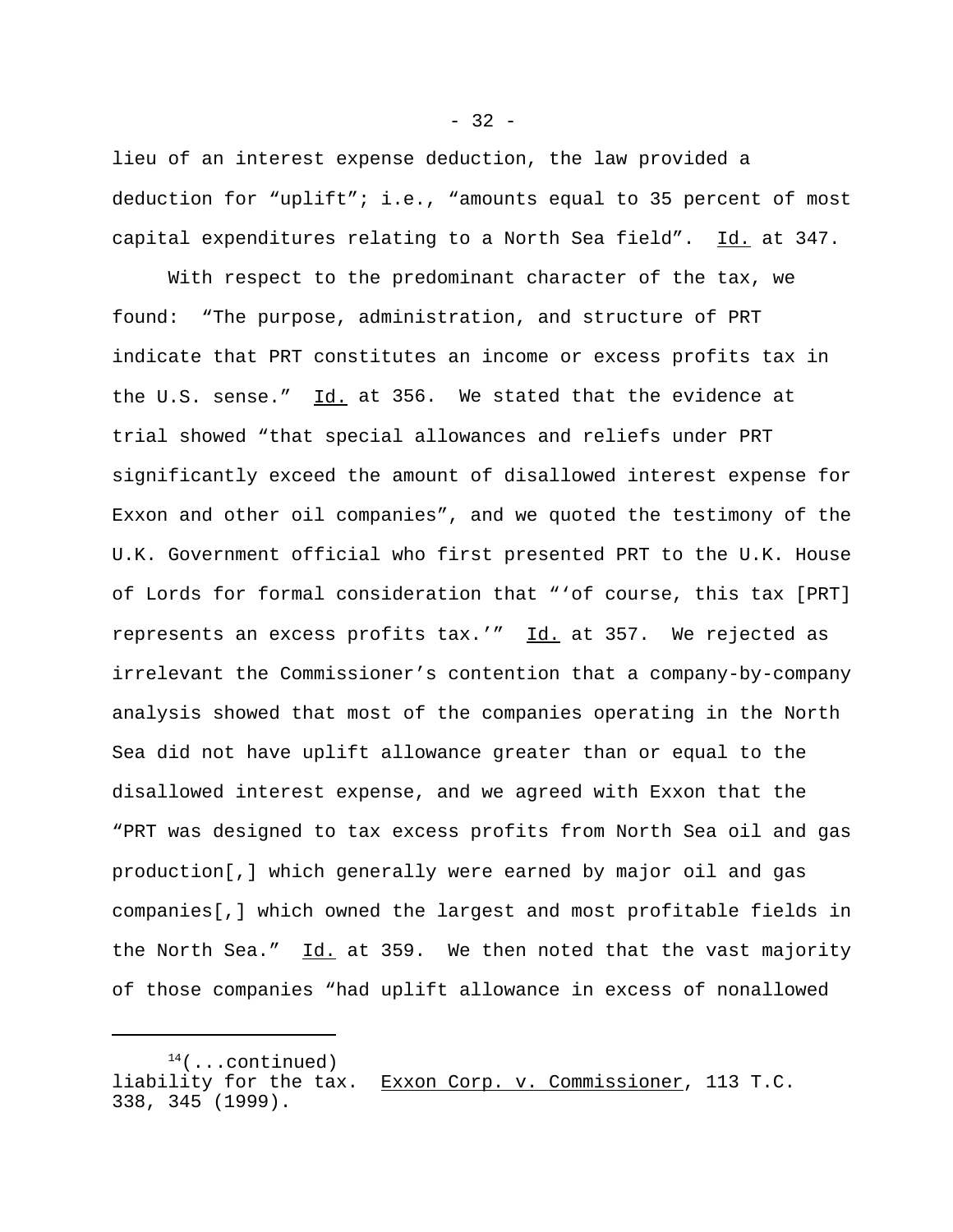interest expense."<sup>15</sup> Exxon Corp. v. Commissioner, supra at 359. Finally, we concluded that "the predominant character of PRT constitutes an excess profits or income tax in the U.S. sense" creditable under section 901. Id.

B. Arguments of the Parties

#### 1. Petitioner's Arguments

Petitioner argues that, given the historical development, design, and actual operation of the windfall tax, it constitutes a creditable tax on excess profits.

Petitioner rejects respondent's view that, in determining the creditability of the windfall tax, we are constrained by the text of the statute. Rather, petitioner argues that we may consider extrinsic evidence of the purpose and effect of the tax as applied to the windfall tax companies. As petitioner states: "The determination of whether a foreign tax is designed to fall on some net gain or profit depends on the substance, and not the form or

The regulations \* \* \* provide that taxes either are or are not to be regarded as income taxes in their entirety for all persons subject to the taxes. See sec. 1.901-2(a), Income Tax Regs. Respondent does not interpret this provision as requiring that, in order to qualify as an income tax, a tax in question must satisfy the predominant character test in its application to all taxpayers. Rather, respondent interprets this provision as requiring that in order to qualify as an income tax a tax must satisfy the predominant character test in its application to a substantial number of taxpayers.

<sup>&</sup>lt;sup>15</sup>Earlier in <u>Exxon Corp. v. Commissioner</u>, supra at 352, in discussing the predominant character standard, we made the following observation regarding sec. 1.901-2, Income Tax Regs.: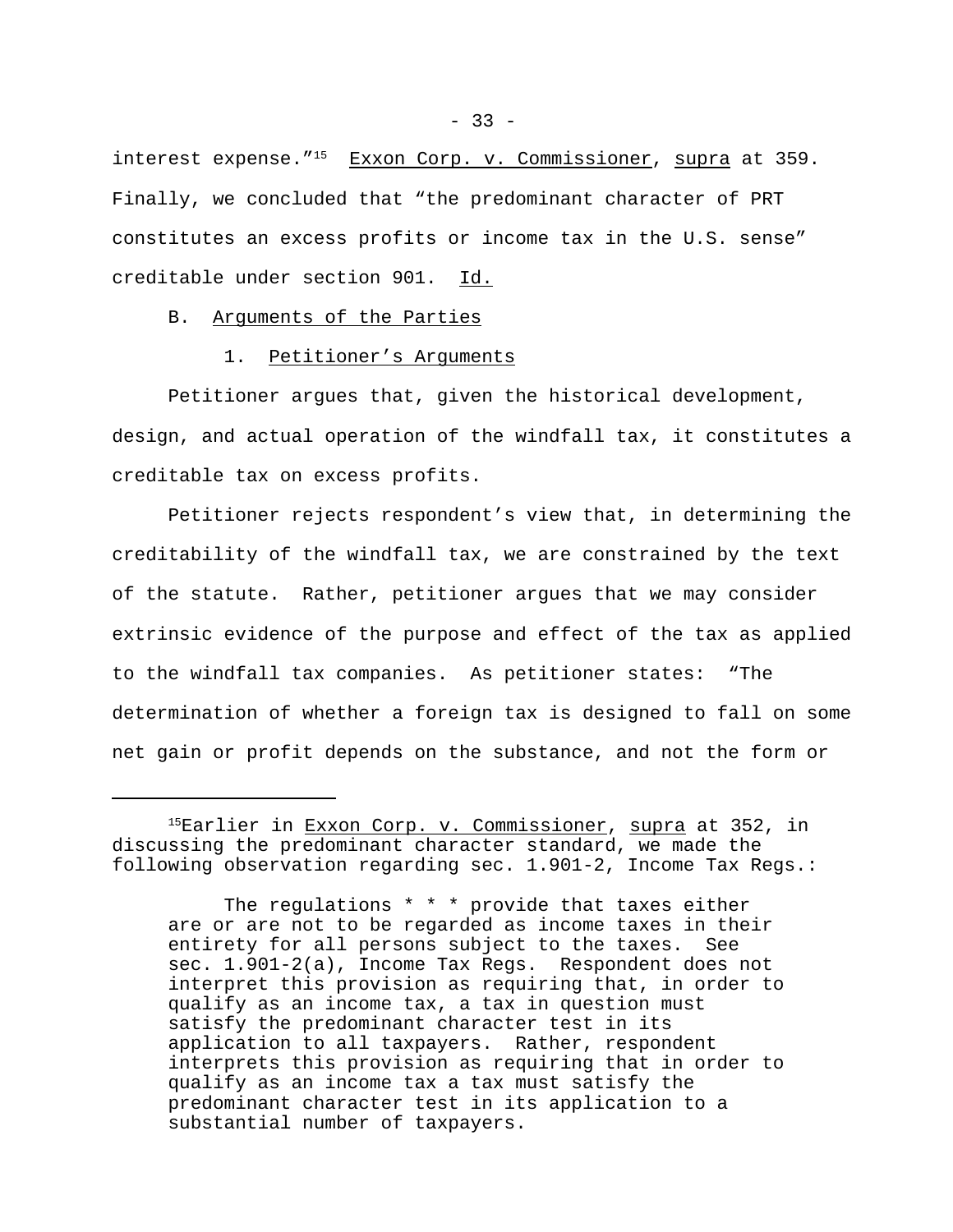label, of the tax." In support of its position, petitioner relies, in large part, on the decisions of this Court in Exxon Corp. v. Commissioner, supra, Texasgulf I, and Phillips Petroleum Co. v. Commissioner, 104 T.C. 256 (1995), in each of which we considered evidence of the purpose, design, and operation of the foreign tax in question in considering creditability.

With respect to the development and design of the tax, petitioner offers the trial testimony of Professor Littlechild, two members of the Andersen team (Mr. Osborne and Dr. Wales), and an exhibit constituting Mr. Robinson's trial testimony in Entergy Corp. v. Commissioner, T.C. Memo. 2010-198, filed today, which also involves the creditability of the windfall tax. Petitioner notes that Professor Littlechild's testimony establishes that he designed the regulatory system (RPI - X) that allowed the privatized utilities to realize the higher-than-anticipated profits during the initial period after flotation. Petitioner also notes that both Mr. Osborne and Dr. Wales (members of the Andersen team who testified as experts regarding the regulatory and political concerns that led to enactment of the windfall tax) stated that (1) the rationale for the tax was the perceived excess profits the privatized utilities earned during the initial period and (2) the actual form of the tax was adopted for

 $-34 -$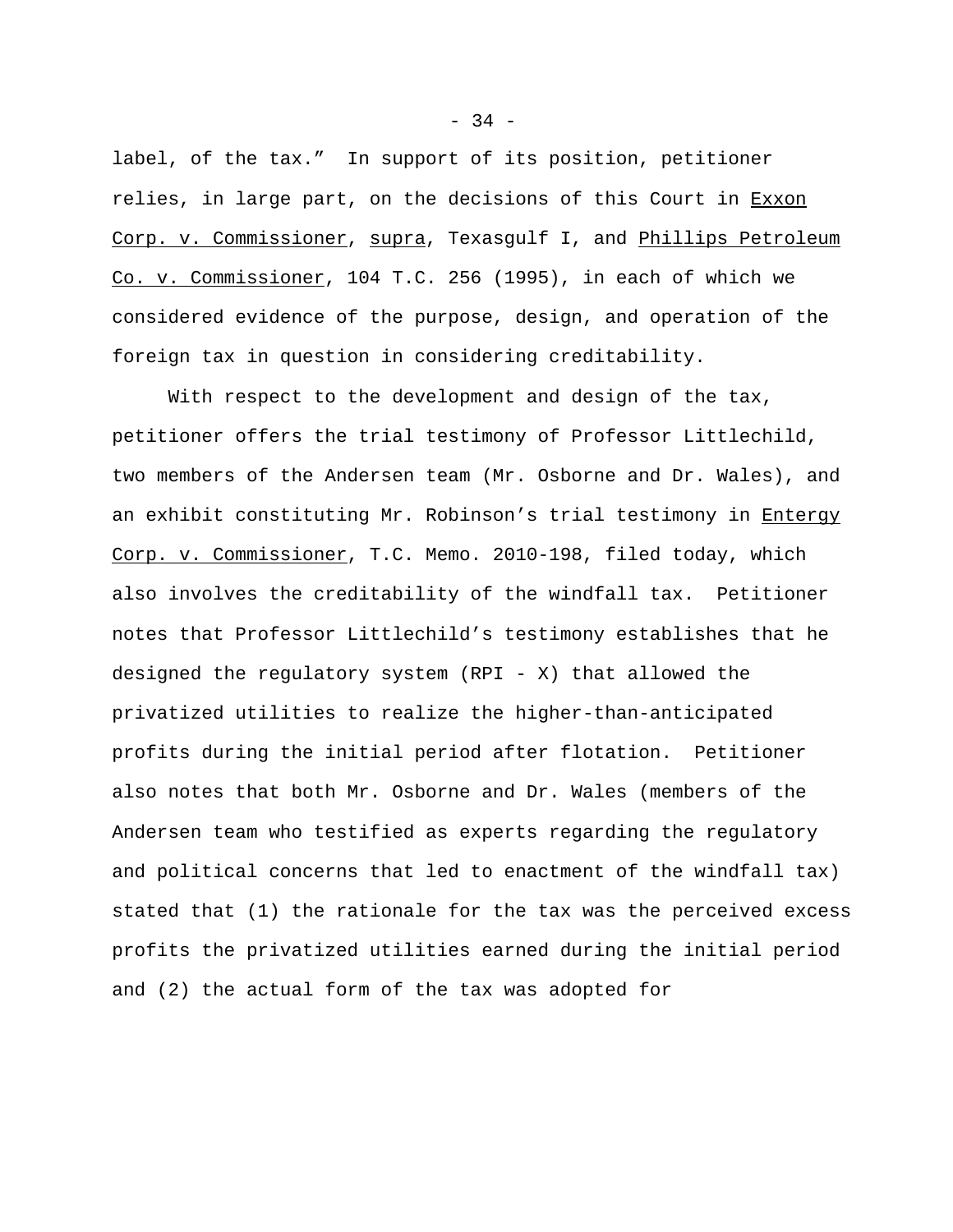"presentational" reasons.<sup>16</sup> Mr. Robinson's testimony in Entergy is consistent with that of Mr. Osborne and Dr. Wales, and it reaches the same principal conclusion: The intent was to tax the excess profits of the privatized utilities.

Petitioner also offers the testimony of Mark Ballamy (Mr. Ballamy) and Edward Maydew (Professor Maydew), both experts in accounting, the former the founder of a U.K. accounting firm, the latter a professor of accounting at the University of North Carolina. Petitioner claims that the sum and substance of Mr. Ballamy's testimony (which dealt with U.K. financial accounting concepts under the windfall profits tax statute) "establishes that the windfall tax fell on the excess profits of the Windfall Tax Companies during their initial periods and that all of these profits represented realized profits". Professor Maydew testified regarding U.K. and U.S. financial accounting concepts and that the windfall tax was, in substance, a tax on income, similar in operation to prior U.S. and U.K. excess profits taxes. Petitioner claims that Professor Maydew's testimony confirms that of Mr. Ballamy that the U.K. and U.S. concepts of realization are fundamentally the same, thereby satisfying the regulations' realization requirement.

 $^{16}$ Dr. Wales testified that, during a Nov. 6, 1996, meeting with Gordon Brown, the Andersen team "demonstrated the presentational linkage that could be made between the mechanics of the tax, \* \* \* the underlying rationale for the tax [i.e., a tax on the privatized utilities' initial period excess profits] and the popular notion of undervalue at privatisation."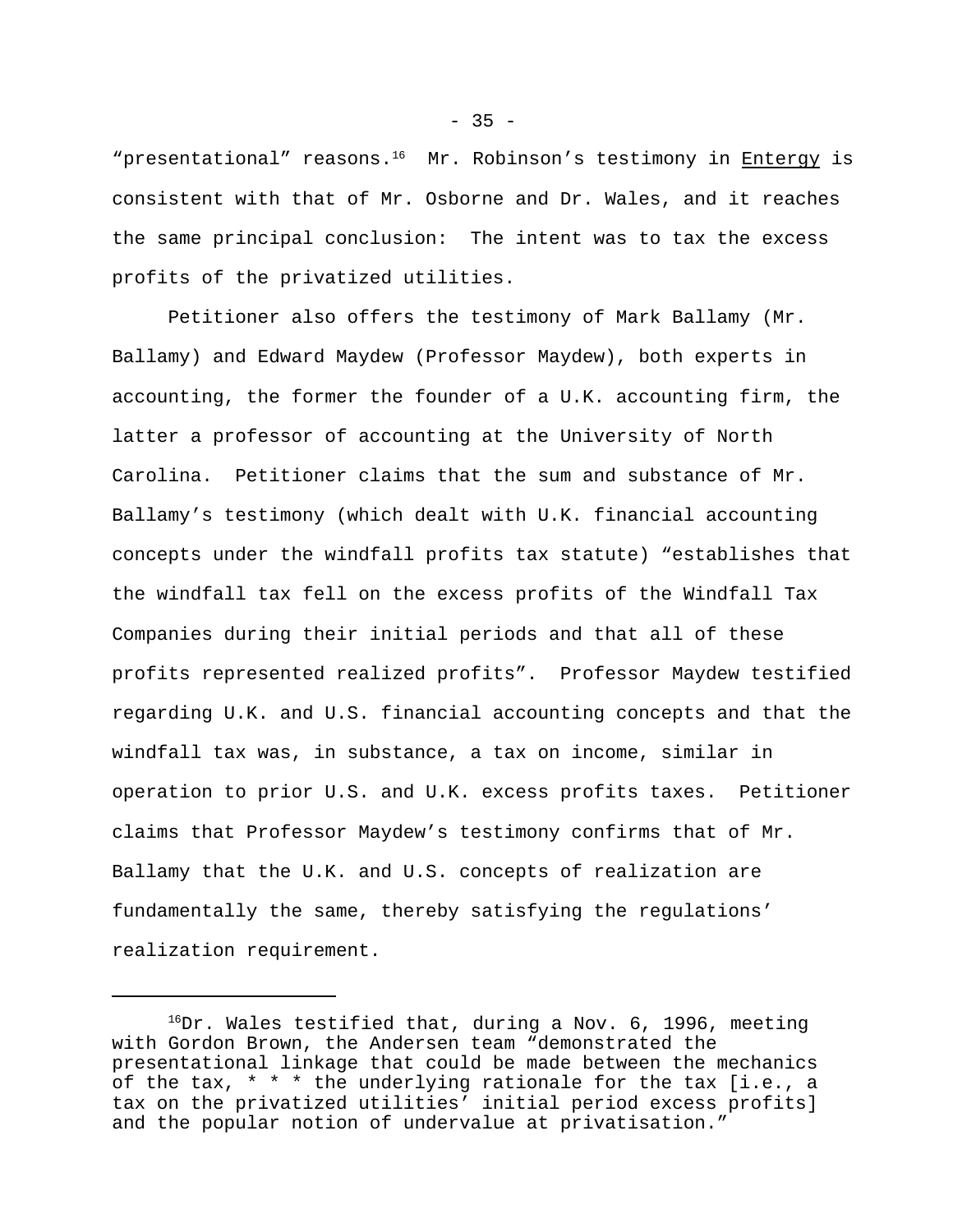Petitioner's final expert witness was Stewart C. Myers (Professor Myers), professor of finance at MIT's Sloan School of Management. Professor Myers' research and teaching focus is, in part, on the valuation of real and financial assets. Petitioner points to Professor Myers' testimony that the differences in windfall tax payments by the privatized companies cannot be explained by differences in flotation value or by changes in value after flotation and that the tax "operated as an excess-profits tax, not as a tax on value, change in value or undervaluation."<sup>17</sup>

Professor Myers also testified that the term "value in profit-making terms", as defined in the windfall tax statute, is not a standard economic term or concept and it has no meaning in any other context. Moreover, he believes that it does not represent a true economic value of any of the privatized utilities; rather, he believes that it constituted "a one-off device created to determine tax liability." He further testified:

The privatized companies were valued daily on the London Stock Exchange. The designers of the Windfall Tax could have used stock-market values to identify (with hindsight) the "undervaluation" of the companies on or after their IPO dates. Instead they settled on a formula in which the chief moving part was not value but profits.

(continued...)

<sup>&</sup>lt;sup>17</sup>As part of his testimony, Professor Myers employed a series of scatter plot diagrams to demonstrate that there was, at best, a very loose relationship between the windfall tax the privatized utilities paid and changes in their actual market values after privatization, but very tight and direct relationships between (1) the windfall tax payments and the cumulative initial period earnings of those companies and (2) the windfall tax payments and what Professor Myers determined to be the cumulative initial period excess profits of the RECs and the WASCs.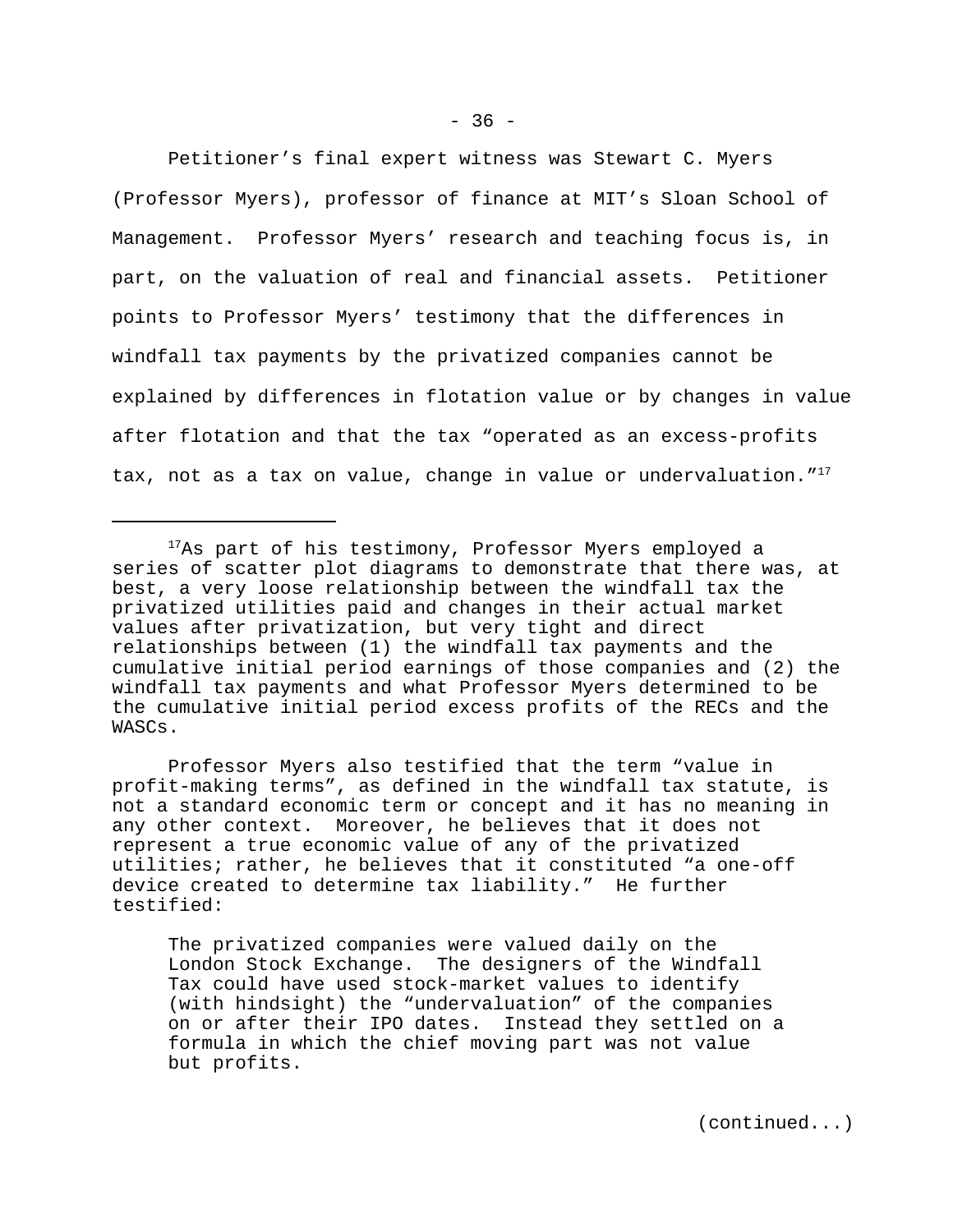Petitioner also offered the fact testimony of Mr. Oösthuizen, SWEB's treasurer during the period leading up to the enactment of the windfall tax in 1997 and, before that, SWEB's tax manager. Mr. Oösthuizen recognized that, under the windfall tax formula, for every pound that profits were reduced in an initial period year, SWEB received 51 percent of that amount back as a reduction in its windfall tax liability. He also was involved in SWEB's decision to act on that knowledge by obtaining permission from its auditors (and, after an initial objection, Inland Revenue) to restate its accounts for its 1994-95 fiscal year (the final year of SWEB's initial period) by expensing (as a reserve) £12 million of projected tree-trimming costs, which saved SWEB over £6 million of projected windfall  $\text{tax.}^{18}$  Petitioner also notes Mr. Oösthuizen's recognition that the windfall tax operated as an excess profits tax. In that regard, Mr. Oösthuizen testified as follows:

In effect, the way the tax works is to say that the amount of profits you're allowed in any year before

 $^{18}$ Mr. Oösthuizen testified that a Government press release describing the windfall tax prompted SWEB to restate its accounts for its 1994-95 fiscal year.

 $17$ (...continued)

Professor Myers rejects respondent's argument (discussed infra) that value in profit-making terms, because it is calculated using a reasonable price-to-earnings multiple, is the product of an acceptable valuation technique. In Professor Myers' view, "9 is not an accurate P/E multiple, and it is not applied to current or expected future earnings \* \* \* [Therefore,] 'value-in-profit-making terms' cannot measure the economic value that companies could, would, or should have had."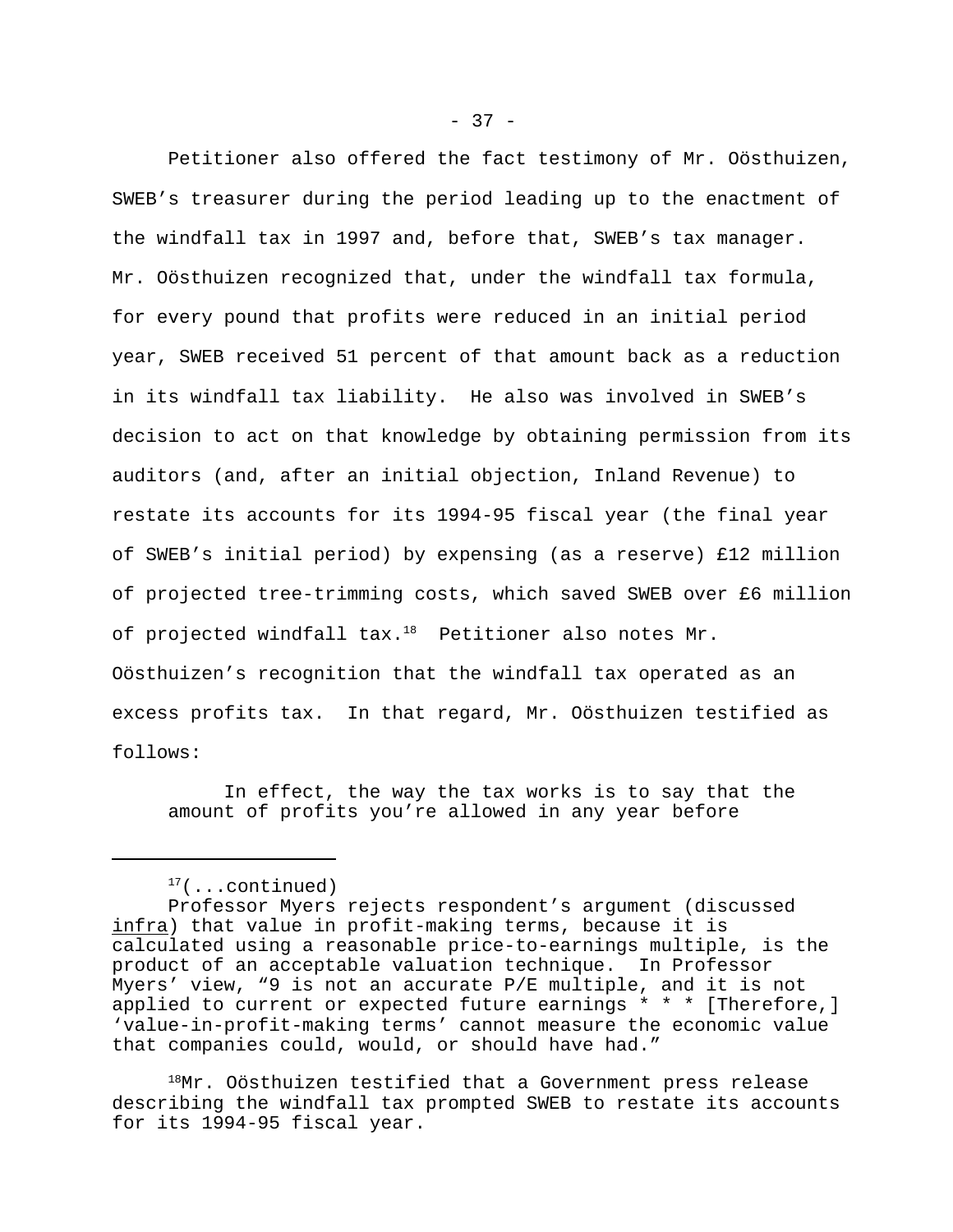you're subject to tax is equal to one-ninth of the flotation price. After that, profits are deemed excess, and there is a tax. That's how the tax works. It has a definition of what is allowable profit and what is excess profits, and it taxes the excess.

Lastly, petitioner notes that it is possible to restate the windfall tax formula algebraically to make clear that it operates as an excess profits tax imposed (on 27 of the 32 windfall tax companies) at an approximately  $51.7$ -percent rate.<sup>19</sup> In that regard, petitioner points to a series of stipulations in which the parties agree that that is in fact the case.<sup>20</sup> In particular, petitioner points to the parties' stipulation that the windfall tax formula (for companies with a full 1,461-day initial period) can be rewritten pursuant to the following steps (where P is the total initial period profits and FV is the flotation value).

### Statutory Windfall Tax Formula

Tax = 23% x  $[\{(365 \times (P/1, 461)) \times 9\} - FV]$ 

<sup>&</sup>lt;sup>19</sup>Mr. Oösthuizen and Professors Maydew and Myers make the same point.

 $^{20}$ Respondent objects to certain of those stipulations on the ground that the reformulations are neither (1) "the statutory equivalent of the equation set forth in the [Windfall Tax] Act" nor (2) "an appropriate application of the equation in the Act", and on the further ground that the stipulations are "irrelevant and immaterial." Respondent does not object to the mathematical equivalence of the reformulations.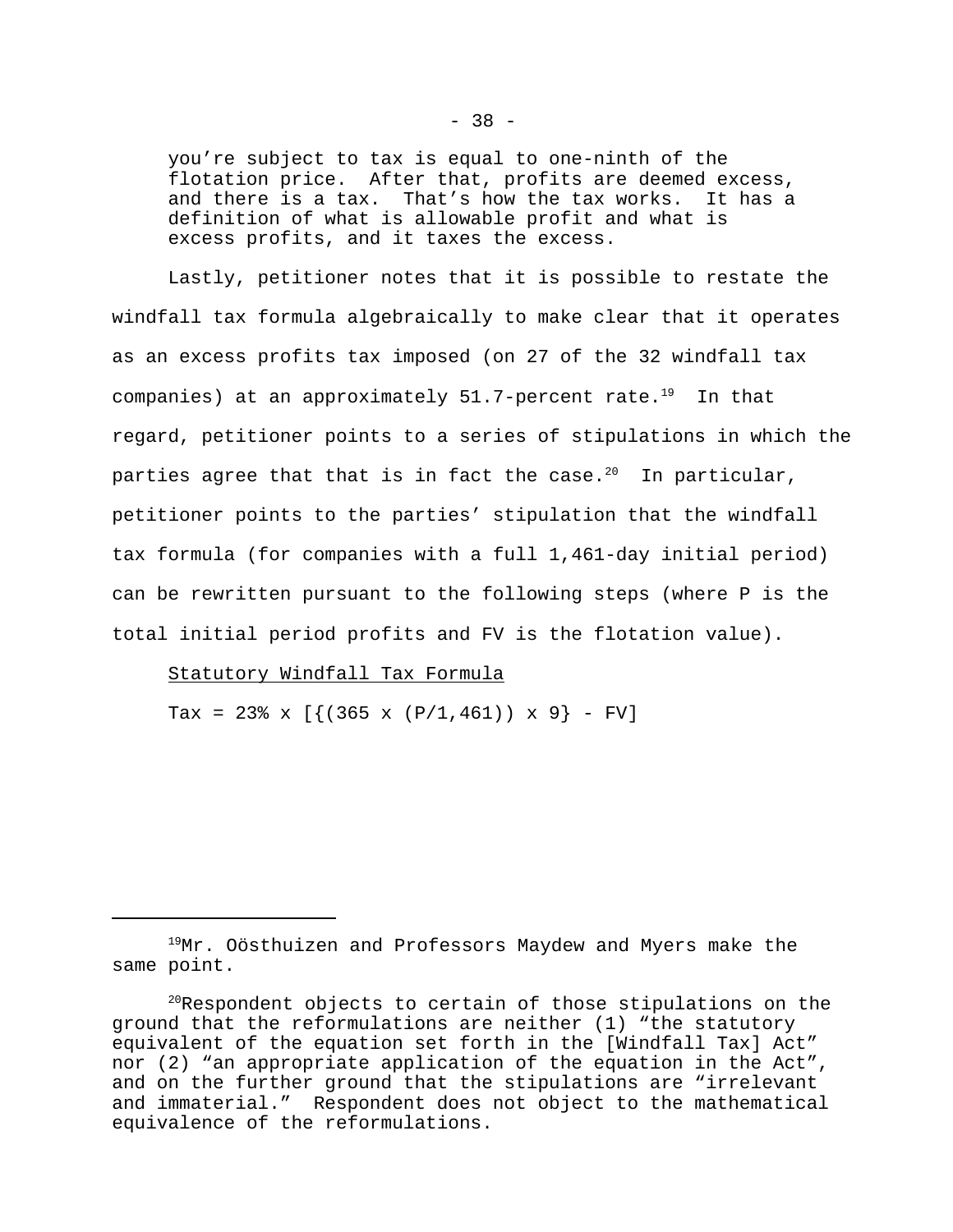Windfall Tax Formula--Modification (1) Tax = 23% x  $[{ (P/4^{[21]}) \times 9 } - FV )]$ Windfall Tax Formula--Modification (2) Tax =  $51.71$  x {P -  $(44.47$  x FV}<sup>[22]</sup>

Petitioner also points out that, instead of a cumulative reformulation of the windfall tax for the entire initial period, the tax can be reformulated by showing its application with respect to each year of that period as follows (where  $P_1$ ,  $P_2$ , etc. represent profits for year 1, year 2, etc.).

Tax =  $51.71$  x  ${P_1$  -  $(11.11)$  x FV) + 51.71% x  ${P_2$  - (11.11% x FV)} + 51.71% x  ${P_3 - (11.11% \times FV)}$ + 51.71% x  ${P_4$  - (11.14% x FV) $|^{[23]}$ 

Petitioner argues that the foregoing mathematical and algebraic reformulations of the windfall tax as enacted show that,

 $2^{21}$ For the sake of simplicity here and in modification (2), 1,461 days divided by 365 days is deemed to equal 4 rather than the more accurate 4.0027397.

 $22$ Again, for the sake of simplicity, 44.47 percent represents (1,461/365)/9 or approximately 0.4447489 (which is approximately 4/9), and the 51.71 percent represents  ${9/(1,461/365)}$  x 23 percent or approximately 0.5171458 (which is approximately 9/4 of the 23-percent windfall tax rate). As Professor Myers points out, to get from modification (1) to modification (2), one need only multiply all terms inside the brackets (in modification (1)) by 4/9 and the 23 percent tax rate by 9/4 with the windfall tax amount remaining unchanged, because  $(4/9)$  x  $(9/4) = 1$ .

 $23$ The 11.14 percent reflects the multiplier for the leap year of 366 days, assumed, for demonstrative purposes, to be year 4.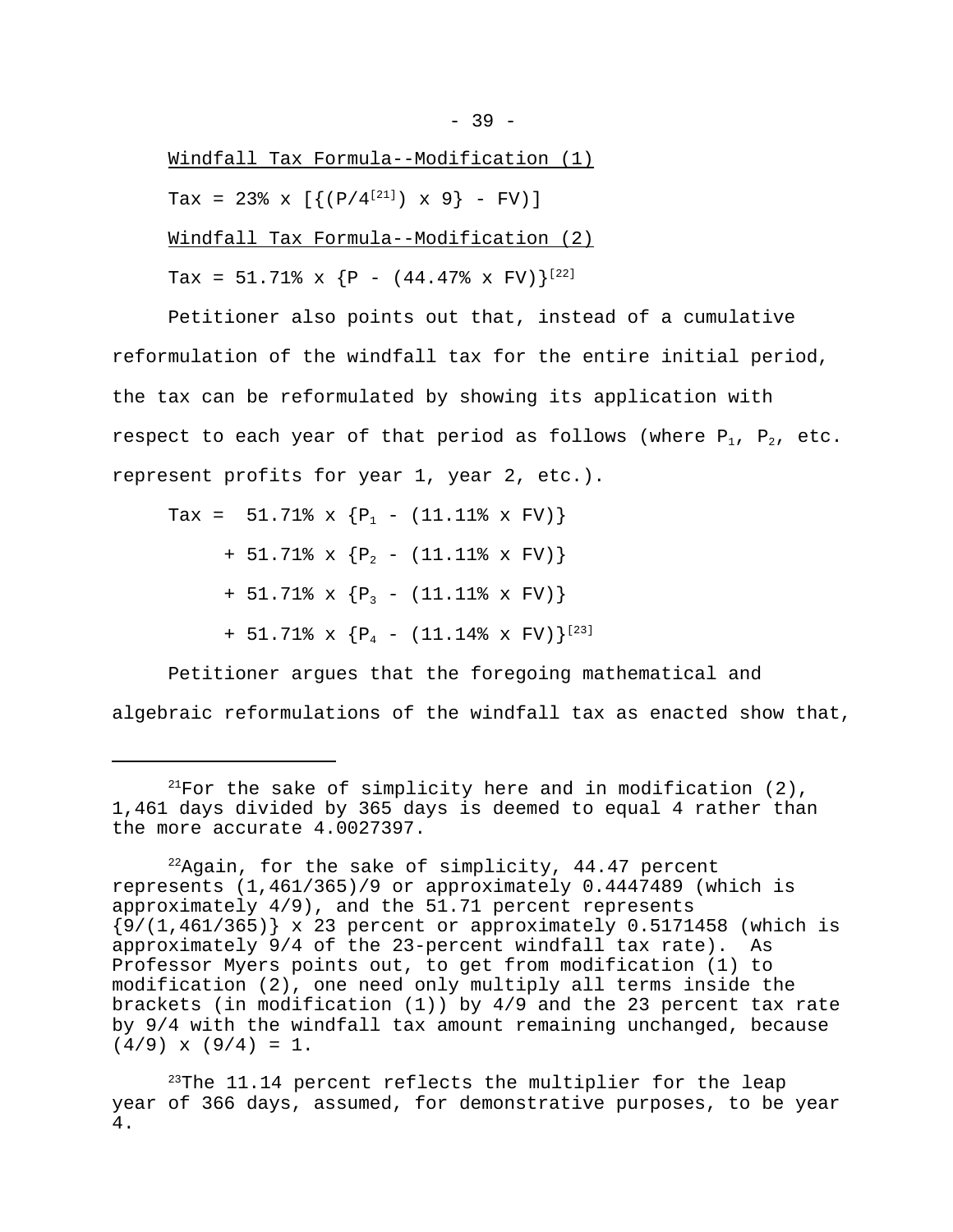in substance, it was a tax imposed at a 51.71-percent rate "on the profits for each Windfall Tax company's initial period to the extent those profits exceeded an average annual return of approximately 11.1 percent of [the company's flotation value]."

Petitioner acknowledges, and the parties have stipulated (with respondent lodging the same objections regarding lack of statutory equivalency, appropriateness, relevancy, and materiality), that 5 of the 32 windfall tax companies had initial periods longer or shorter than 1,461 days and that, for those companies, the reformulated rates are different. For two of those companies, because the number of days in the initial period was very close to 1,461 days, the rate of the reformulated windfall tax was very close to 51.71 percent, and the 4-year return on flotation value to be exceeded for there to be a tax was very close to 44.47 percent. For NIE, which had an initial period of 1,380 days, those two rates were 54.75 percent and 42.01 percent, respectively. As noted supra, British Energy had no windfall tax liability because of insufficient profits during the initial period. The fifth company, Railtrack, had an initial period of only 316 days, with the result that the effective tax rate on its excess profits (determined pursuant to the stipulated reformulation of the tax) was 239.10 percent, and the cumulative 4-year return on flotation value to be exceeded for there to be a tax was only 9.62 percent. Petitioner dismisses any concerns

 $- 40 -$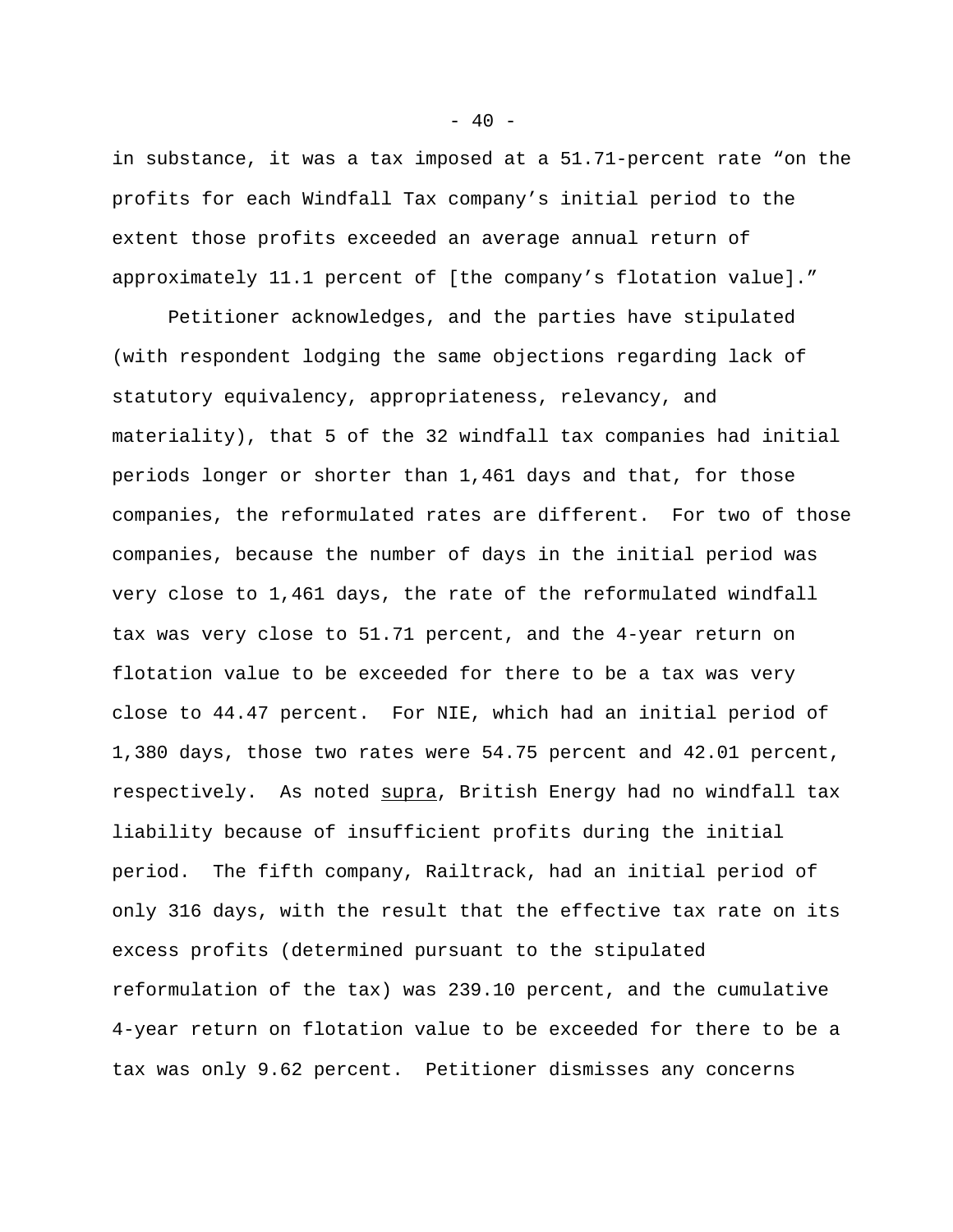regarding the effect of the reformulated windfall tax on those 5 companies as compared to its uniform effect on the other 27 companies on several grounds: (1) For 2 of the companies, the differences are negligible; (2) any differences in effective rates "are not significant or material in evaluating the overall incidence of the Windfall Tax" because the 5 companies are outliers and, therefore, must be ignored for purposes of determining creditability under the section 901 regulations as applied by the Court of Appeals for the Second Circuit in Texasgulf II and this Court in Texasgulf I; (3) as Mr. Osborne explained, the payment of relatively large amounts of windfall tax by companies with initial periods of substantially less than 1,461 days (i.e., NIE and Railtrack) was not a problem because profits earned over the balance of what would have been a full 1,461-day period (referred to by Mr. Osborne as "out performance") would not be subject to the tax; and (4) the tax did not exceed the realized, after-tax profits of any of the windfall tax companies.

### 2. Respondent's Arguments

Respondent argues that the 1983 regulations alone control the creditability of the windfall tax because those regulations subsume or supersede prior caselaw and "neither require nor permit inquiry into the purpose underlying the enactment of a foreign tax or the history of a foreign taxing statute." Applying those regulations to this case, respondent concludes that, according to

 $- 41 -$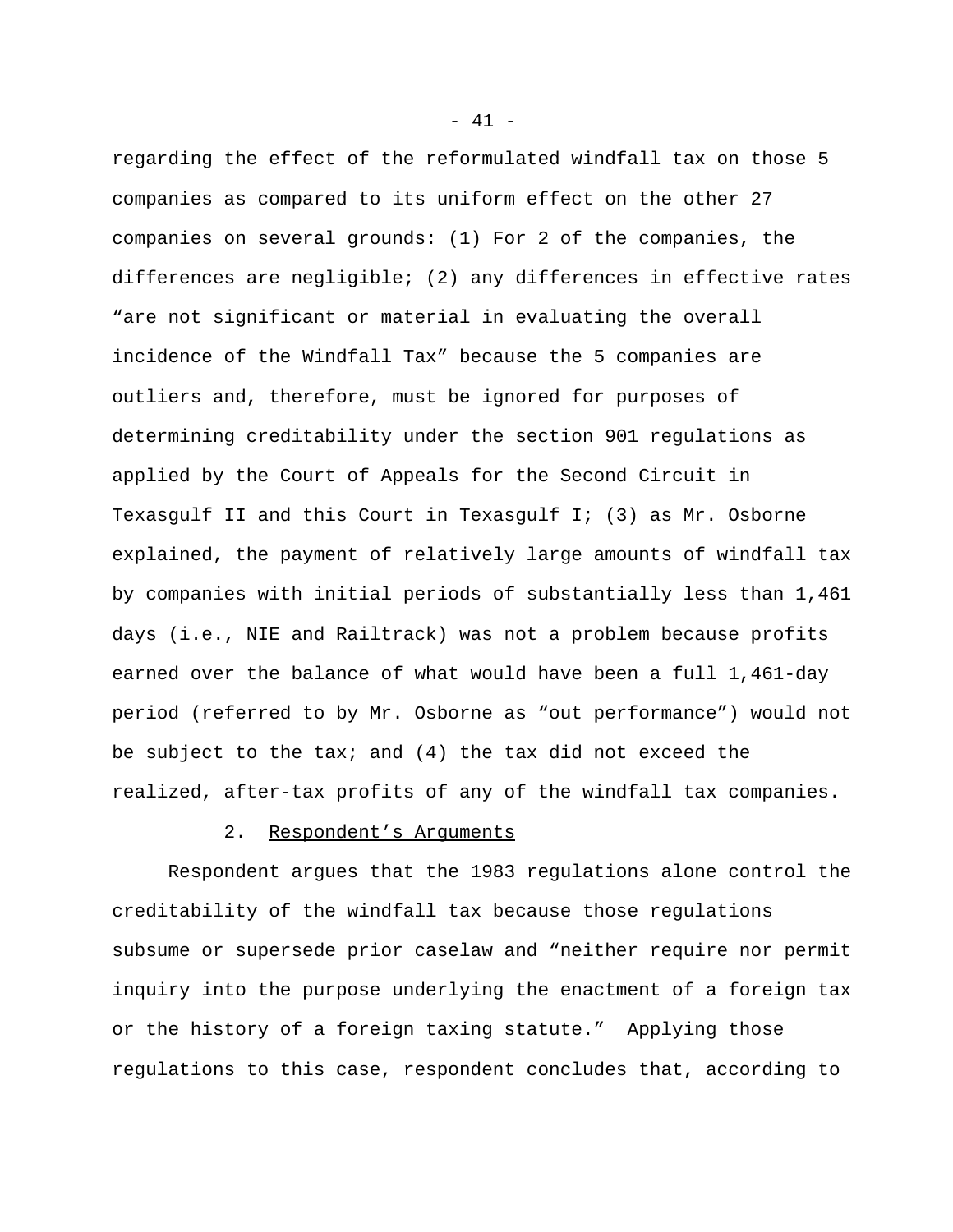the actual terms of the windfall tax statute, the windfall tax failed to satisfy any of the tests that a foreign tax must satisfy to be considered "likely to reach net gain in the normal circumstances in which it applies"; i.e., the realization, gross receipts, and net income tests. Therefore, the windfall tax did not have the predominant character of an income tax in the U.S. sense. In essence, respondent's position is that, pursuant to the terms of the statute, the windfall tax "was not imposed upon or after the occurrence of a realization event for U.S. tax purposes because the \* \* \* tax was not a direct additional tax on previously-realized earnings. Rather, the tax was imposed on the difference between two company values." As a tax imposed on a base equal to the unrealized difference between two defined values, rather than directly on realized gross receipts reduced by deductible expenses, respondent argues that it necessarily fails to satisfy any of the three tests.

Respondent flatly rejects petitioner's claim that, under the 1983 regulations, we may rely on extrinsic evidence "relating to \* \* \* [the Windfall Tax's] purported purpose, design, and 'substance' revealed through petitioner's so-called 'algebraic reformulation' of the tax." Respondent argues that Texasgulf II, Texasgulf I, and Exxon Corp. v. Commissioner, 113 T.C. 338 (1999), which did admit extrinsic evidence to demonstrate the creditability of foreign taxes, should be limited to their facts;

 $- 42 -$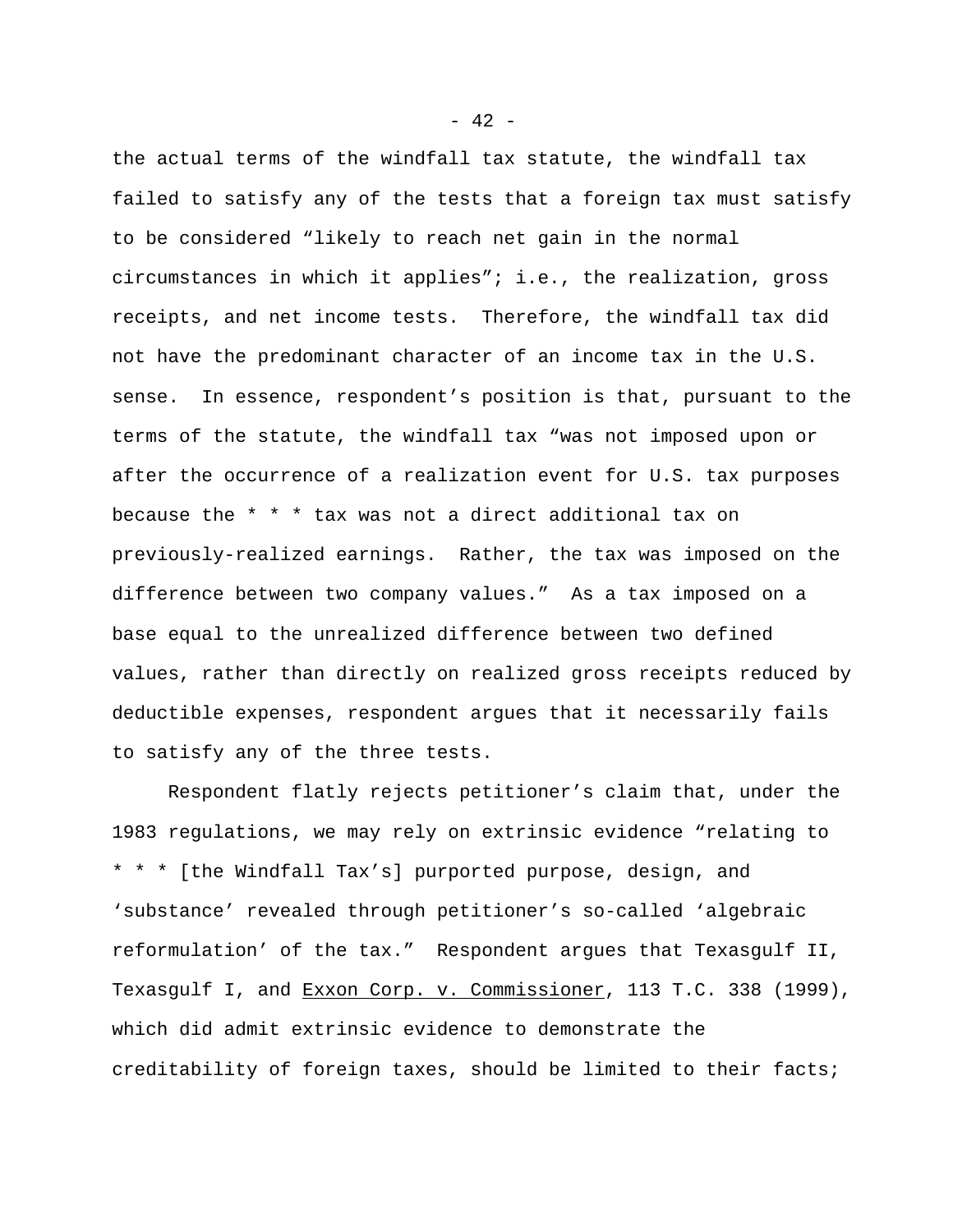i.e., a finding that the alternative cost allowances under consideration in those cases "effectively compensated" for the nondeductibility of certain actual expenses pursuant to the requirements of section  $1.901-2(b)(4)(i)(B)$ , Income Tax Reqs., and "do not support the use of extrinsic evidence to satisfy a requirement not found in the regulations."

Respondent also argues that we should disregard petitioner's algebraic reformulations of the windfall tax statute as merely "a hypothetical rewrite" of the statute, which does not constitute "'quantitative' or 'empirical' evidence" that the tax actually touched net gain, "as contemplated by this Court in Texasgulf I or Exxon." That argument, like his argument that we may not consider extrinsic evidence that the actual incidence of the tax was on net income or excess profits, follows from what appears to be the crux of respondent's position: The windfall tax is unambiguously imposed on the difference between two values and, therefore, it cannot be a tax on income or profit.<sup>24</sup>

Because for respondent "the 'substance' of the tax is revealed on the face of the Windfall Tax statute itself"--i.e., "[t]he words of the U.K. statute are the 'substance' of this tax"--he believes that it is not necessary to look beyond those words

 $24$ Respondent makes the point on brief as follows: "The key evidence in this case--the Windfall Tax statute itself- explicitly provides that the Windfall Tax is imposed on a base of the difference between two values, and such formulation fails to satisfy the section 901 regulations."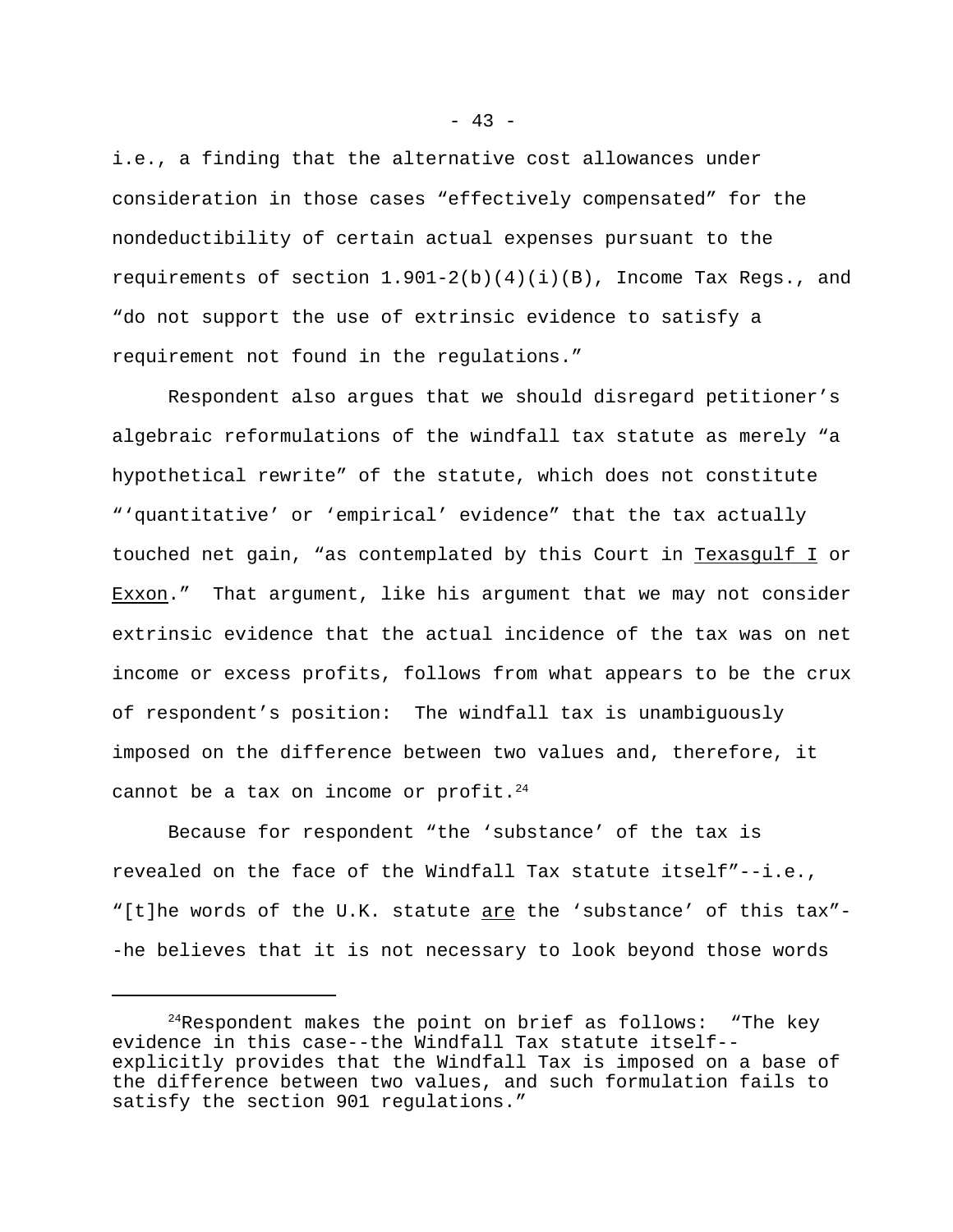to give them meaning. Nevertheless, he argues that, even assuming the intent of the Andersen team and members of Parliament might be relevant in characterizing the nature of the windfall tax, their intent is as consistent with the statute as written (i.e., a tax on value in excess of flotation proceeds) as it is with petitioner's view that the windfall tax was intended as a tax on excess profits. In support of that argument, respondent refers to Mr. Robinson's 2000 book describing his life as a member of the Labour Party, entitled "The Unconventional Minister", and quotes the following portion of chapter 6, which describes the development and enactment of the windfall tax:

Then in October 1996 Chris Wales had a stroke of inspiration. Chris simply turned the whole argument on its head: the problem was not that the companies had made too much profit, nor that they had paid out too much to shareholders and fat-cat directors, nor that they had been treated with kid gloves by the regulators. That was all true of course: but the genesis of the problem was that they had been sold too cheaply in the first place. Why not then, argued Chris, tax the loss to the taxpayer which arose from the sale of these companies at what was a knock-down price.

In further support of his position that the windfall tax was indeed a tax on the difference between two defined values, respondent offers the expert testimony of Peter K. Ashton (Mr. Ashton), a consultant who was qualified as an expert in economics and valuation methodologies, and Philip Baker QC (Queens Counsel; Mr. Baker), a U.K. tax lawyer offered as an expert in U.K. tax legislation and the U.K. tax system.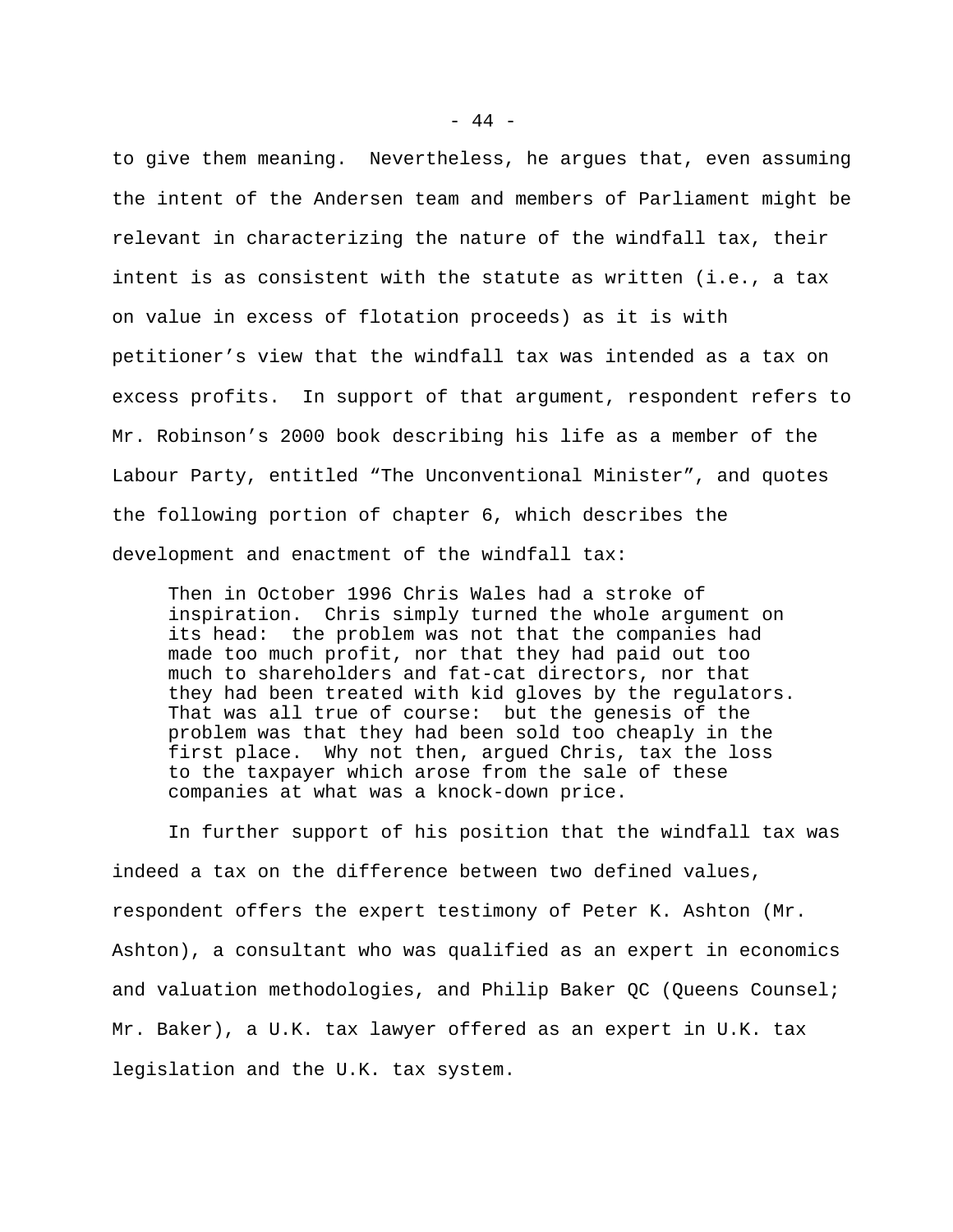Mr. Ashton viewed the method of computing the statutory value in profit-making terms for each of the windfall tax companies as a generally accepted valuation methodology, which he referred to as the "market value multiples method for computing the equity value of a company." Although Mr. Ashton agreed that, in general, "valuation is a forward-looking proposition", he reasoned that the windfall tax methodology of fixing value retroactively was acceptable because the draftsmen selected a valuation date with respect to which they had "perfect foresight of what the income is going to be for \* \* \* [the windfall tax companies] that you can plug in to the valuation formula."

The substance of Mr. Baker's testimony was that, by its terms, the windfall tax was for each windfall tax company a tax on a tax base equal to the difference between two defined values, and that, as such, it was distinguishable from prior or existing U.K. taxes on excess profits or capital gains.

Respondent echoes Mr. Baker's view that the windfall tax was intentionally imposed on a tax base measured, in part, by a value (the "value in profit-making terms") derived (retrospectively) from known initial period earnings and, for that reason, criticizes Professor Myers' reliance on "equity value or market capitalization value" as his standard for concluding that, in relying on "value in profit-making terms", the windfall tax was not a tax on value, as that term is conventionally understood. In

 $- 45 -$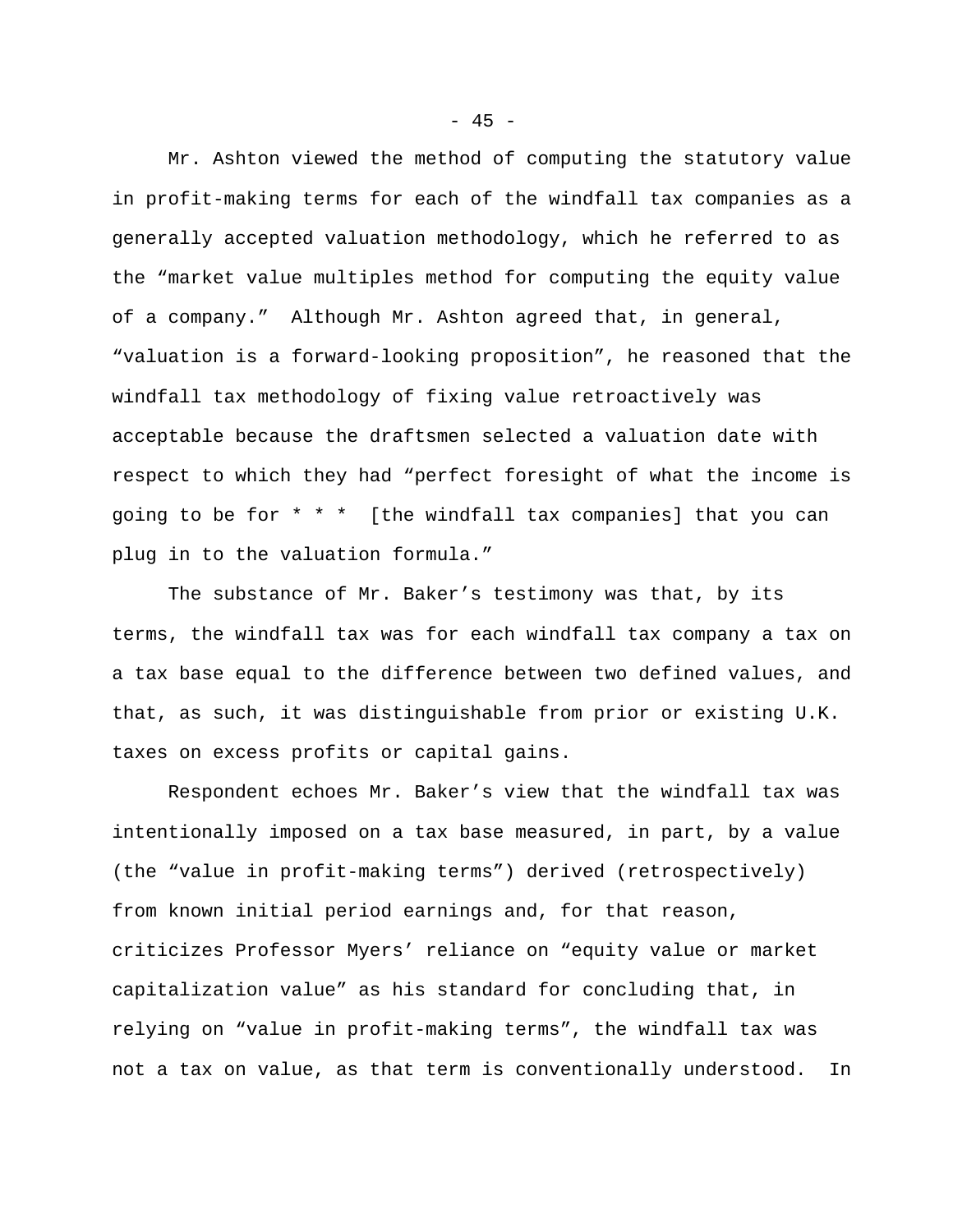respondent's view, we "need not determine whether the Profit-Making Value formula resulted in a 'realistic' valuation of the Windfall Tax Companies in order to determine whether the Windfall Tax is a creditable tax." That is because, in respondent's view, profit-making value "represented a reasonable approximation of how the Windfall Tax Companies might have been valued at the time of flotation if subsequent earnings could have been known at that time."<sup>25</sup>

<sup>&</sup>lt;sup>25</sup>Relying on a point that the Andersen team made in a November 1996 presentation to Gordon Brown, respondent also argues, presumably as an alternative ground for denying a foreign tax credit for the windfall tax, that the tax was, in substance, a reenactment of TCGA sec. 179 (see the discussion of that provision in note 3 of this report); i.e., a retroactive tax on the unrealized appreciation of the windfall tax companies at the time of privatization. Respondent argues that, because the tax necessarily fails the realization test of the 1983 regulations, it is noncreditable. We find respondent's arguments unpersuasive for two reasons. First, respondent's own expert, Mr. Baker, specifically disavowed those arguments by flatly stating that the windfall tax "was not corporation tax. It was a separate tax and it was at the rate of 23 percent instead [of the 33 percent corporate tax rate]." Second, we agree with petitioner that, even if the windfall tax had been intended as (in substance) a reenactment of TCGA sec. 179, it would not be a tax on unrealized appreciation; rather it would be a tax on previously realized but unrecognized gain and, therefore, creditable. As petitioner points out: "the operation of section 171 TCGA and section 179 TCGA is substantively similar to the gain deferral and recognition rules relating to intercompany transfers in our consolidated return regulations, section 1.1502-13, Income Tax Regs." Petitioner argues, however, that "[t]he Windfall Tax statute was not designed on the basis of Section 179 TCGA. Respondent's argument on this basis is unfounded." We accept what is, in effect, petitioner's concession that the windfall tax should not be considered an income tax because it resembled, or was a reinstatement of, TCGA sec. 179. Therefore, we do not decide the windfall tax issue on that ground.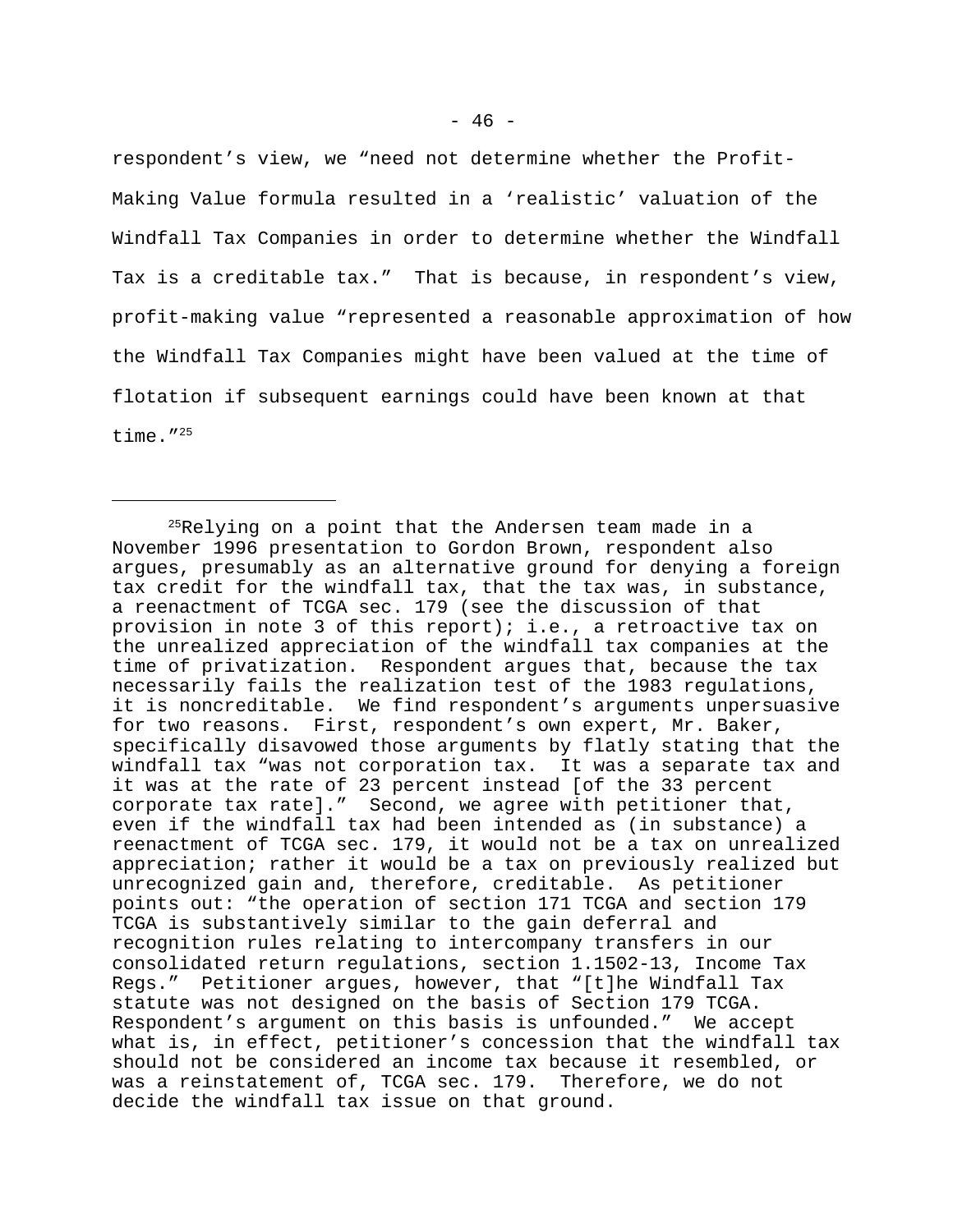### C. Analysis

#### 1. Introduction

The parties fundamentally disagree as to what we may consider in determining whether the windfall tax is a creditable tax for purposes of section 901. Respondent's view is that we need not (indeed, may not) consider anything other than the text of the windfall tax statute in determining whether that tax is an "income tax" within the meaning of section 1.901-2(a), Income Tax Regs. "[B]ased on \* \* \* the simple formula employed to levy the tax", respondent argues, the windfall tax falls on the difference between two values--"Flotation Value" and "Profit-Making Value". It is, respondent continues, therefore a tax on value (and not on income). "Petitioner", respondent concludes, "cannot escape from the plain language of the [windfall tax] statute."<sup>26</sup>

Petitioner, points out that, under the cited regulation, it is the "predominant character" of the foreign tax in question that counts. To determine the predominant character of the windfall tax, petitioner argues that we may consider evidence beyond the

<sup>26</sup>"In construing a statute", respondent argues, "the 'preeminent canon of statutory interpretation requires a court to "presume that [the] legislature says in a statute what it means and means in a statute what it says there."'" (quoting BedRoc Ltd., LLC v. United States, 541 U.S. 176, 183 (2004) (quoting Conn. Natl. Bank v. Germain, 503 U.S. 249, 253-254 (1992))). Respondent insists that "'when the statute's language is plain, "the sole function of the courts"--at least where the disposition required by the text is not absurd–"is to enforce it according to its terms."'" (quoting Hartford Underwriters Ins. Co. v. Union Planters Bank, N.A., 530 U.S. 1, 6 (2000) (quoting United States v. Ron Pair Enters., Inc., 489 U.S. 235, 241 (1989)).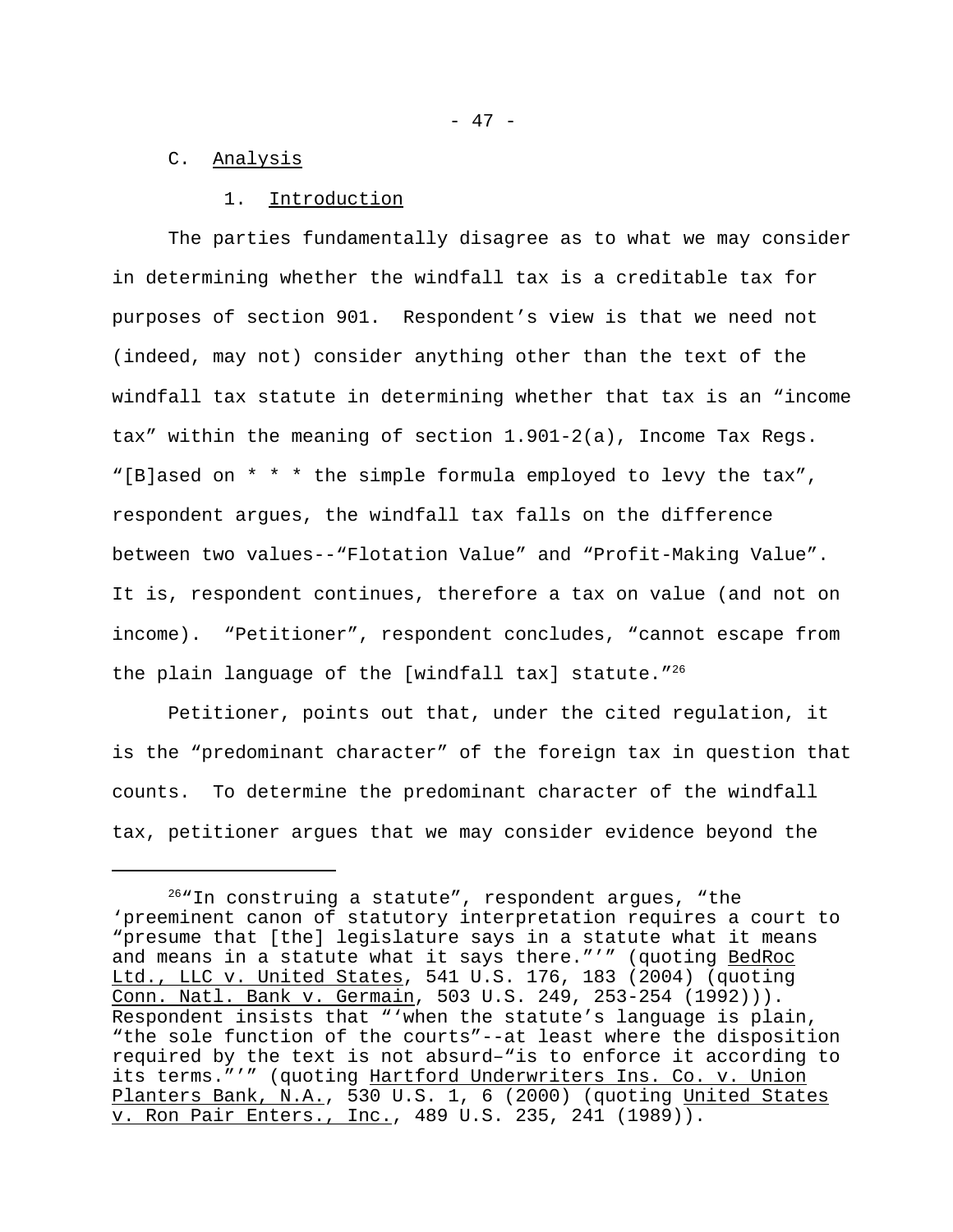text of the statute; viz, evidence of the design of the tax and its actual economic and financial effect as it applies to the majority of the taxpayers subject to it. In support of that argument, petitioner principally relies on three cases this Court has decided since the promulgation of the 1983 regulations: Exxon Corp. v. Commissioner, 113 T.C. 338 (1999), Texasgulf I, and Phillips Petroleum Co. v. Commissioner, 104 T.C. 256 (1995).

For the reasons that follow, we think that petitioner has the better argument, and we find that the windfall tax is a creditable income tax under section 901.

# 2. Nature of the Predominant Character Standard

Respondent's text-bound approach to determining the creditability of the windfall tax is inconsistent with the 1983 regulations' description of the predominant character standard for creditability under which "the predominant character of a foreign tax is that of an income tax in the U.S. sense \* \* \* [i]f \* \* \* the foreign tax is likely to reach net gain in the normal circumstances in which it applies". Sec. 1.901-2(a)(3)(i), Income Tax Regs. By implicating the circumstances of application in the determination of the predominant character of a foreign tax, the drafters of the 1983 regulations clearly signaled their intent that factors extrinsic to the text of the foreign tax statute play a role in the determination of the tax's character. In determining the predominant character of a foreign tax, we may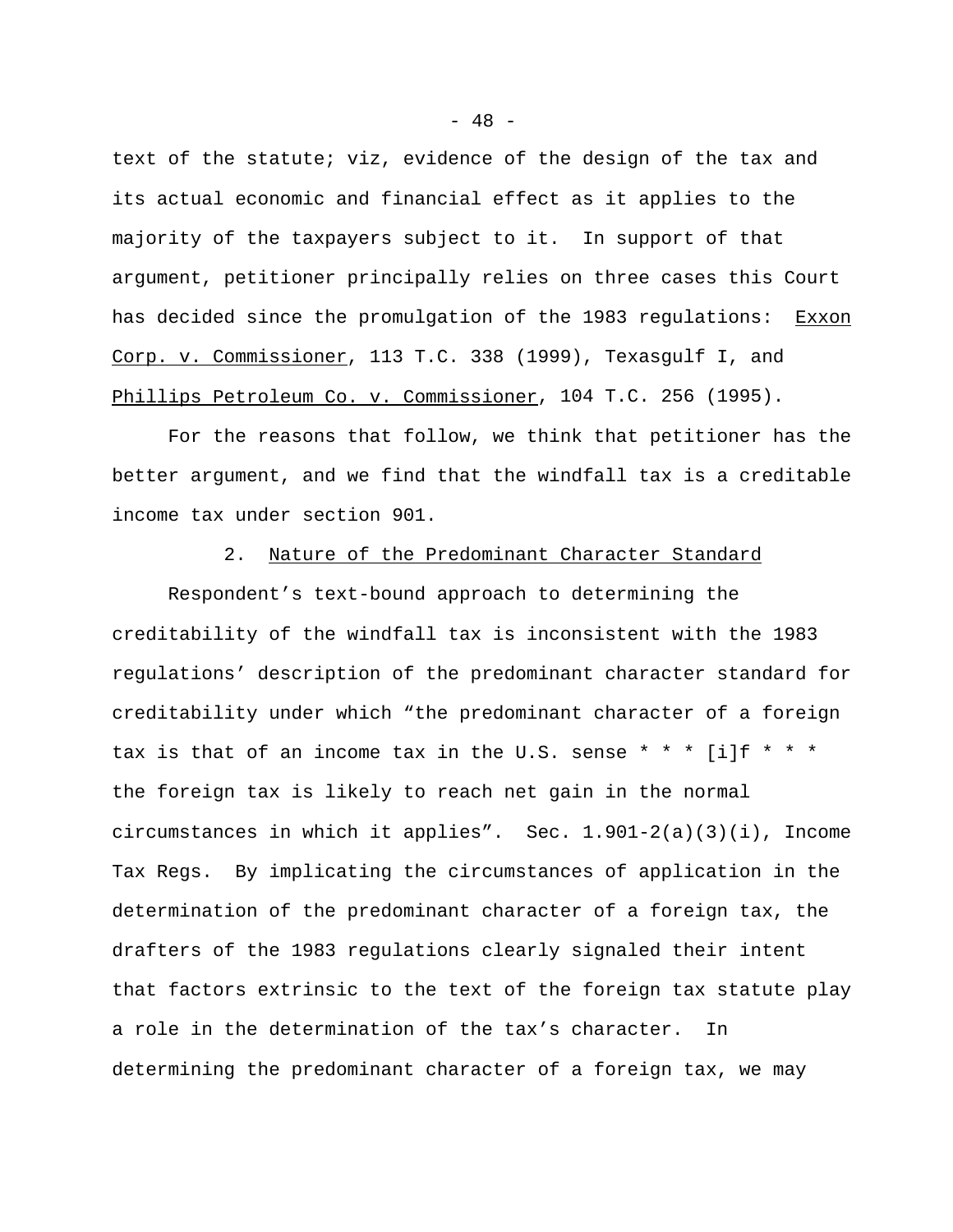look to the actual effect of the foreign tax on taxpayers subject to it, the inquiry being whether the tax is designed to and does, in fact, reach net gain "in the normal circumstances in which it applies", regardless of the form of the foreign tax as reflected in the statute.

That interpretation of the regulations' predominant character standard is consistent with caselaw preceding the issuance of the 1983 regulations and, in particular, two of the cases cited in the preamble to those regulations as providing the "criterion for creditability" embodied in that standard: Inland Steel Co. v. United States, 230 Ct. Cl. 314, 677 F.2d 72 (1982), and Bank of America I (see supra p. 27 of this report). In the former case, the Court of Claims stated that a foreign tax will qualify as an income tax in the U.S. sense if the foreign country has "made an attempt always to reach some net gain in the normal circumstances in which the tax applies. \* \* \* The label and form of the foreign tax is not determinative." Inland Steel Co. v. United States, supra at 325, 677 F.2d at 80 (emphasis added). The court noted that the issue, as framed under its analysis in Bank of America I, is "whether taxation of net gain is the ultimate objective or effect of \* \* \* [the foreign] tax." Inland Steel Co. v. United States, supra at 326, 677 F.2d at 80 (emphasis added). In Bank of America I, 198 Ct. Cl. at 274, 459 F.2d at 519 (emphasis added), the Court of Claims stated: "The important thing is whether the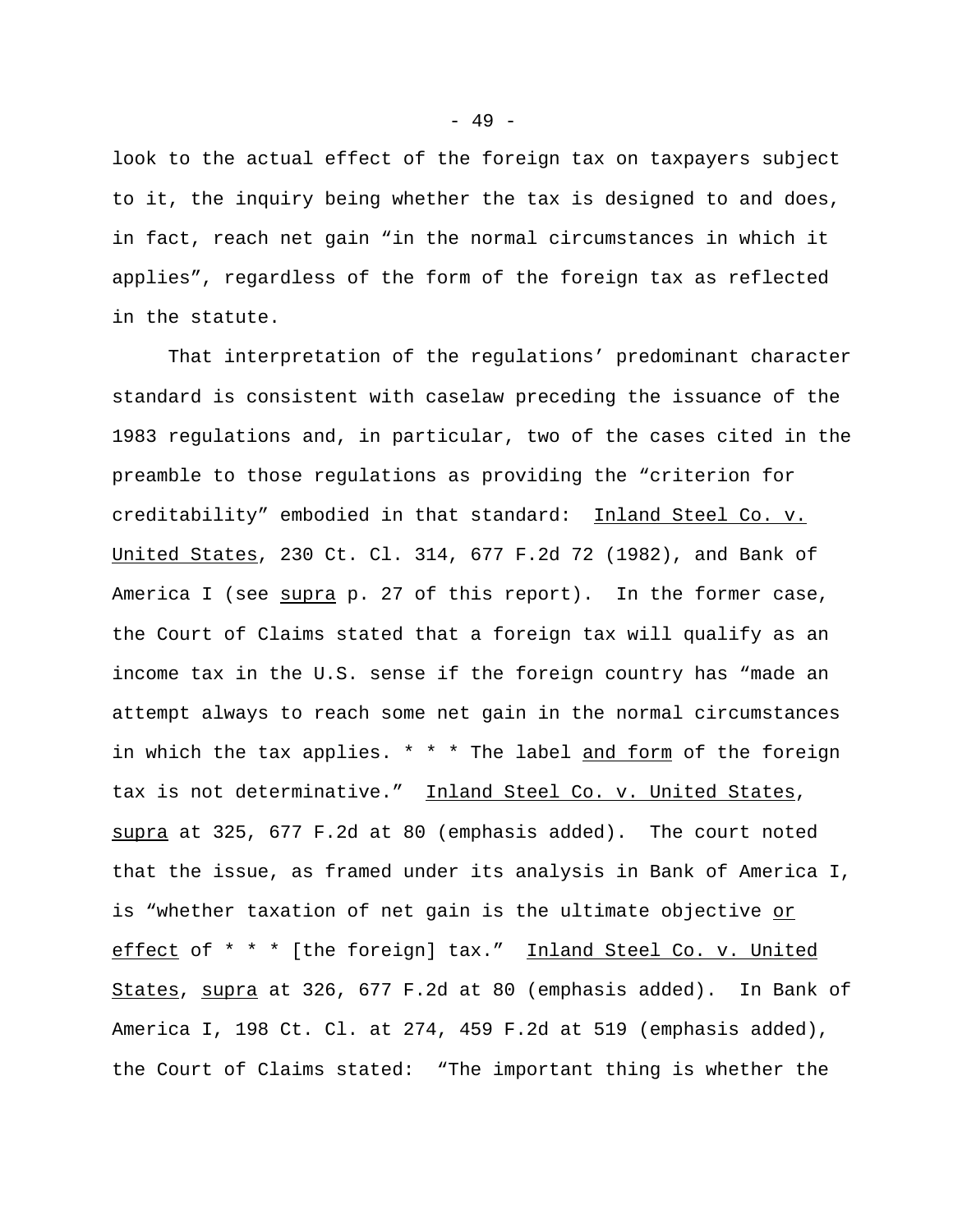other country is attempting to reach some net gain, not the form in which it shapes the income tax or the name it gives."

The facts and analysis of the Court of Claims in Bank of America I nicely illustrate the prevailing pre-1983 standard. The case involved in part the creditability of foreign taxes on the taxpayer's gross income from the banking business its branch conducted in each of certain foreign countries. Clearly, a gross income tax is not, by its terms, a net income tax. Had the Court of Claims focused solely on the statutory language, which, in each case, levied a tax on the taxpayer's "gross takings" or "gross receipts" before deduction of any expenses, it would have been compelled to hold, on that ground alone, that none of the taxes under consideration constituted a creditable net income tax. The focus of the court's inquiry, however, was not on the text of the statute per se, but on the question of whether the tax was "attempting to reach some net gain". Id. The court specifically noted that "a levy can in reality be directed at net gain even though it is imposed squarely on gross income." Id. Relying on prior judicial decisions, Internal Revenue Service rulings, and gross income tax levies under Federal law (e.g., sections 871 and 1441), the court concluded that an income tax under section 901 "covers all foreign income taxes designed to fall on some net gain or profit, and includes a gross income tax if, but only if, that impost is almost sure, or very likely, to reach some net gain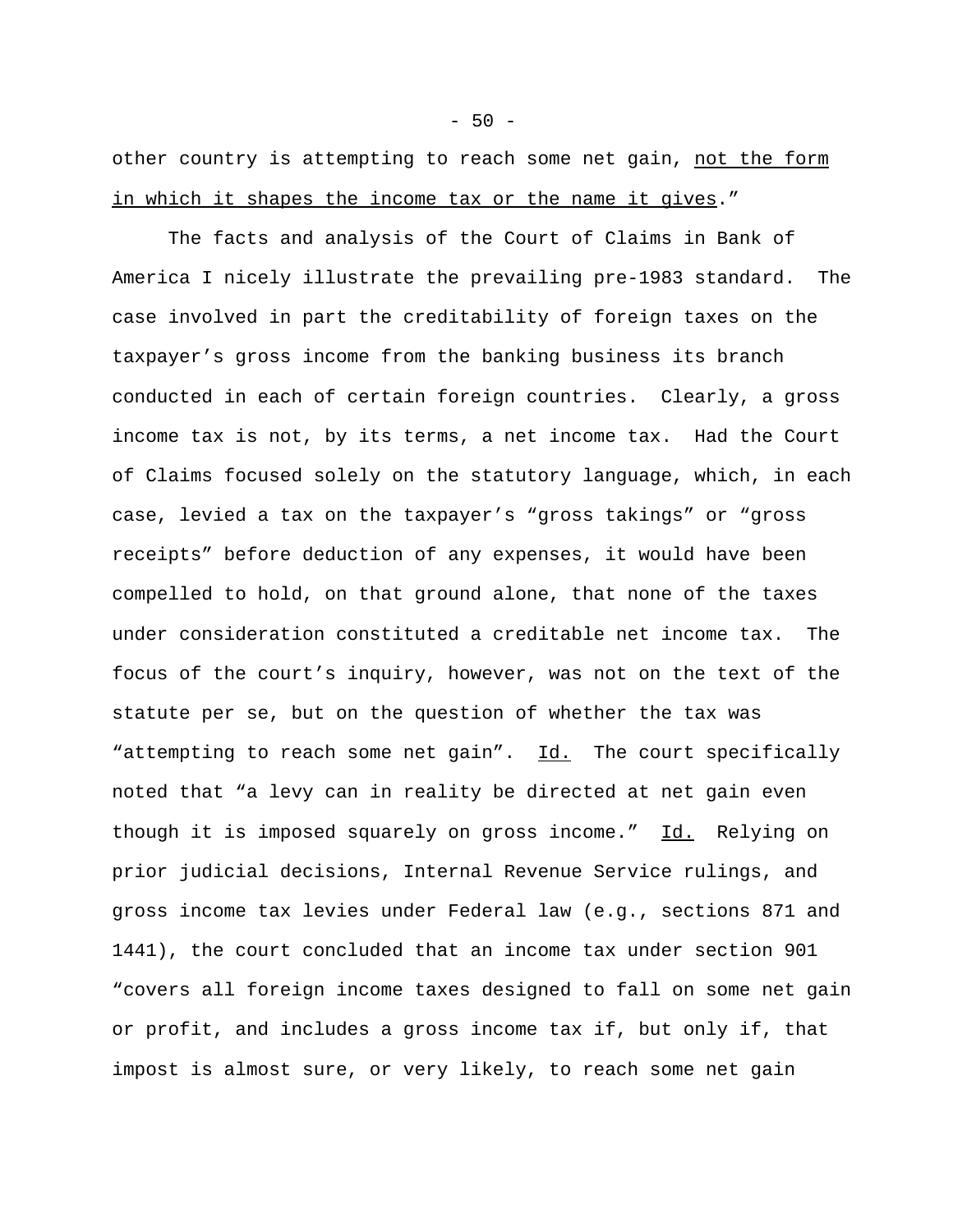because costs or expenses will not be so high as to offset the net profit." Id. at 281, 459 F.2d at  $523.^{27}$  Because the gross income taxes in Bank of America I failed to meet that test, the court held that they were noncreditable. Id. at 283, 459 F.2d at 524- 525.

Also, as noted supra, the cases that have applied the 1983 regulations' predominant character standard are consistent with the Court of Claims' approach to creditability in Inland Steel and Bank of America I. Thus, in Texasgulf I, and in Exxon Corp. v. Commissioner, supra, we relied on quantitative, empirical evidence of the actual effect of the foreign tax on a majority of the taxpayers at whom it was directed and found that, in each case, the tax was designed to, and did, in fact, reach net gain and, therefore, constituted a creditable income or excess profits tax. In Texasgulf I, we distinguished the result in Inland Steel Co. v. United States, supra, which had held the tax under consideration (the Ontario Mining Tax) to be noncreditable, stating: "The use of the 'predominant character' and 'effectively compensates' tests in section 1.901-2(b)(4), Income Tax Regs., is a change from the history and purpose approach used in the cases decided before the 1983 regulations applied a

 $- 51 -$ 

 $27$ As noted supra note 12, the Court of Claims' test for the creditability of a gross income tax is incorporated into the 1983 regulations. See sec.  $1.901-2(b)(4)(i)$ , Income Tax Regs.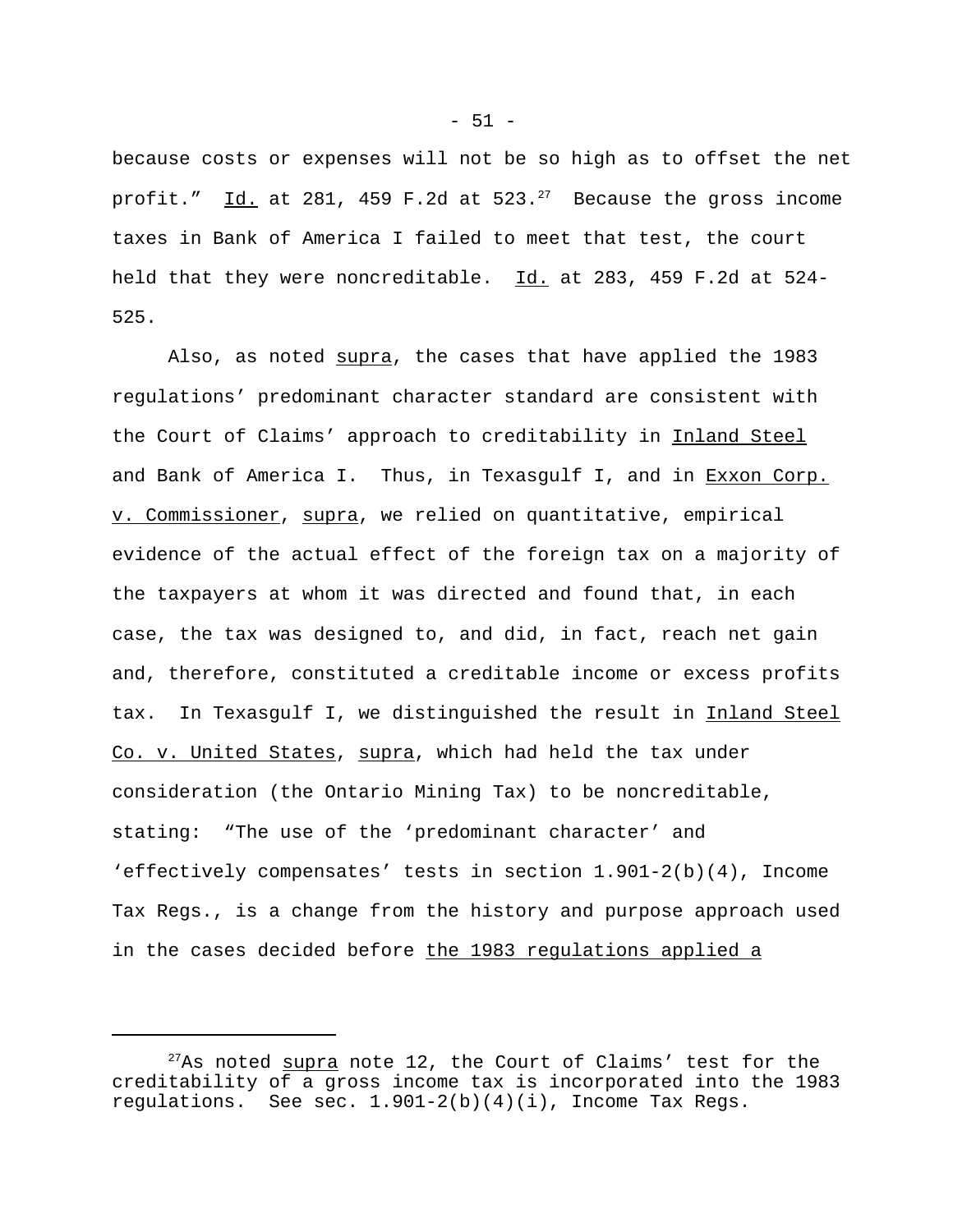factual, quantitative approach." Texasgulf I, 107 T.C. at 70 (emphasis added).

We reject respondent's argument that this Court, in Texasgulf I and Exxon, and the Court of Appeals for the Second Circuit, in Texasgulf II, "strictly limit the use of empirical data to an analysis under the alternative cost recovery method of the net income requirement of  $* * *$  [section 1.901-2(b)(4)(i)(B), Income Tax Regs.]." It is true that Texasgulf I, Texasgulf II, and Exxon involved the creditability of foreign taxes that started with a statutory tax base consisting of gross income, and that all three relied on extrinsic evidence to show that the foreign law's allowances in lieu of deductions for expenses actually incurred would "effectively compensate for nonrecovery of \* \* \* significant costs or expenses", as required by section 1.901-2(b)(4)(i), Income Tax Regs. We disagree, however, with respondent's conclusion that those cases "do not support the use of extrinsic evidence to satisfy a requirement not found in the regulations." Nothing in those cases would so limit a taxpayer's right to rely on extrinsic evidence to demonstrate the creditability of a foreign tax and, specifically, that it satisfied the predominant character standard. In Texasgulf I, Texasgulf II, and Exxon, the narrow issue was whether the statutory allowances in question did, in fact, "effectively compensate" for the nondeductibility of "significant costs or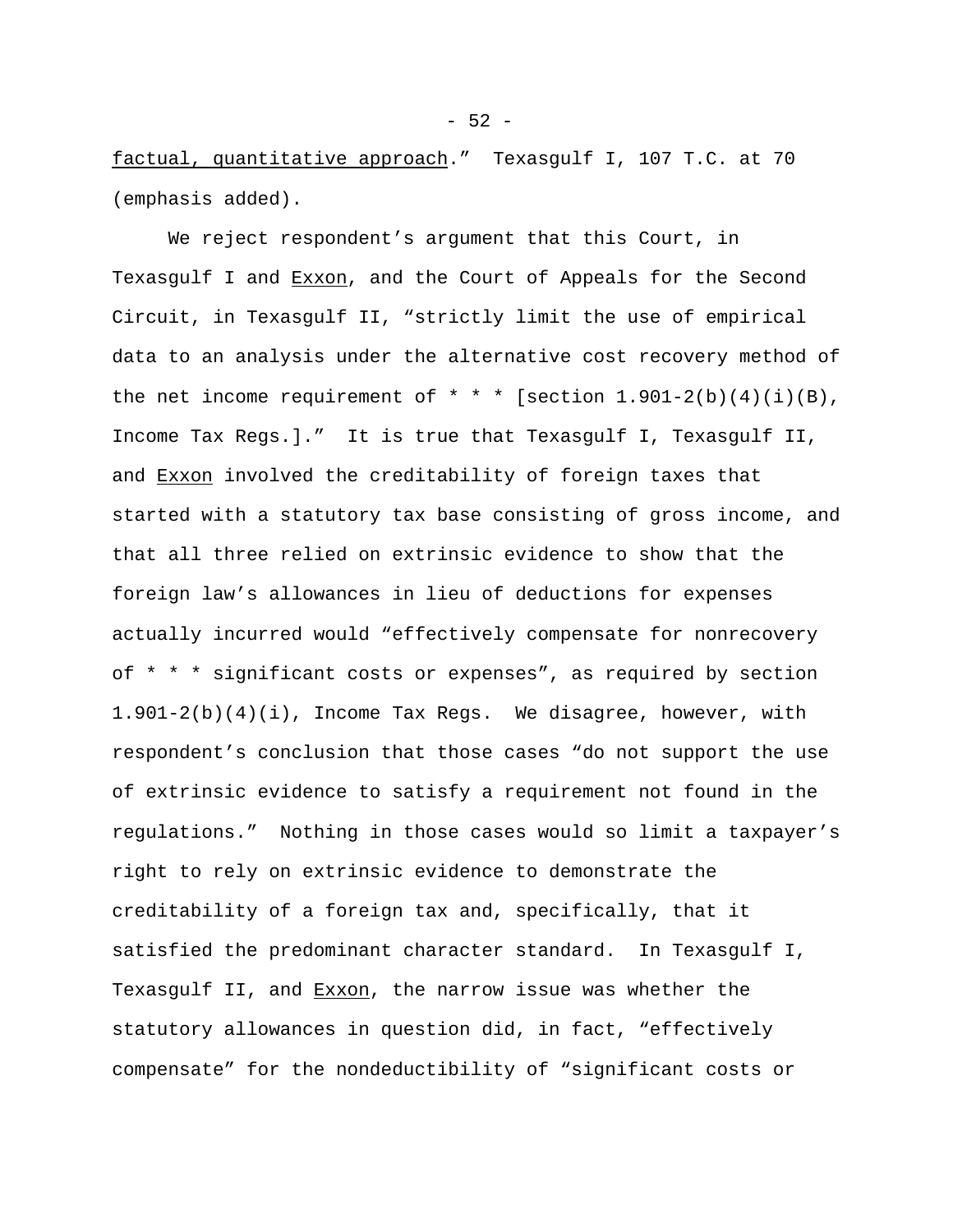expenses" within the meaning of section  $1.901-2(b)(4)(i)$ , Income Tax Regs. But the overall issue for decision in those cases, as in this case, was whether the foreign tax was designed to and did, in fact, reach net gain. The only limitation on reliance on extrinsic evidence in any of the three opinions in those cases is the following observation by the Court of Appeals for the Second Circuit in Texasgulf II, 172 F.3d at 216 n.11:

We note, however, that this case is exceptional, in that the relatively small number of taxpayers subject to the OMT made it practicable to compile and present broadly representative industry data spanning a lengthy period. We do not suggest that the reliance that we place on empirical evidence would be appropriate in cases where such comprehensive data is unavailable.

Far fewer taxpayers were subject to the windfall tax than were subject to OMT in Texasgulf II, and the data (after-tax financial profits)<sup>28</sup> for the taxpayers subject to the windfall tax were readily available in the published financial reports of those taxpayers.

 $28A1$ though respondent states that "[t]he use of financial book earnings, rather than 'taxable income,' in determining the Windfall Tax Companies['] Profit-Making Value further distinguishes the Windfall Tax from a U.S. excess profits tax", he does not argue that a foreign tax on financial profits is noncreditable for that reason alone. That argument would appear to be invalid, in any event, in the light of our own corporate alternative minimum tax, which at one time was calculated, in part, using financial or book earnings. See sec. 56(f), repealed in 1990 by the Omnibus Budget Reconciliation Act of 1990, Pub. L. 101-508, sec. 11801(a)(3), 104 Stat. 1388-520. Moreover, differences between book and taxable income are, with rare exception, attributable to timing differences, which are generally disregarded under the 1983 regulations. See sec. 1.901-2(b)(4)(i), Income Tax Regs.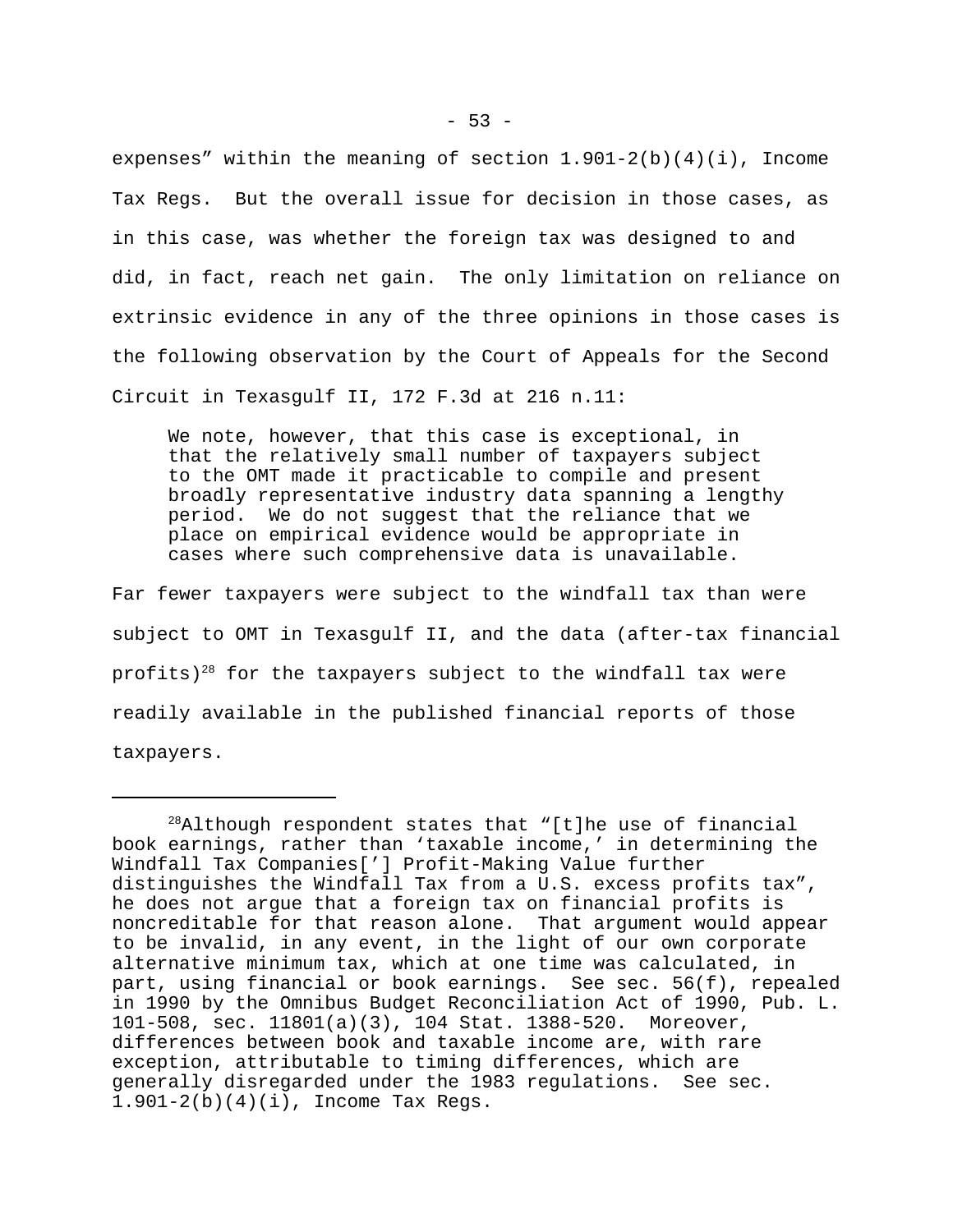Respondent's argument that we should restrict our inquiry to the text of the windfall tax to determine its predominant character is unpersuasive.

# 3. The Predominant Character Standard as Applied to the Windfall Tax

The term "value" may mean, among other things, either "Monetary or material worth" or, in mathematics, "An assigned or calculated numerical quantity." The American Heritage Dictionary of the English Language 1900 (4th ed. 2000). The parties do not disagree that the amount of the windfall for purposes of determining the windfall tax is, in mathematical terms, the excess (if any) of one value (value in profit-making terms) over another (flotation value). Nor do they disagree that flotation value is real or actual value (a value in the first sense). They do disagree as to whether value in profit-making terms is a real or actual value. Relying on its experts' testimony, petitioner argues that it is not "a real economic value". $29$  We need not settle that dispute because, even were we to agree with respondent that value in profit-making terms is a real or actual value, that would not necessarily be determinative since our inquiry as to the predominant character of the windfall tax is

<sup>&</sup>lt;sup>29</sup>Mr. Osborne, one of petitioner's expert witnesses and a member of the Andersen team involved in designing the windfall tax, testified that value in profit-making terms "is not a real value: it is rather a construct based on realised profits that would not have been known at the date of privatisation, and a mechanism by which additional taxes on profits could be levied."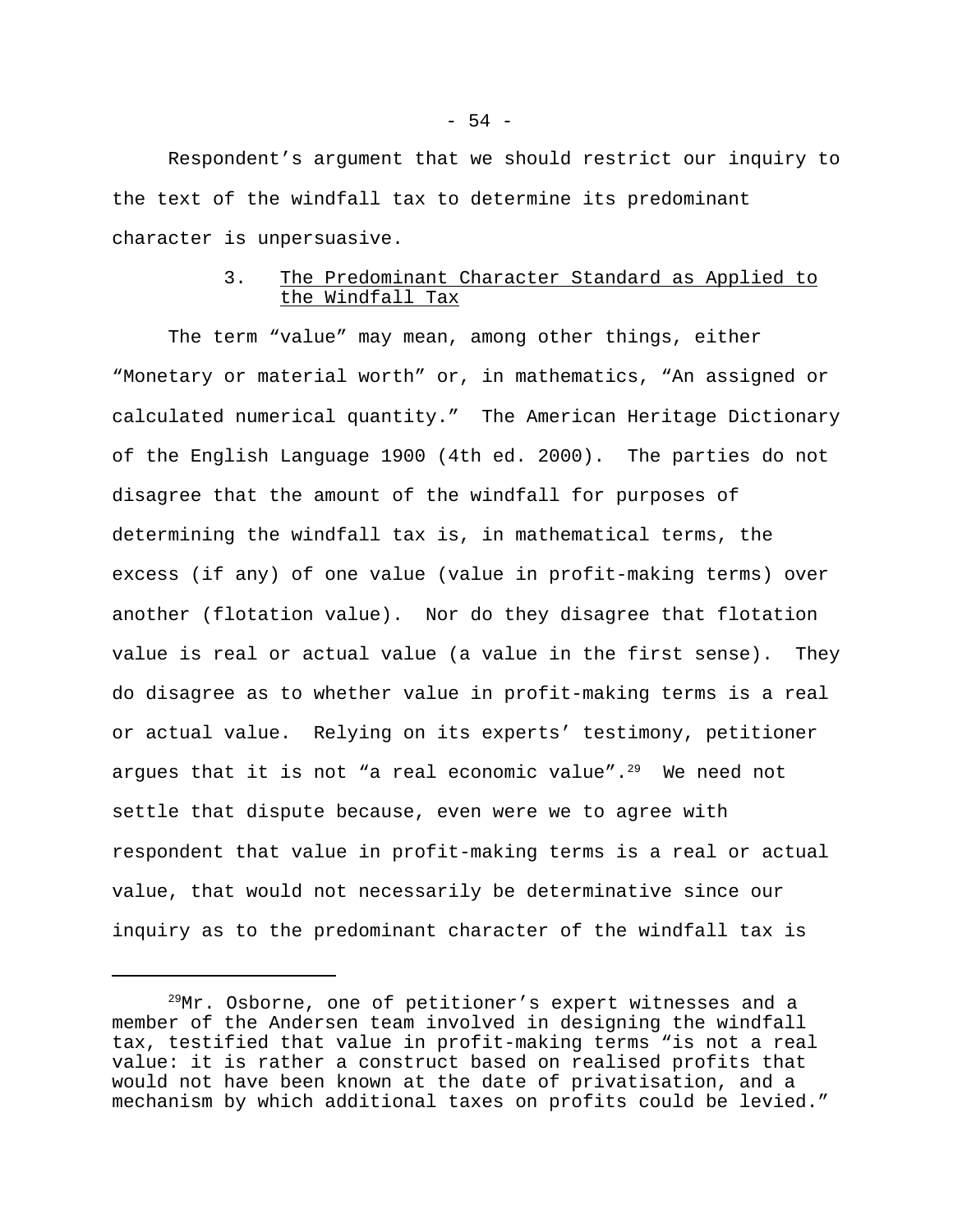not text bound. Indeed, however we describe the form of the windfall tax base, our inquiry as to the design and incidence of the tax convinces us that its predominant character is that of a tax on excess profits. As an initial matter, we note that the parties have stipulated that none of the 31 companies that paid windfall tax had a windfall tax liability in excess of its total profits over its initial period.

With respect to design, respondent reorders the usual notion (at least in architecture) that form follows function to argue, in essence, that form determines function; i.e., that the design of the tax base (the excess of one value over another) demonstrates Parliament's decision to enact a tax based on value (i.e., "to tax undervaluation on flotation of the Windfall Tax Companies") "rather than a tax based on income or excess profits." We disagree.

Gordon Brown's public statements in his July 2, 1997, Budget Speech, the Inland Revenue and U.K. Treasury announcements, and the debate in Parliament preceding enactment of the windfall tax make clear that the tax was justified for two essentially equivalent reasons: (1) It would recoup excessive profits earned by the privatized utilities during the initial period, and (2) it would correct for the undervaluation of those companies at flotation. The reasons are equivalent because each subsumes the other. That is the essence of the explanation of the windfall

 $- 55 -$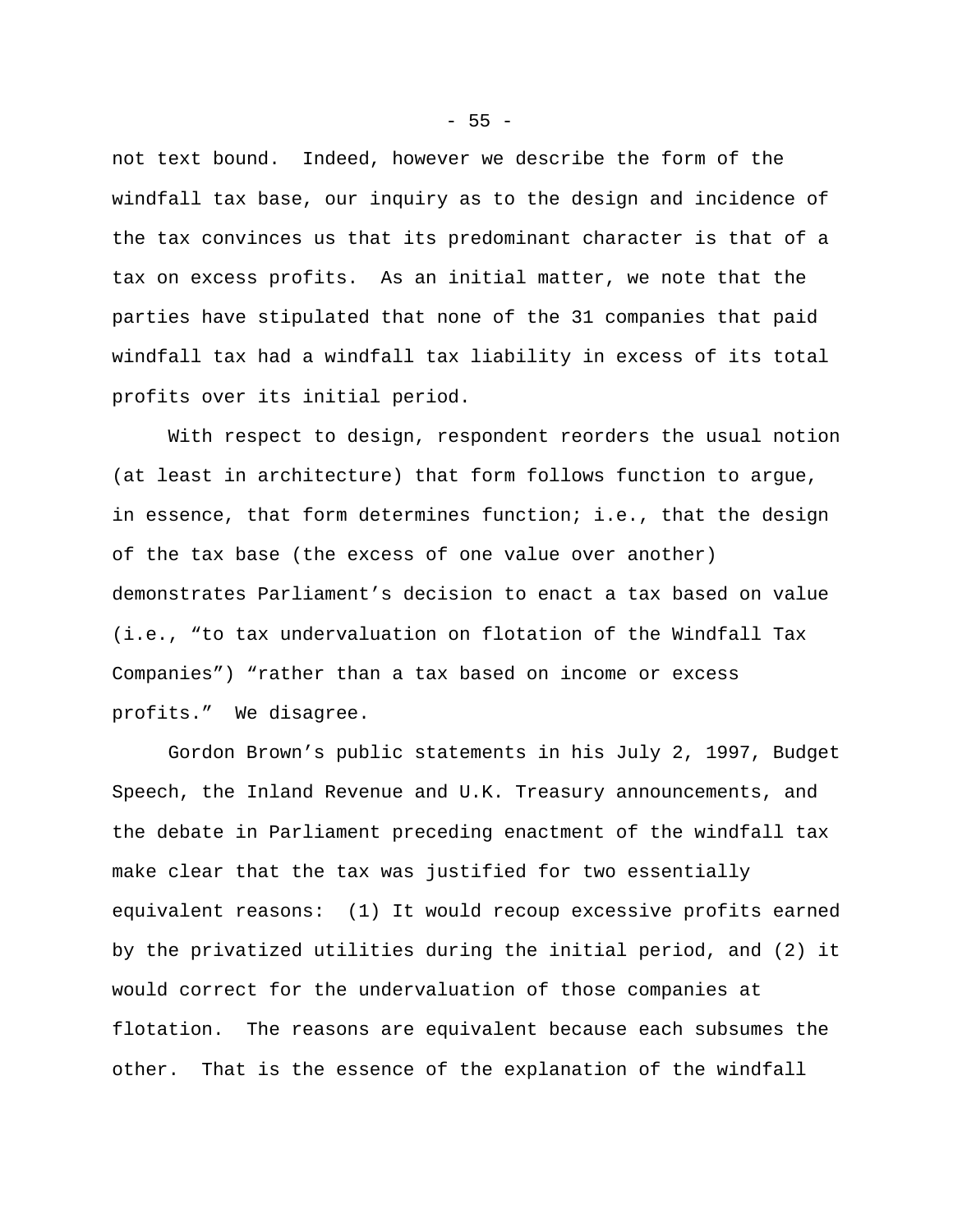tax by Her Majesty's Treasury in its 1997 publication entitled "Explanatory Notes: Summer Finance Bill 1997":

The profits made by these companies in the years following privatisation were excessive when considered as a return on the value placed on the companies at the time of their privatisation by flotation. This is because the companies were sold too cheaply and regulation in the relevant periods was too lax.

Thus, profits were considered excessive in relation to the prices at which the windfall tax companies were sold to the public, which, in turn, were deemed to be too low. $30$  One explanation implies the other. It follows, then, that both parties may be said to be correct in their assessment of the political motivation for the windfall tax.

Of greater significance, in terms of the creditability of the windfall tax, is the fact that the members of Parliament understood that they were enacting a tax that, by its terms, represented one of two equivalent explanations. That understanding is evidenced by the Conservative Party Shadow Chancellor of the Exchequer's, Mr. Lilley's, recognition that the

The nature of the judgment means that there is a logical symmetry between the two available ways of describing the rationale for the tax -- that profits were high in relation to the flotation value, or that the flotation value was low in relation to profits.\* \* \*

<sup>30</sup>That rather obvious point was also made by Mr. Osborne:

The rationale for the tax was rooted in \* \* \* [the] initial period during which excessive profits were made, as judged against the companies' flotation values.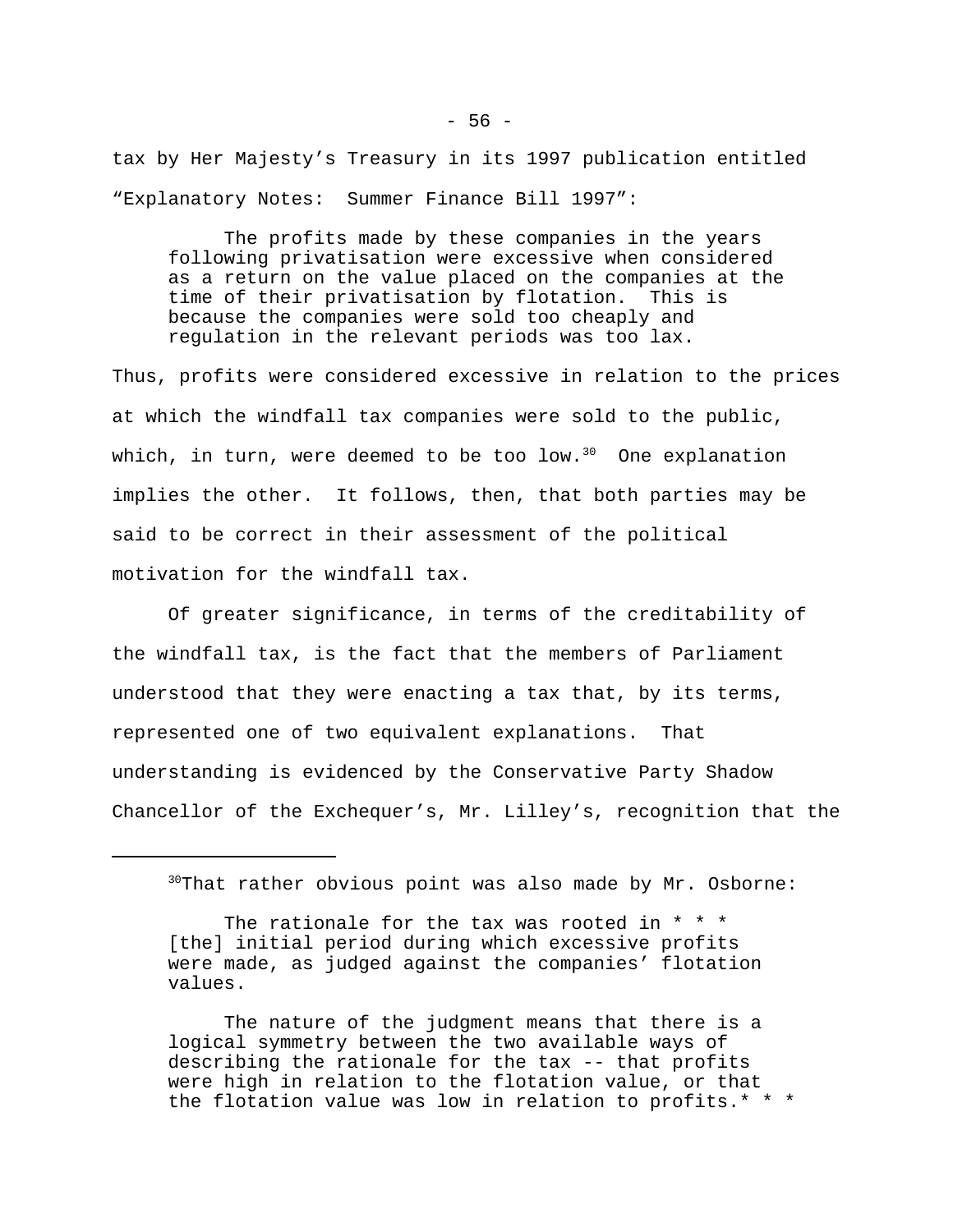Government had "taken average profits over four years after flotation" and "[i]f those profits exceed one ninth of the flotation value, the company will pay windfall tax on the excess." Mr. Lilly's understanding that the windfall tax could be characterized as a tax on excess profits is further indicated by his recognition that privatized utilities "that failed to improve their profitability over \* \* \* [the initial period] will pay much less or even no windfall tax."

Just as "a levy can in reality be directed at net gain even though it is imposed squarely on gross income", Bank of America I, 198 Ct. Cl. at 274, 459 F.2d at 519, so too can a foreign levy be directed at net gain or income even through it is, by its terms, imposed squarely on the difference between two values. $31$ 

<sup>&</sup>lt;sup>31</sup>A classic definition of income from the economic literature is squarely so based: "Income is the money value of the net accretion to one's economic power between two points of time." Haig, "The Concept of Income–Economic and Legal Aspects", The Federal Income Tax 7 (Columbia University Press 1921).

Robert M. Haig's definition was subsequently expressed by another economist, Henry C. Simons, in a way that explicitly included consumption: "Personal income may be defined as the algebraic sum of (1) the market value of rights exercised in consumption and (2) the change in value of the store of property rights between the beginning and end of the period in questions." Simons, Personal Income Taxation 50 (1938). The Simons refinement has come to be known as the Haig-Simons definition of income and is widely accepted by lawyers and economists. Graetz & Schenk, Federal Income Taxation, Principles and Policies 97 (6th ed. 2009).

A foreign tax imposed on a base conforming to the Haig-Simons definition of income, viz, (1) the value of savings at the end of the period plus consumption during the period minus (2) (continued...)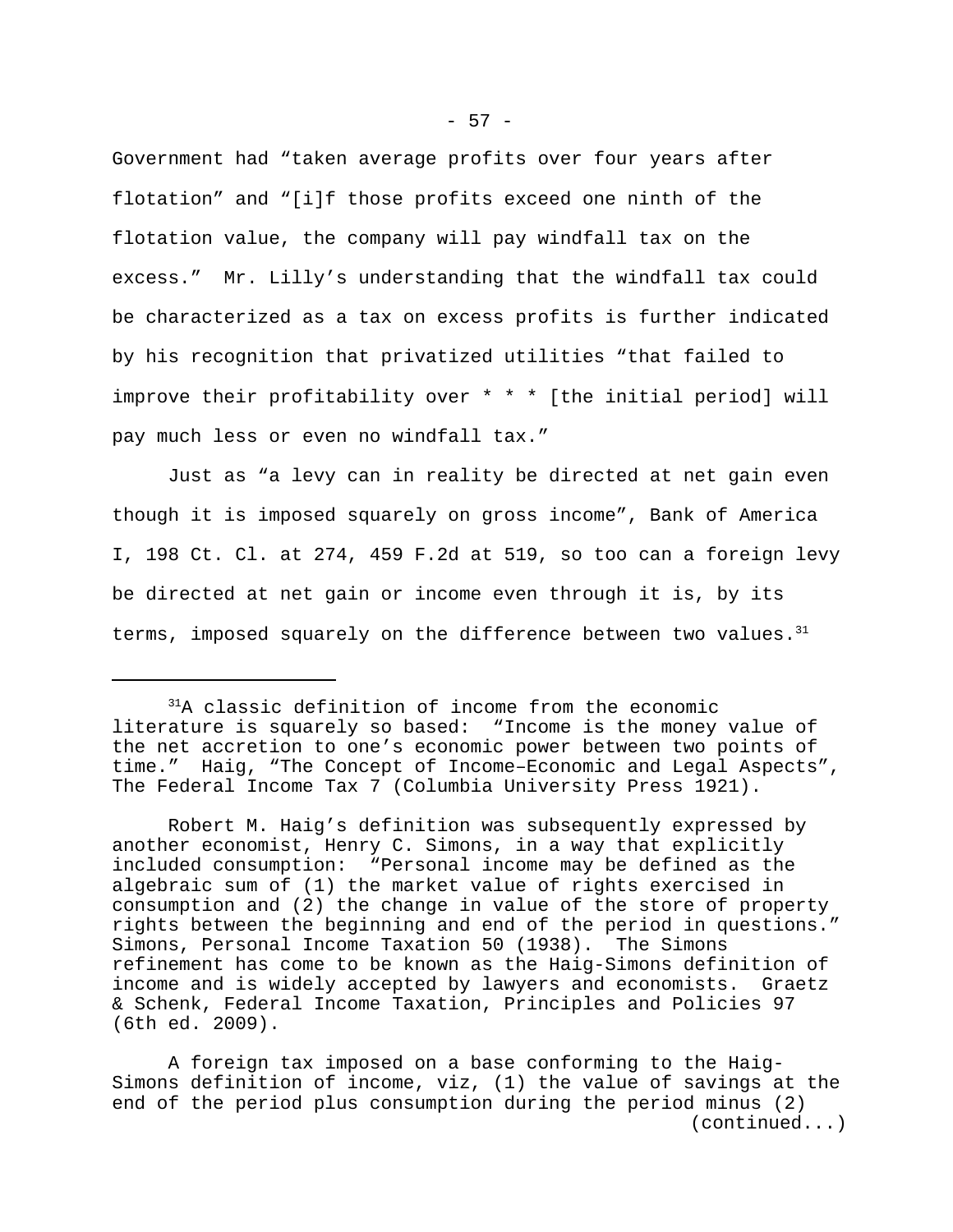And that is what we conclude in the case of the windfall tax. The architects and drafters of the tax knew (1) exactly which companies the tax would target, (2) the publicly reported aftertax financial profits of those companies, which were a crucial component of the tax base,  $3^2$  and (3) the target amount of revenue the tax would raise. Therefore, it cannot have been an unintentional or fortuitous result that, (1) for 29 of the 31 windfall tax companies that paid tax, the effective rate of tax on deemed annual excess profits was at or near  $51.7$  percent,  $33$  and

 $31$ (...continued)

<sup>32</sup>SWEB's ability to reduce retroactively its reported profits for one of its initial period years appears to have been a solitary aberration among the windfall tax companies and does not detract from the general conclusion that the initial period financial profits of the windfall tax companies were known before enactment.

<sup>33</sup>Because it had an initial period of only 316 days, Railtrack presents the sole exception to the overall conclusion that the windfall tax, viewed as a tax on excess profits, affected the targeted companies in a reasonable manner. As noted supra, the effective tax rate on Railtrack's excess profits was 239.10 percent and the cumulative 4-year return on flotation value to be exceeded for there to be a tax was only 9.62 percent. It is clear, however, that neither the regulations nor the cases interpreting them require that the foreign tax mimic the U.S. income tax for all taxpayers to achieve creditability under sec. 901, only that it satisfy that standard "in the normal circumstances in which it applies". See sec. 1.901-2(a)(3)(i), Income Tax Regs. See also Exxon Corp. v. Commissioner, 113 T.C. at 352, in which we noted the Commissioner's acknowledgment that, "to qualify as an income tax a tax must satisfy the predominant (continued...)

the value of savings at the beginning of the period, would seem to qualify as a tax on net gain under the 1983 regulations. That the tax base includes unrealized appreciation in property is no bar to such qualification. See sec.  $1.901-2(b)(2)(i)(C)$ , (iv) Example (2), Income Tax Regs.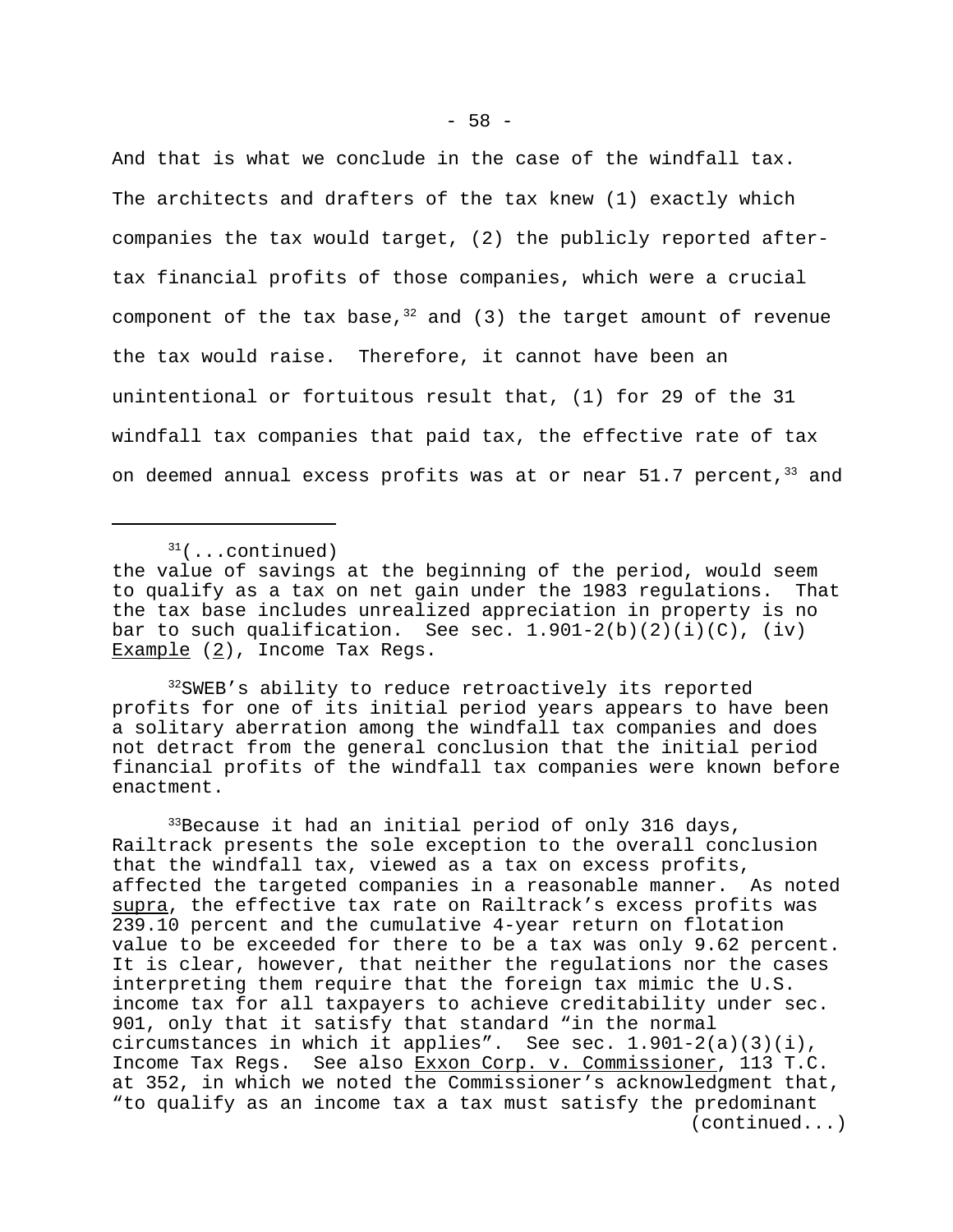(2) for none of the 31 companies did the tax exceed total initial period profits. What respondent refers to as "petitioner's algebraic reformulations of the Windfall Tax statute" do not, as respondent argues, constitute an impermissible "hypothetical rewrite of the Windfall Tax statute". Rather they represent a legitimate means of demonstrating that Parliament did, in fact, enact a tax that operated as an excess profits tax for the vast majority of the windfall tax companies. $34$  The design of the windfall tax formula made certain that the tax would, in fact, operate as an excess profits tax for the vast majority of the companies subject to it.<sup>35</sup>

 $33$ (...continued)

<sup>34</sup>Respondent describes petitioner's algebraic reformulation of the windfall tax as an attempt "to rewrite the value-based Windfall Tax to convert it into a profit-based tax." Presumably, respondent would agree that, had the tax been enacted as a "profit-based tax" instead of as a tax on the difference between two values, it would have been creditable. Under that approach, the same tax is either creditable or noncreditable, depending on the form in which it is enacted, a result at odds with the predominant character standard set forth in the regulations and applied in the caselaw.

<sup>35</sup>If, as respondent suggests, the real goal of the windfall tax was to recoup, on behalf of the public, the windfall to the initial investors that arose by virtue of flotation prices well below actual value (as perceived with hindsight), why did the Labour Party majority not try to recoup the entire windfall or at least a substantial portion of it; i.e., why was the tax rate not (continued...)

character test in its application to a substantial number of taxpayers." In that case we found that the U.K. Petroleum Revenue Tax (PRT) provided a sufficient allowance in lieu of a deduction for interest expense where, for the 34 companies responsible for 91 percent of the PRT payments, the allowance exceeded nonallowed interest expense.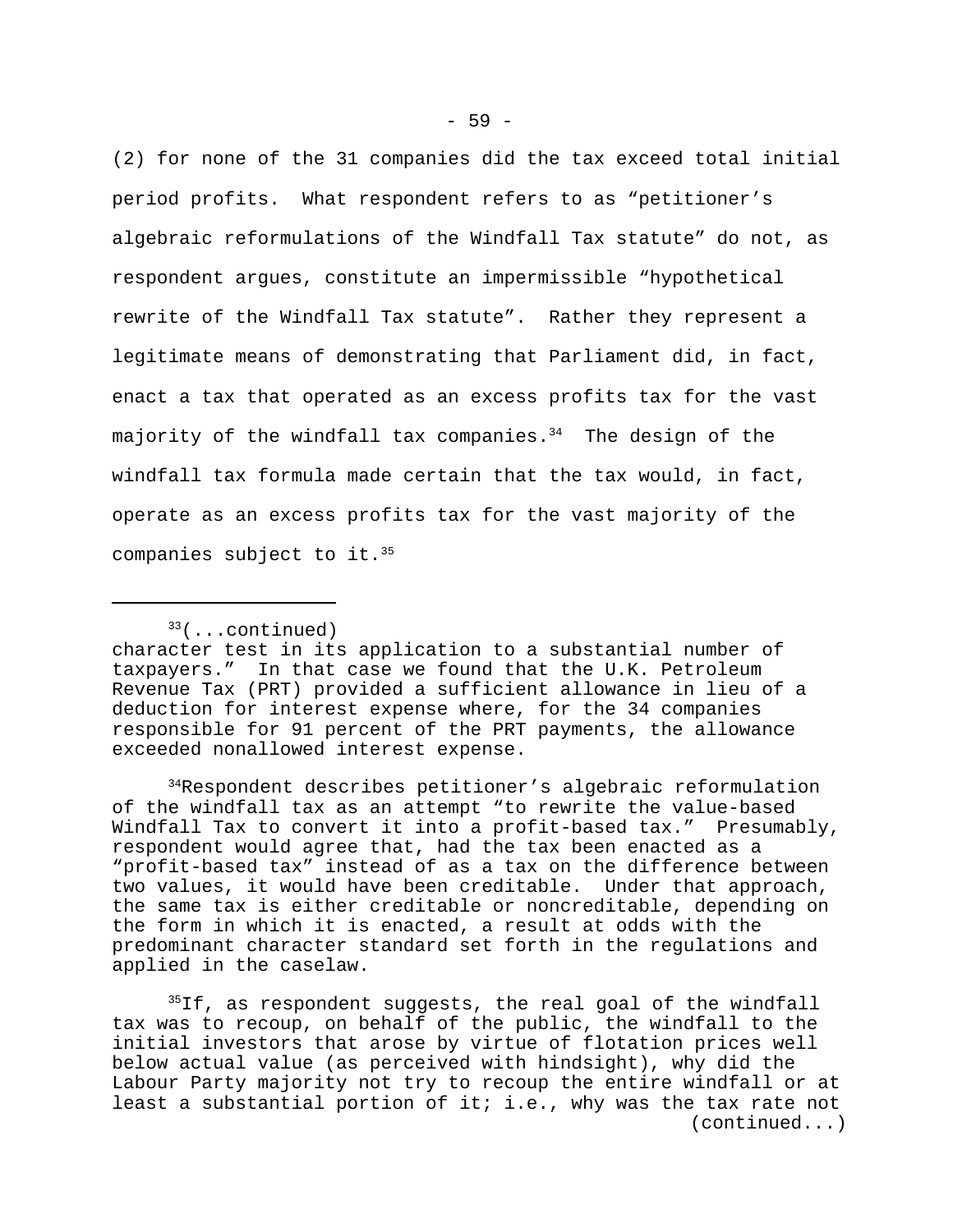Because both the design and effect of the windfall tax was to tax an amount that, under U.S. tax principles, may be considered excess profits realized by the vast majority of the windfall tax companies, we find that it did, in fact, "reach net gain in the normal circumstances in which it [applied]", and, therefore, that its "predominant character" was "that of an income tax in the U.S. sense." See sec.  $1.901-2(a)(1)$ ,  $(3)$ , Income Tax Regs.

We recognize that, in the cases that have either provided the foundation for the predominant character standard (e.g., Inland Steel Co. v. United States, 230 Ct. Cl. 314, 677 F.2d 72 (1982), and Bank of America I), or applied that standard (e.g., Texasgulf I, Texasgulf II, and Exxon Corp. v. Commissioner, 113 T.C. 338 (1999)), the tax base, pursuant to the statute, was a gross amount or a gross amount less expenses comprising, in part, allowances in lieu of actual costs or expenses, and the issue was whether the statutory tax base represented net gain for the

 $35$ (...continued)

<sup>100</sup> percent or something closer to it than the 23-percent rate actually imposed? Although there is no evidence in the record that would provide a direct answer to that question, we find the enactment of the relatively low 23-percent rate to be consistent with an awareness of the Labour Party that it was taxing the companies, not the investors who actually benefited from the allegedly low flotation prices, and a decision, on its part, that a tax on the companies, being, in effect, a second tax on their initial period profits, should be imposed at a reasonable, nonconfiscatory rate, which would be sufficient to raise the desired revenue. That view is, of course, consistent with petitioner's argument that the form of the tax was adopted for "presentational" reasons.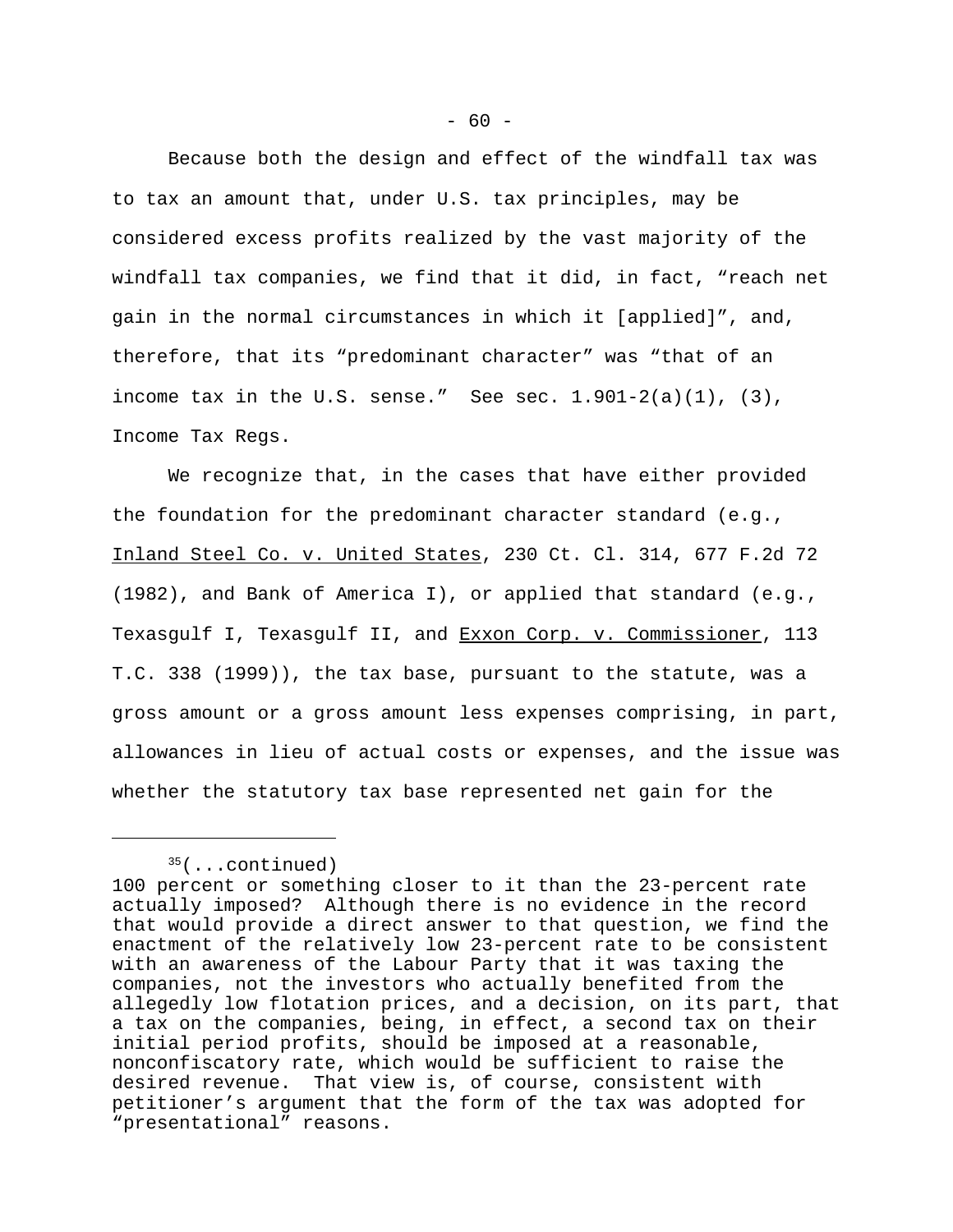majority of taxpayers subject to the foreign tax. Nevertheless, the analysis that led the courts in those cases (with the exception of <u>Inland Steel</u>)<sup>36</sup> to determine creditability or noncreditability of the foreign tax in issue is equally applicable in determining the creditability of the windfall tax, the question being whether, according to an empirical or quantitative analysis, the tax was likely reach net gain in the normal circumstances in which it applied. Because the facts of this case provide an affirmative answer to that question, we find the windfall tax to be creditable.

## D. Conclusion

The windfall tax paid by petitioner's indirect U.K. subsidiary, SWEB, constituted an excess profits tax creditable under section 901.

### II. The Dividend Rescission Issue

The parties submitted the dividend rescission issue fully stipulated. On brief, petitioner states that, if we resolve the windfall tax issue in its favor, then petitioner concedes the dividend rescission issue. Because we have done so, we need not

 $36$ As we noted in Texasgulf I, 107 T.C. at 71, the Court of Claims in Inland Steel Co. v. United States, 230 Ct. Cl. 314, 677 F.2d 72 (1982) "did not have industry-wide data to consider, and the Secretary had not yet promulgated regulations using a quantitative approach", and it held the Ontario Mining Tax to be noncreditable because it was not the "substantial equivalent" of an income tax, a standard for creditability that was modified by the 1983 regulations' adoption of the predominant character standard.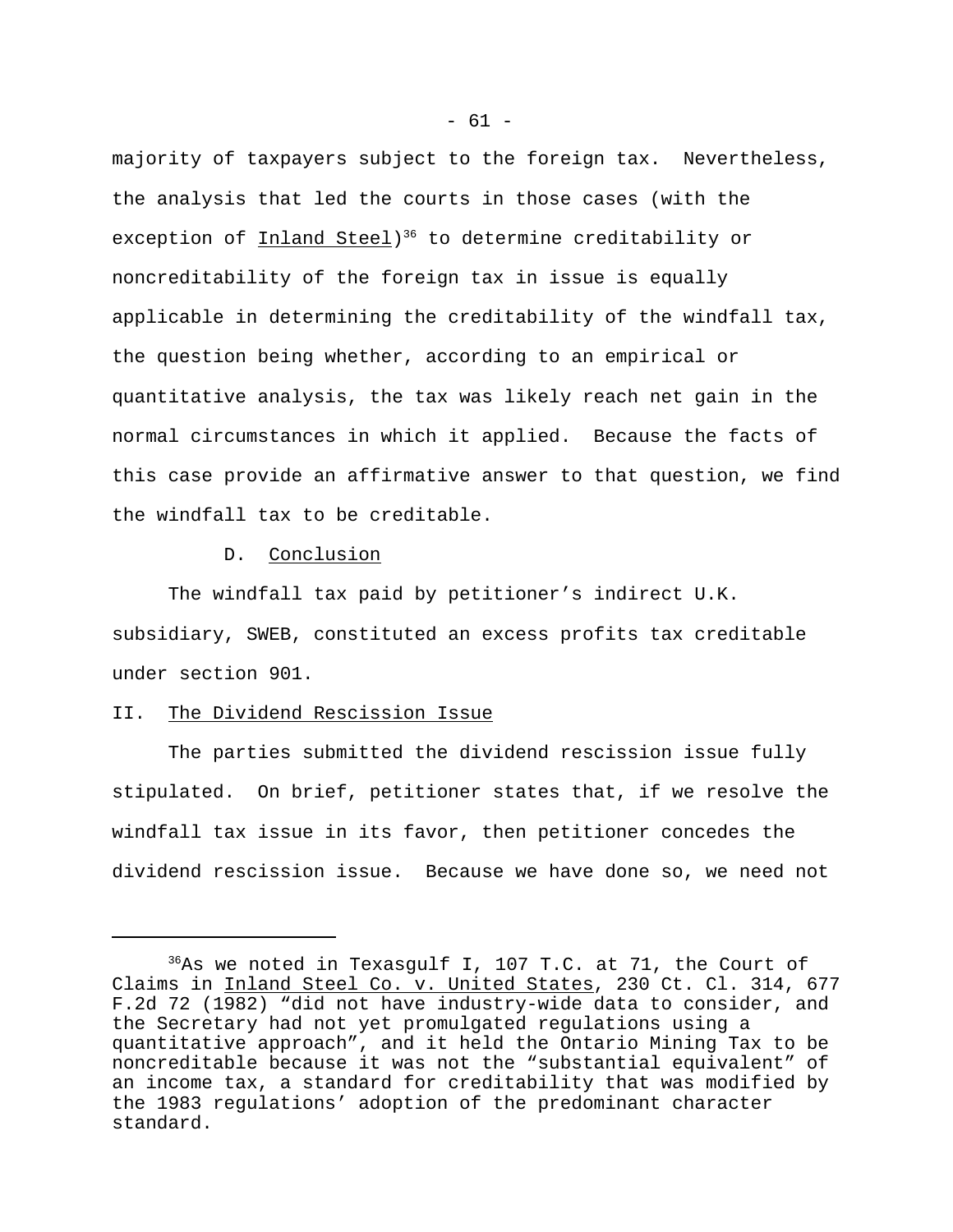address the dividend rescission issue. We accept petitioner's concession.<sup>37</sup>

# III. Conclusion

Taking into account our prior Opinion in PPL Corp. & Subs. v. Commissioner, 135 T.C. (2010),

Decision will be entered

under Rule 155.

<sup>37</sup>Petitioner argues that if we resolve the windfall tax issue in its favor, then SWEB Holdings would not have had sufficient earnings and profits to pay a taxable dividend. Any distribution by SWEB Holdings would thus constitute a nontaxable return of capital. On brief, petitioner states that the "tax consequences [of such a nontaxable return of capital] would not, in petitioner's judgment, be material." For that reason, "[i]n the interest of judicial economy", petitioner does not ask that we decide the dividend rescission issue in its favor if we decide the windfall tax issue in its favor.